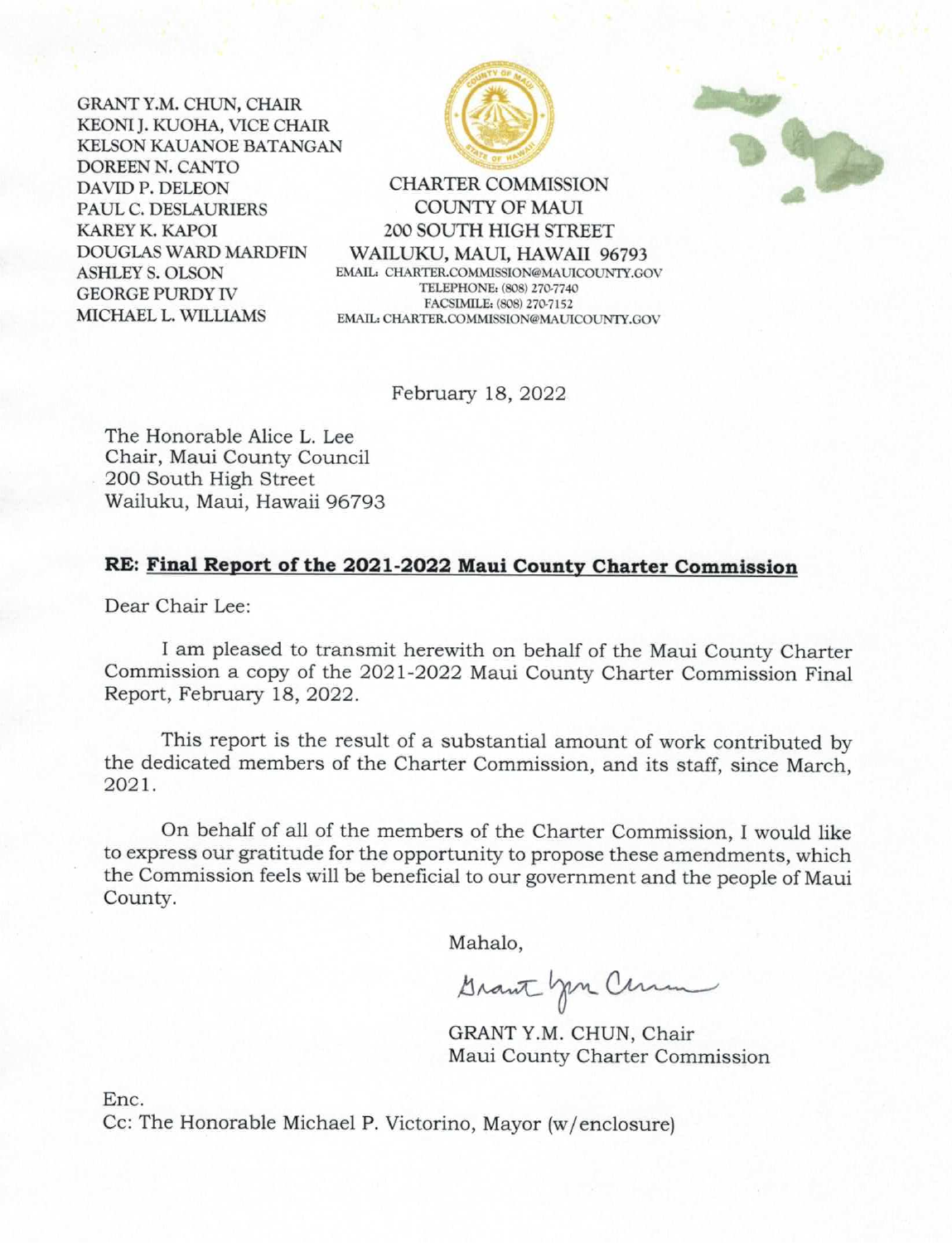

# Maui County Charter Commission Report to the Maui County Council February 18, 2022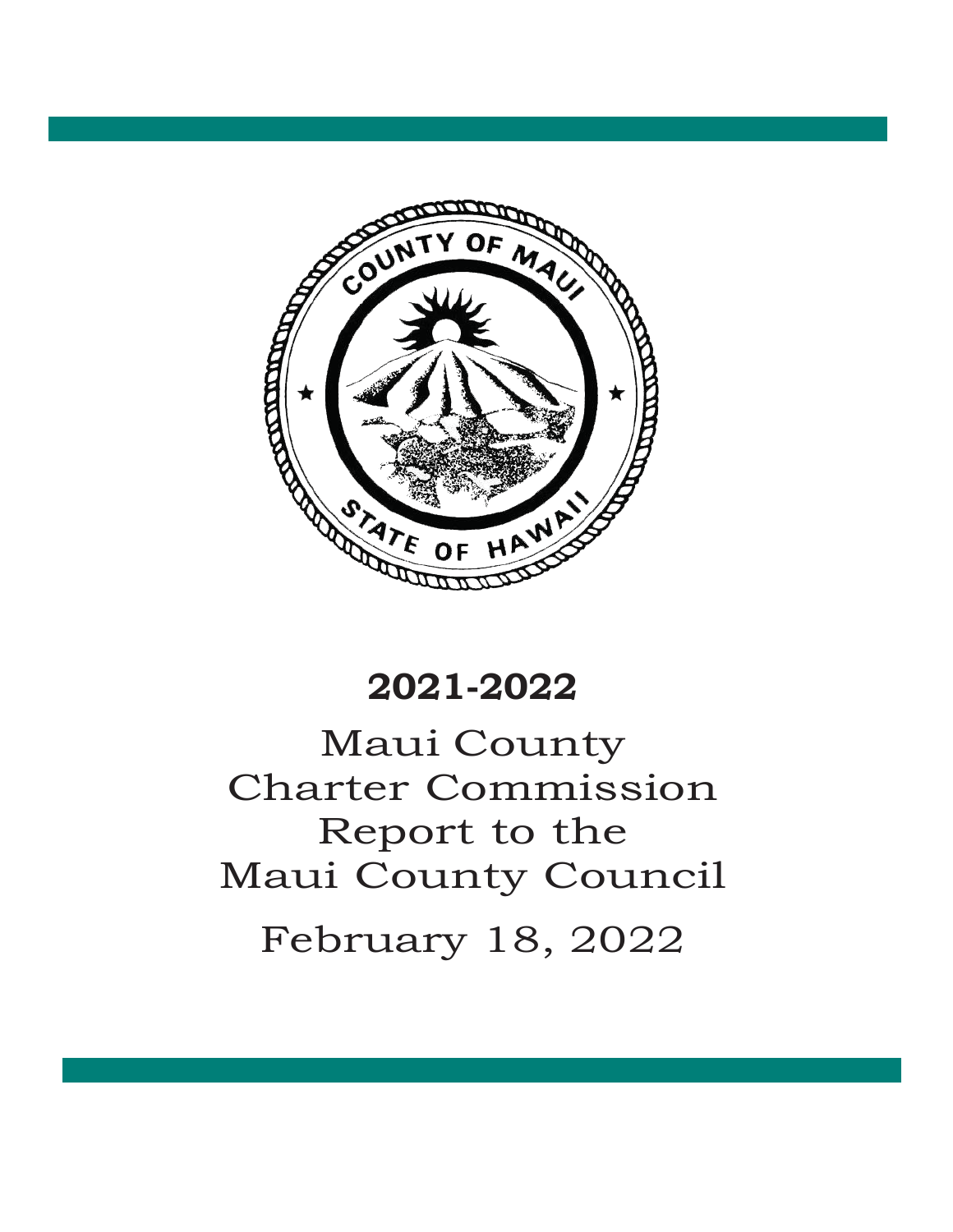# **2021-2022 MAUI COUNTY CHARTER COMMISSION REPORT TO THE MAUI COUNTY COUNCIL**

#### **BACKGROUND**

The eleven members of the 2021-2022 Maui County Charter Commission ("Commission") were appointed as follows: two appointed by Mayor Michael P. Victorino, and nine appointed by the Maui County Council, with each Council member nominating one of the nine members, to study and review the operation of the government of the County under the Charter of the County of Maui (1983), as amended to 2021, and to propose amendments or to draft a new charter in the manner set forth in Section 14-3 of the Charter and Chapter 50, Hawai'i Revised Statutes (HRS). On February 19, 2021, the members nominated by the Council members were subsequently appointed by Resolution No. 21-027. On January 21, 2022, Michael L. Williams was appointed by the Council via Resolution No. 22-13 to replace Lance D. Collins, who resigned December 16, 2021, as chair and member due to conflict between his service on the Commission and his appointment as a per diem judge.

The members of the 2021-2022 Maui County Charter Commission were:

Grant Y.M. Chun (Wailuku) – Chair Keoni J. Kuoha (Pukalani) – Vice-Chair Kelson Kauanoe Batangan (Kahului) Doreen N. Canto (Kula) David P. DeLeon (Haʻikū) (appointed by Mayor) Paul C. Deslauriers (Kīhei) Karey K. Kapoi (Wailuku) (appointed by Mayor) Douglas Ward Mardfin (Hāna) Ashley S. Olson (Lahaina) George Purdy IV (Lānaʻi) Michael L. Williams (Kula)

#### **ORGANIZATION**

Due to the COVID-19 pandemic and related State and County Emergency Proclamations, which suspended the requirement for in-person meetings, all Commission meetings were conducted by BlueJeans videoconference.

The Commission's first meeting was held on March 18, 2021. Mayor Michael P. Victorino agreed that due to the ambiguity in the law, he would allow the Charter Commission to select its chairperson. The Commission nominated and Mayor Victorino subsequently appointed Lance D. Collins as Chairperson in compliance with Section 50-3, HRS. Grant Y.M. Chun was thereafter appointed by the Commission to serve as Vice-Chair. Following Mr.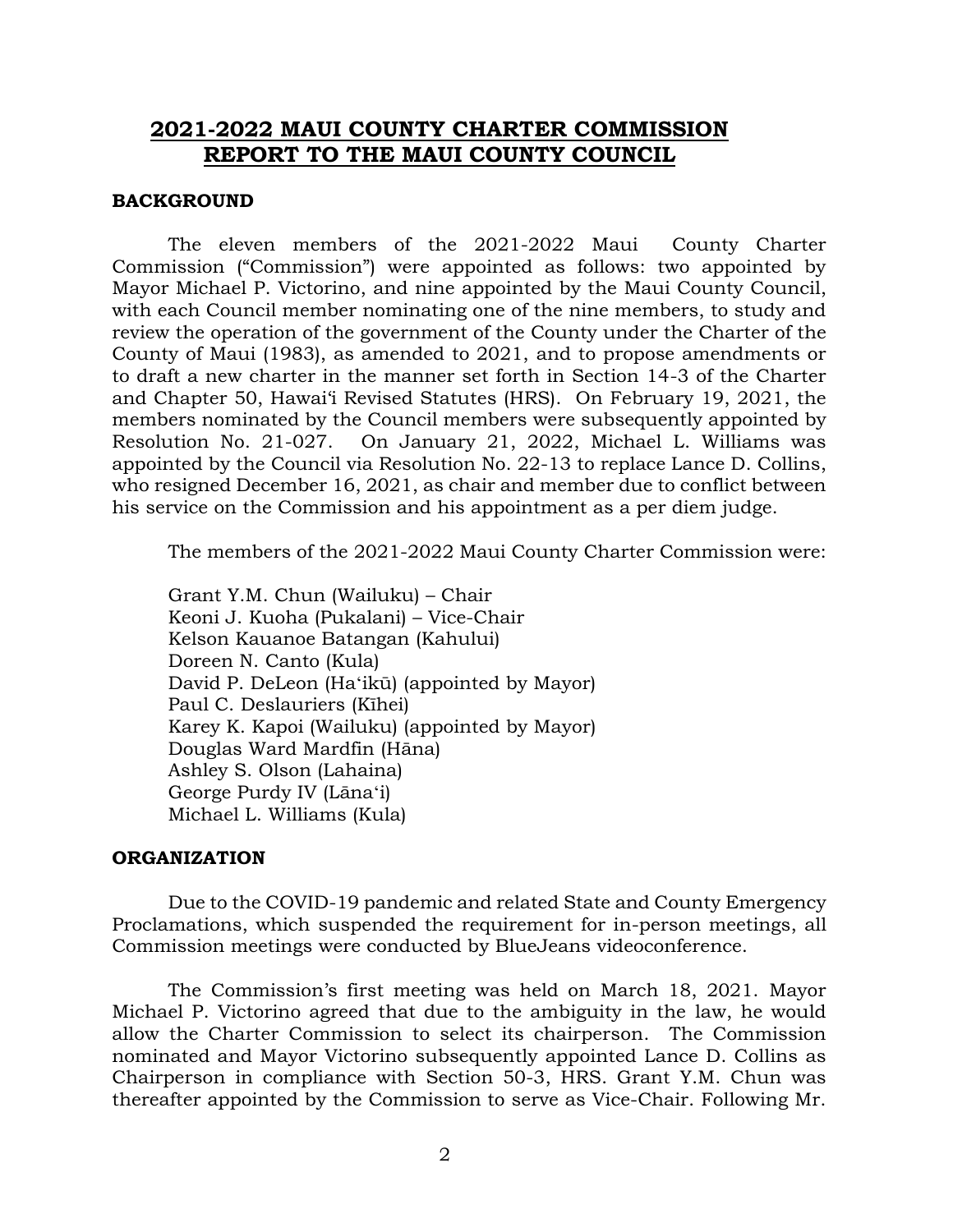Collins' resignation, on January 26, 2022, the Commission appointed Grant Y.M. Chun to serve as Chairperson and Keoni J. Kuoha as Vice-Chair.

The Commission adopted organizational and procedural rules for the conduct of its business that were amended, adopted, and effective April 15, 2021.

The Commission sought to hire a Commission Analyst and a Commission Secretary via public procurement. The Commission was successful in hiring Sherry P. Broder, as the Commission's Analyst. The Commission was unsuccessful in hiring a Commission Secretary but was able to have the Department of Corporation Counsel assign Cory Lynn Vicens as Commission Secretary.

On May 7, 2021, via Resolution No. 21-72, the Council authorized the retention of Sherry P. Broder as special counsel to provide legal advice regarding the applicability of Chapter 50, HRS, to the Commission. Pursuant to that assignment, Ms. Broder issued an opinion letter dated August 5, 2021, on the applicability of the Maui County Charter when in conflict with Chapter 50, HRS, including an analysis of the constitutional principles of "Home Rule" in the Article on Local Government, Hawai'i State Constitution. Ms. Broder's opinion letter is available on the Maui Charter Commission website.

The Commission was advised by Richelle M. Thomson, First Deputy Corporation Counsel, and Keola R. Whittaker, Deputy Corporation Counsel. Lisa A. Kahuhu and Graham M. Resell also assisted the Commission.

The Commission established a website at [www.mauicounty.gov](about:blank) and an email address at [charter.commission@co.maui.hi.us.](about:blank) All documents, agendas, minutes, and meeting materials were posted on the website, and notifications to subscribers were sent immediately after the postings. Videos of all the Commission meetings are available online at [https://www.mauicounty.gov/AgendaCenter/Charter-Commission-4.](about:blank)

The Commission followed the State's Sunshine Law in posting agendas in a timely fashion, and in allowing public testimony at its meetings, in accordance with Chapter 92, HRS, as modified by Governor David Y. Ige's and Mayor Michael P. Victorino's Emergency Proclamations in response to the COVID-19 pandemic. Meeting minutes were transcribed and posted online.

The Commission met twice monthly and held its 2021-2022 meetings via BlueJeans videoconference, which allowed the Commission and members of the public to attend and participate remotely via video/audio as well as telephone.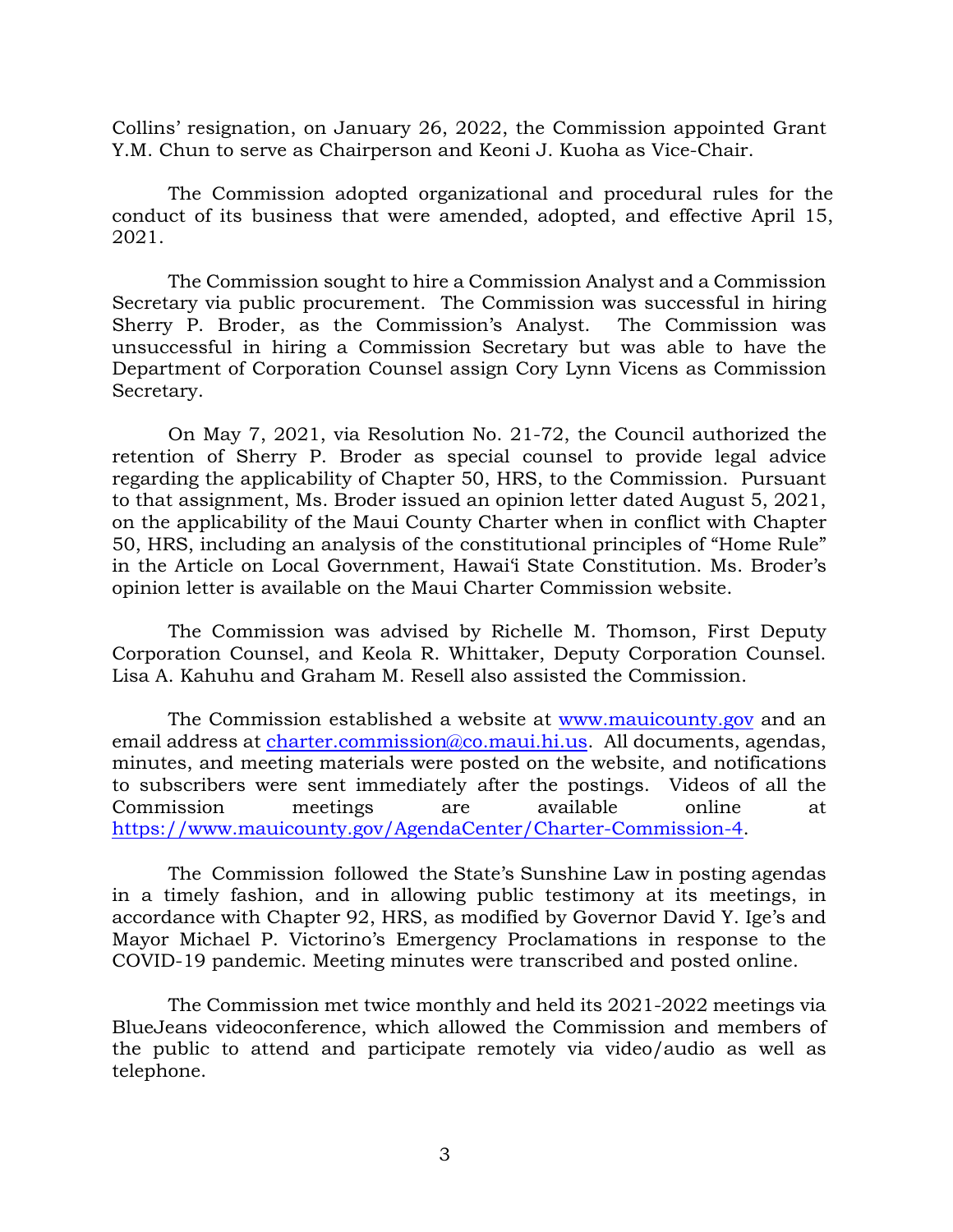The 2021-2022 regular meetings were scheduled as follows:

March 18, 2021 April 1, 2021 April 15, 2021 May 6, 2021 May 20, 2021 June 3, 2021 June 17, 2021 July 1, 2021 July 15, 2021 August 5, 2021 August 19, 2021 September 2, 2021 September 16, 2021 September 30, 2021 October 7, 2021 October 21, 2021 November 4, 2021 November 18, 2021 December 2, 2021 December 16, 2021 January 11, 2022

The Commission established a master list of proposals ("matrix"), which was updated regularly as proposals were received. The Commission received a total of 158 proposals and thereafter established an "Active Proposal List," which included 139 proposals that the Commission advanced for further consideration.

From the Active Proposal List, the Commission voted to have 85 proposals put into draft language in a draft report to the Council prepared by the Commission Analyst. The draft report initially contained the 85 proposals combined into 40 proposed amendments and ballot questions. The draft report was distributed to the public and meetings were held on January 26 and 27, 2022, via BlueJeans, to receive public comment on the proposed amendments in the draft report.

The Commission continued public meetings to consider and deliberate on the proposals in the draft report as follows:

February 3, 2022 February 7, 2022 February 8, 2022, recessed and reconvened February 15, 2022

On February 15, 2022, the Commission took its final votes to put 13 proposed amendments through to the ballot and approved this report for transmission to the Maui County Council and the Mayor.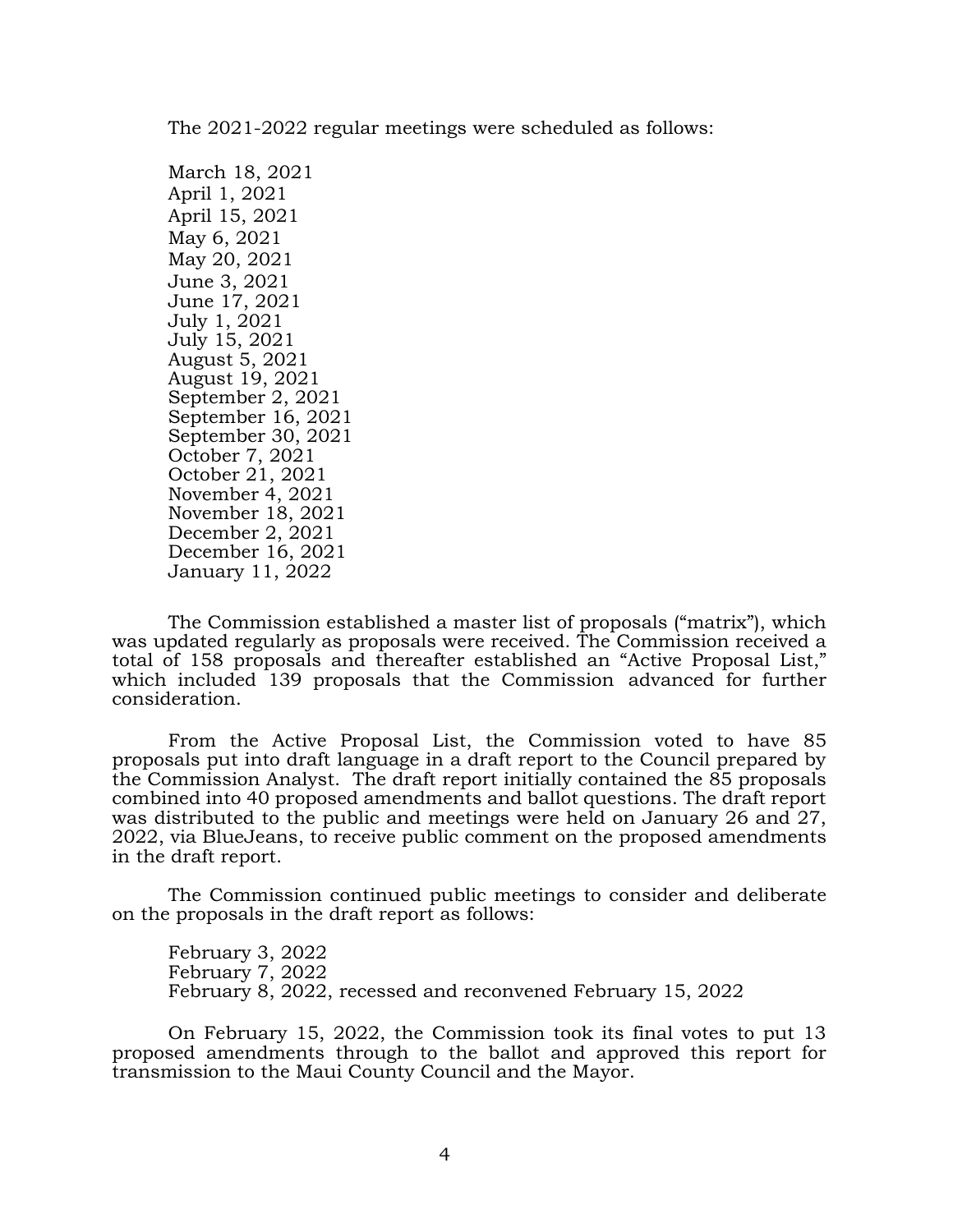#### **CHARTER COMMISSION REPORT**

The report that follows is set out in modified Ramseyer format, with deletions indicated by brackets and strike-through, and additions underlined. The report presents the proposed amendments to the Charter of the County of Maui (1983), as amended ("Charter"), resulting from the deliberations of the 2021-2022 Maui County Charter Commission.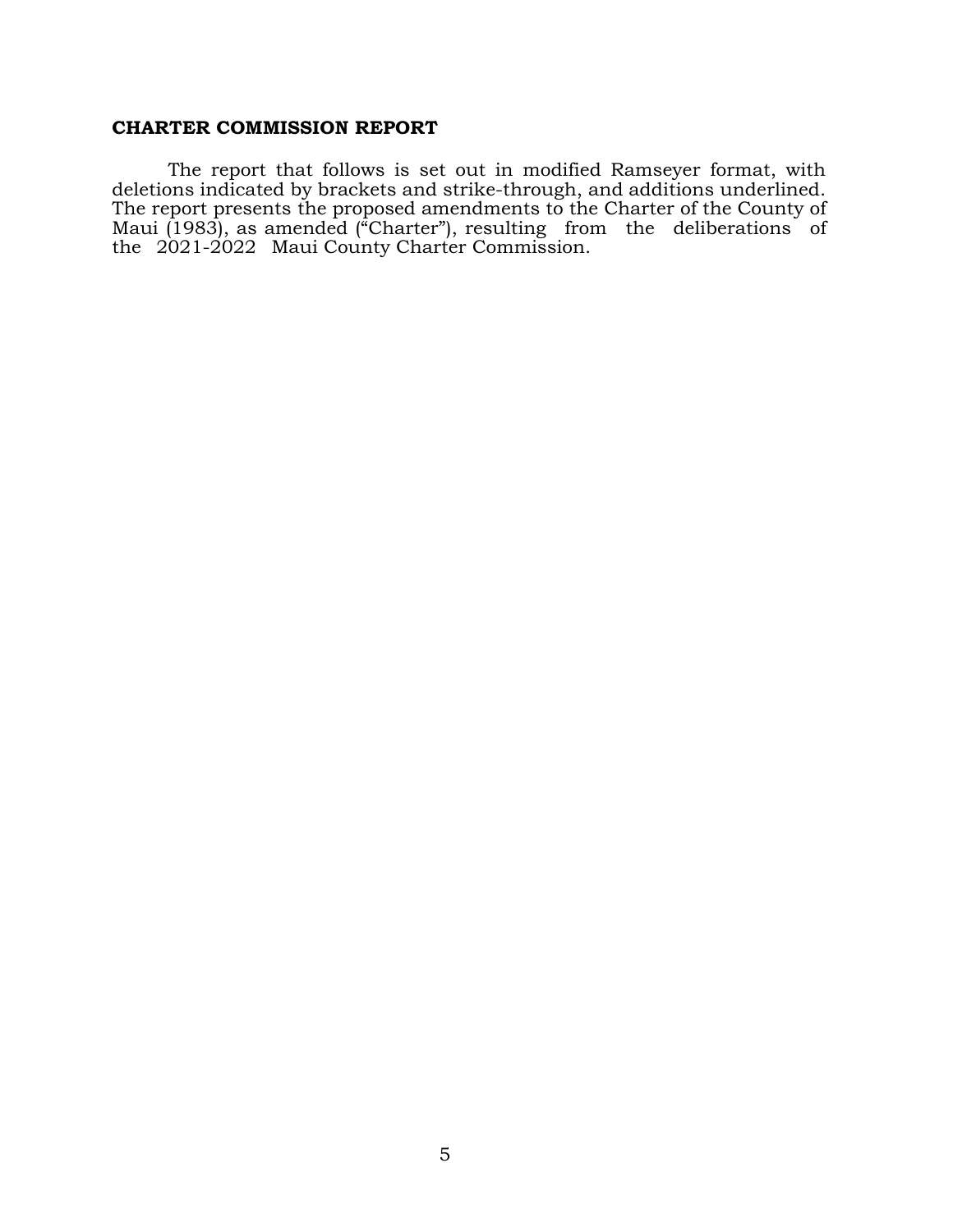# **TABLE OF CONTENTS**

**FIRST [PROPOSAL...........................................................................8](#page-8-0)** [Change Council elections from at-large elections to electing three](#page-8-1)  [Councilmembers from each of three Council electoral regions; require that](#page-8-1)  [one Councilmember reside in each of the fol](#page-8-1)lowing areas: Moloka`i, Lāna`i, [East Maui, North Maui, South Maui, West Maui, Kahului, Wailuku, and](#page-8-1)  [Upcountry; create a Reapportionment Commission.](#page-8-1)

**SECOND PROPOSAL [.....................................................................15](#page-15-0)** [Clarify that Council and board/commission meetings may be held by](#page-15-1)  [videoconference in accordance with state law and that public disclosure](#page-15-1)  [laws be followed to allow public access to government records.](#page-15-1)

**THIRD [PROPOSAL........................................................................18](#page-18-0)** [Require the County Auditor to assess the fiscal impacts of proposed](#page-18-1)  [Charter amendments.](#page-18-1)

**FOURTH [PROPOSAL.....................................................................19](#page-19-0)** [Add additional duties to the powers of the County Clerk, and prohibit the](#page-19-1)  [Clerk and employees from participating in certain political activities.](#page-19-1)

**FIFTH [PROPOSAL.........................................................................21](#page-21-0)** [Alter the powers of the Mayor to appoint and retain administrative](#page-21-1)  [department heads.](#page-21-1)

**SIXTH PROPOSAL [........................................................................23](#page-23-0)** [Require the Maui Planning Commission to have representation from each](#page-23-1)  [Maui community plan district; allow for Kalaupapa to be included within](#page-23-1)  [the jurisdiction of the Molokai Planning Commission upon State action;](#page-23-1)  [clarify the order of community plan development; and set 10-year](#page-23-1)  [deadline for review of all community plans.](#page-23-1)

**SEVENTH PROPOSAL [...................................................................26](#page-26-0)** [Separate the Department of Housing & Human Concerns into two](#page-26-1)  [departments; create the Housing Advisory Board and Department of](#page-26-1)  [Hawaiian Home Lands Liaison within the Department of Housing;](#page-26-1)  [effective July 1, 2024.](#page-26-1)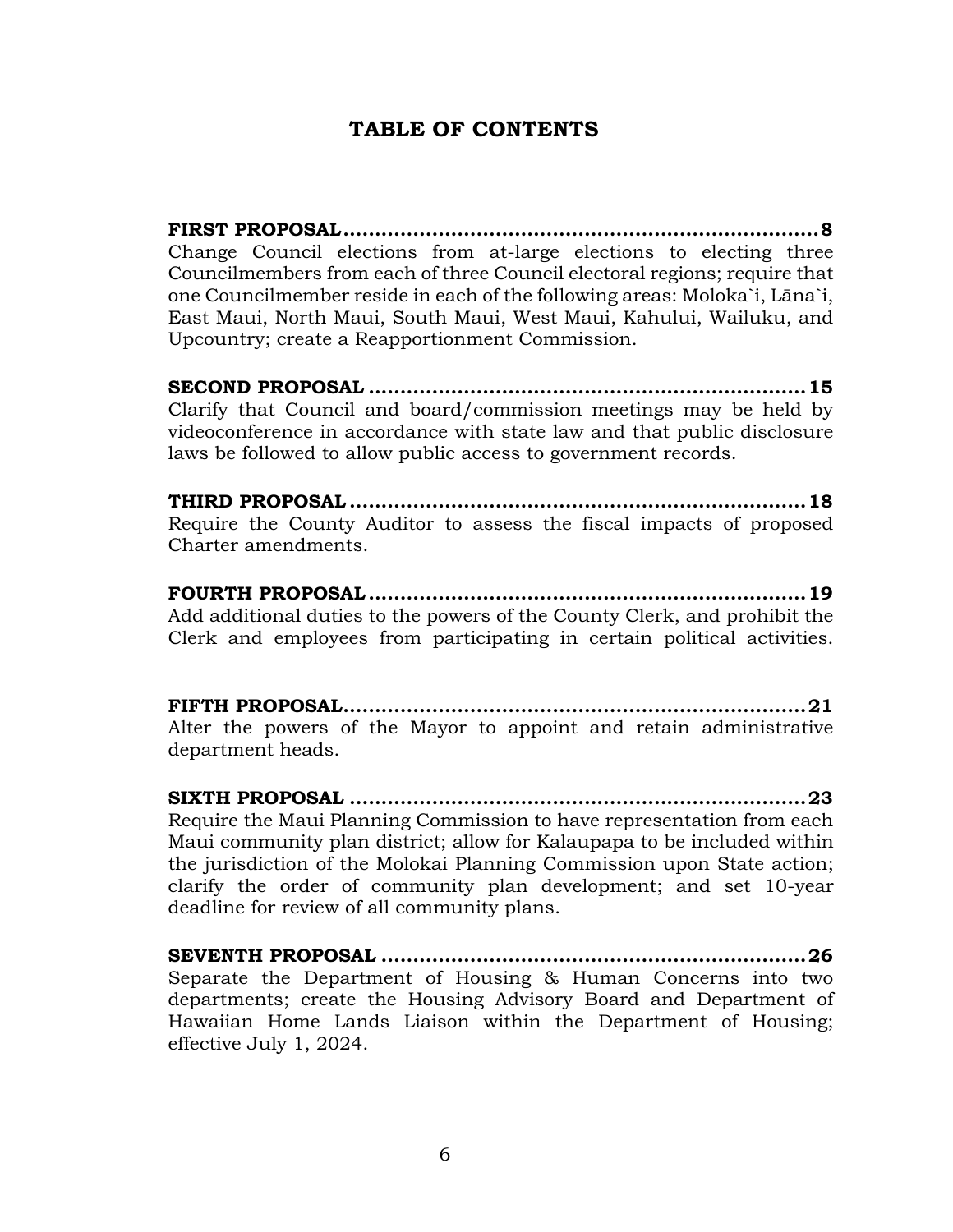**EIGHTH [PROPOSAL......................................................................29](#page-29-0)** Create the Department of ʻŌ[iwi Resources, effective July 1, 2024, and](#page-29-1)  [affirm that the County will operate as a bilingual government by](#page-29-1)  [implementing opportunities to include the Hawaiian language.](#page-29-1)

**NINTH PROPOSAL [........................................................................32](#page-32-0)** [Add additional requirements to the Code of Ethics regarding the financial](#page-32-1)  [interests of County officers.](#page-32-1)

**TENTH PROPOSAL [.......................................................................35](#page-35-0)** [Effective July 1, 2023, create an Independent Nomination Board to](#page-35-1)  [recruit, evaluate, and nominate individuals for county boards,](#page-35-1)  [commissions, and the positions of County Clerk, Auditor, Corporation](#page-35-1)  [Counsel, and Prosecuting Attorney; and modify the qualifications to serve](#page-35-1)  [on boards and commissions.](#page-35-1)

**ELEVENTH PROPOSAL [.................................................................41](#page-41-0)** [Set the term of the Prosecuting Attorney and Corporation Counsel at five](#page-41-1)  [years, not to exceed six months into the term of a new Mayor; provide that](#page-41-1)  [the Prosecuting Attorney may not run for County elected office](#page-41-1)  immediate[ly following the end of the Prosecutor's term in office; and](#page-41-1)  [modify the removal provisions for these officers.](#page-41-1)

**TWELFTH [PROPOSAL...................................................................43](#page-43-0)** [Remove the cap on penalties for violations of law so that they may be set](#page-43-1)  [by Council by ordinance.](#page-43-1)

**THIRTEENTH PROPOSAL [.............................................................44](#page-44-0)** [Require that the Chief of Police submit a written report when the Chief](#page-44-1)  [disagrees with the findings of the Police Commission.](#page-44-1)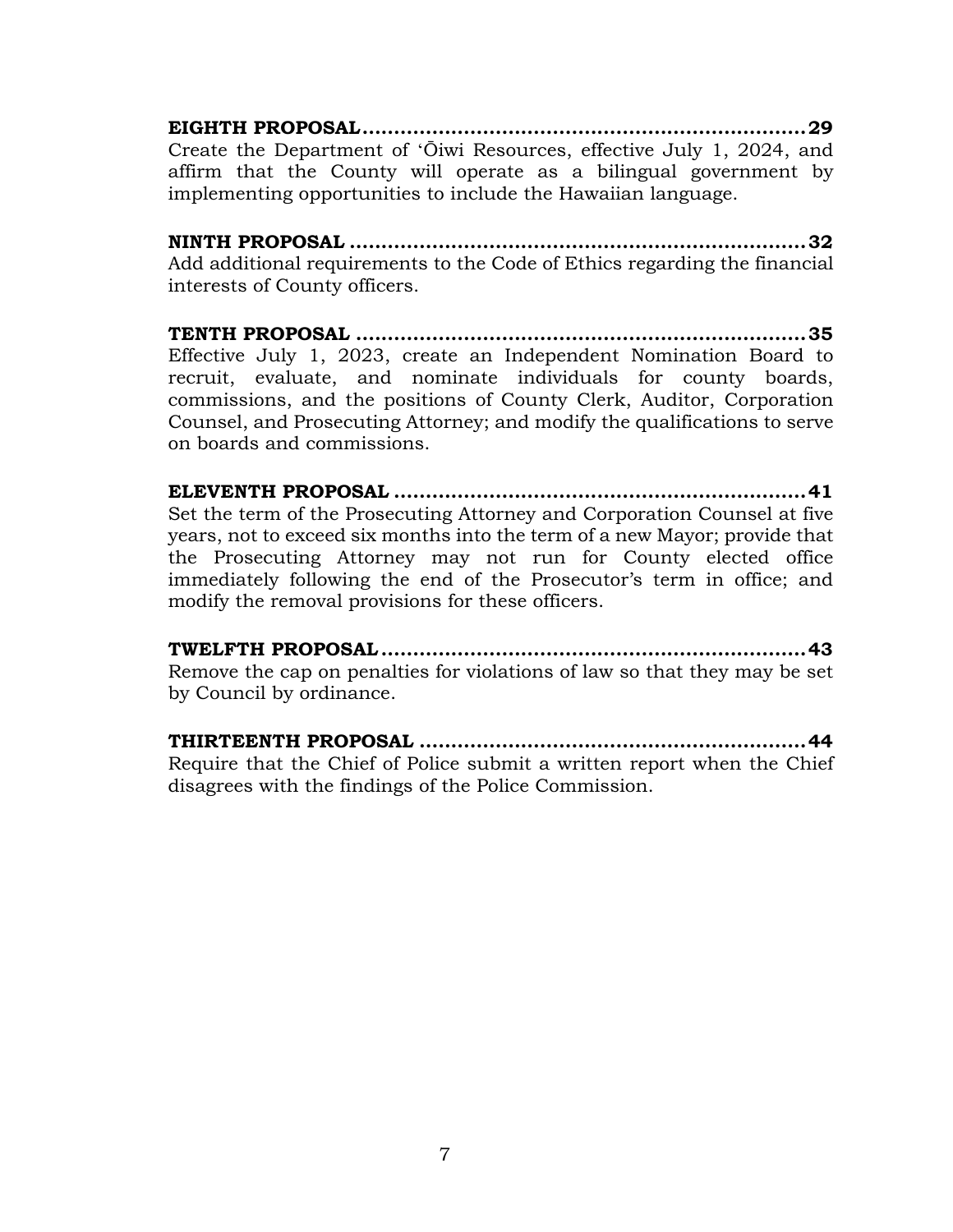# **FIRST PROPOSAL**

<span id="page-8-1"></span><span id="page-8-0"></span>**Change Council elections from at-large elections to electing three Councilmembers from each of three Council electoral regions; require that one Councilmember reside in each of the following areas: Moloka`i, Lāna`i, East Maui, North Maui, South Maui, West Maui, Kahului, Wailuku, and Upcountry; create a Reapportionment Commission.**

#### **The Commission recommends that:**

**1. Section 3-1 of the Charter be amended to read as follows:**

# "**ARTICLE 3 COUNTY COUNCIL**

**Section 3-1.1 Composition.** There shall be a council composed of nine members. **[**who shall be elected-at large. Of the nine members elected to the council, one shall be a resident of the Island of Lāna`i, one a resident of the Island of Moloka`i, one a resident of the residency area of East Maui, one a resident of the residency area of West Maui, one a resident of the residency area of Makawao-Ha`ikū-Pā`ia, one a resident of the residency area of "Upcountry" comprising Pukalani-Kula-`Ulupalakua, one a resident of the residency area of South Maui, one a resident of the residency area of Kahului, and one a resident of the residency area of Wailuku-Waihe`e-Waikapū. The county clerk shall prepare the nomination papers in such a manner that candidates desiring to file for the office of council member shall specify the residency area from which they are seeking a seat. The ballots shall, nevertheless, be prepared to give every voter in the county the right to vote for each and every council seat. 1. The East Maui (Hana-Keanae-Kailua) residency area shall be described as follows:

Beginning at shoreline and Kakipi Gulch Proceed to Kepuni Gulch

North along Kepuni Gulch to Kahikinui Forest Reserve boundary Easterly along Kahikinui Forest Reserve boundary to Haleakalā National Park boundary

Northwest, west, northerly, then southeast along Haleakalā National Park boundary to Waikamoi Stream

North along Waikamoi Stream and continuing due west to Ka`ili`ili Road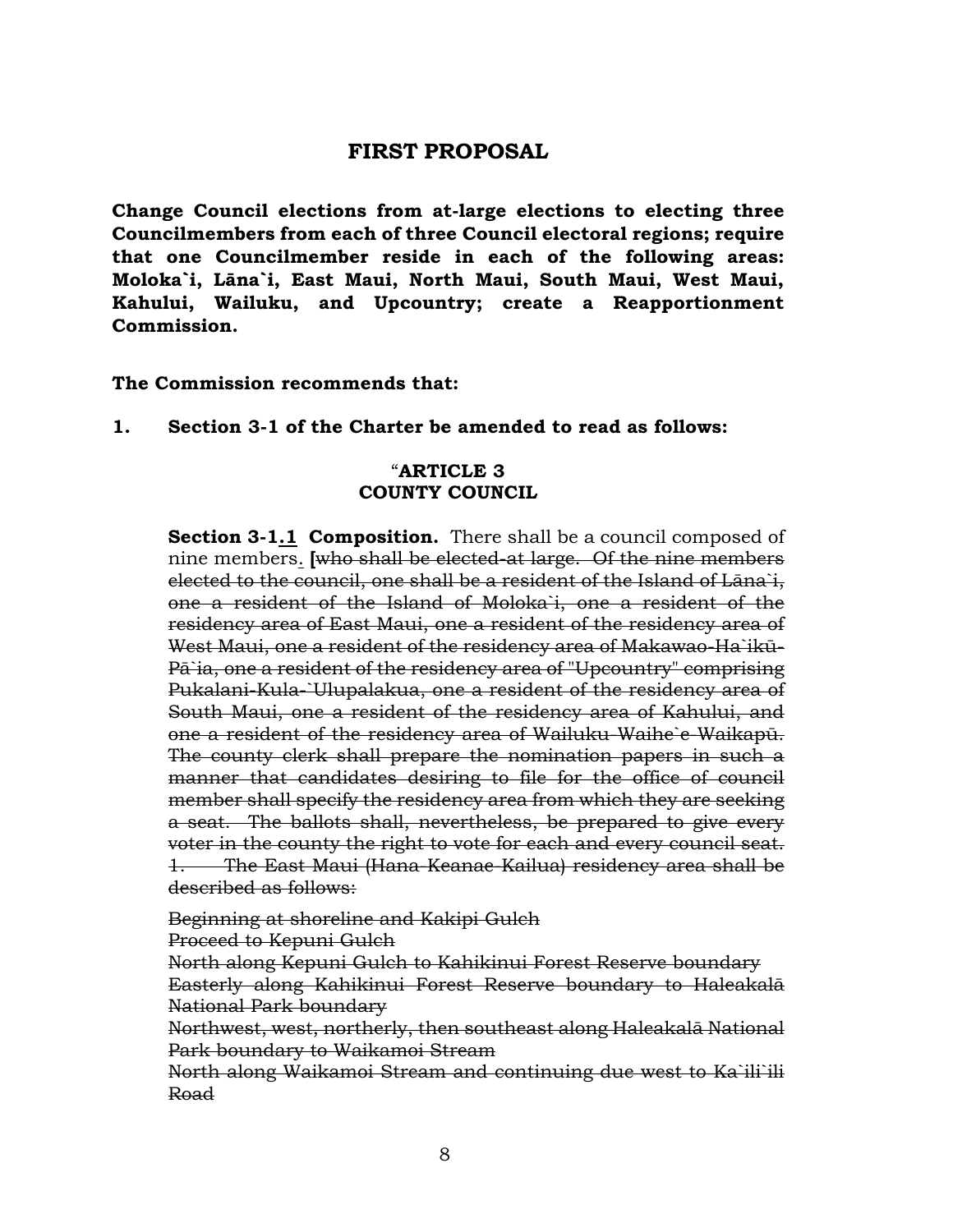West on Ka`ili`ili Road to Opana Gulch North along Opana Gulch to jeep trail Easterly on jeep trail to Pālama Gulch then northeasterly to Halehaku Gulch North along Halehaku Gulch to Kakipi Gulch North along Kakipi Gulch to point of beginning

2. The West Maui residency area shall be described as follows: Beginning at shoreline and Lahaina-Wailuku District boundary at Po`elua Bay

Proceed south along boundary to shoreline (Manawainui Gulch) Northwest, north, then northeast along shoreline to point of beginning

(includes the islands of Molokini and Kaho`olawe)

3. The Wailuku-Waihe`e-Waikapū residency area shall be described as follows:

Beginning at shoreline and Lahaina-Wailuku District boundary Proceed southeast along shoreline to Kanaloa Avenue extension Southwest on Kanaloa Avenue extension to Kahului Beach Road Southeast on Kahului Beach Road to Ka`ahumanu Avenue West on Ka`ahumanu Avenue to Mahalani Street Southwest on Mahalani Street to Pu`umele Street Southwest on Pu`umele Street to Wai`inu Road West on Wai`inu Road to Wai`ale Road South on Wai`ale Road to East Waikō Road East on East Waikō Road to Kū`ihēlani Highway Southwest on Kū`ihēlani Highway to Honoapi`ilani Highway South on Honoapi`ilani Highway to Pohākea Gulch West, then northwest along Pohākea Gulch to point of beginning

4. The Kahului residency district area shall be described as follows:

Beginning at shoreline and Kanaloa Avenue extension Proceed east along shoreline to Kanahā Beach Park boundary Southeast along Kanahā Beach Park boundary to Kalialinui Gulch Southeast along Kalialinui Gulch to Haleakalā Highway Southeast on Haleakalā Highway to Lowrie Ditch Southwest along Lowrie Ditch to Spanish Road West, then northwest on Spanish Road to East Waikō Road West on East Waikō Road to Wai`ale Road North on Wai`ale Road to Wai`inu Road East on Wai`inu Road to Pu`umele Street North on Pu`umele Street to Mahalani Street East, then north on Mahalani Street to Ka`ahumanu Avenue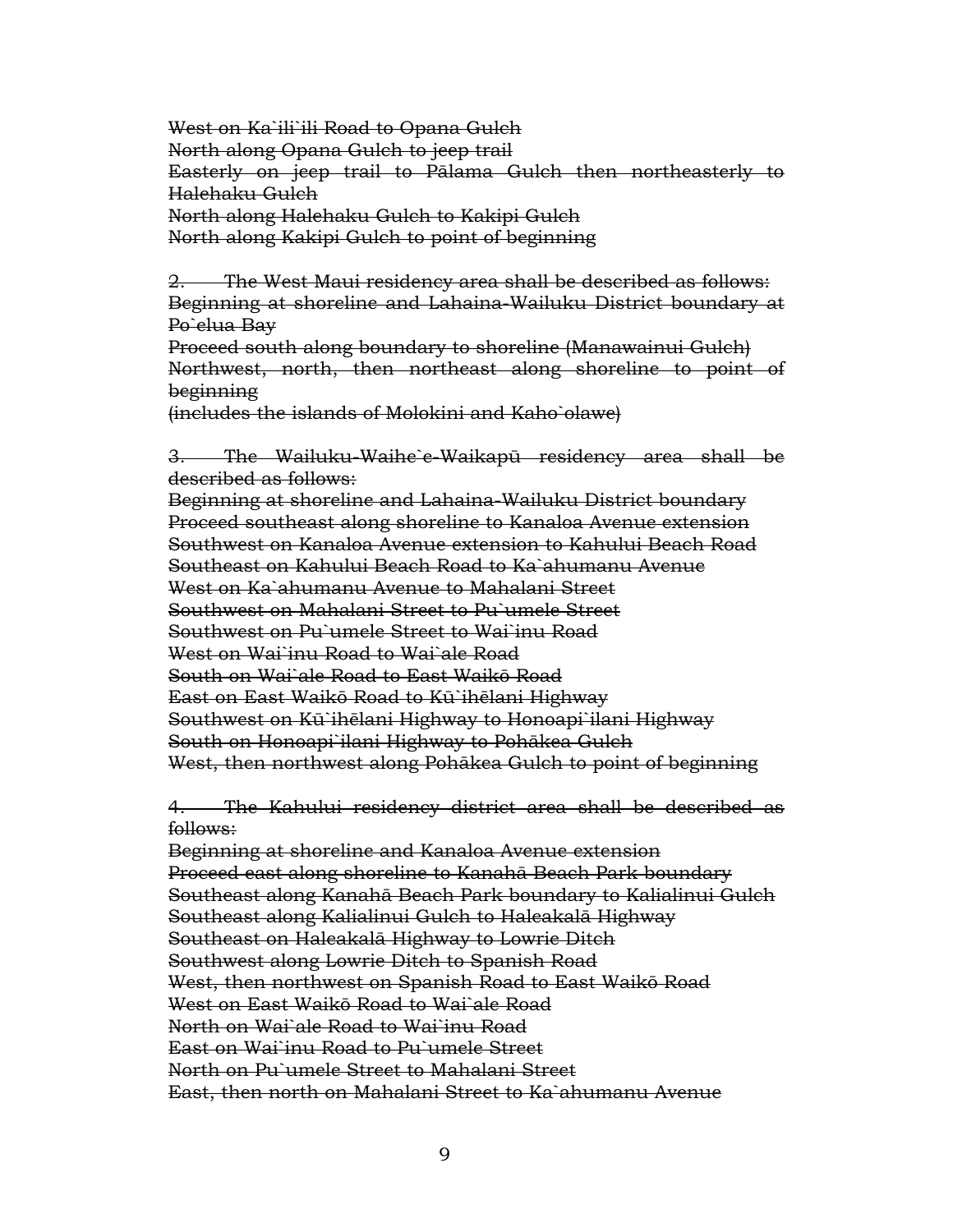East on Ka`ahumanu Avenue to Kahului Beach Road Northwest on Kahului Beach Road to Kanaloa Avenue extension Northeast on Kanaloa Avenue extension to point of beginning

5. The South Maui residency area shall be described as follows: Beginning at Lahaina-Wailuku District boundary and Pohākea Gulch

Proceed southeast, then east along Pohākea Gulch to Honoapi`ilani Highway

North on Honoapi`ilani Highway to Kū`ihēlani Highway

Northeast on Kū`ihēlani Highway to East Waikō Road

East on East Waikō Road to Spanish Road

Southeast, then east on Spanish Road to Lowrie Ditch

South along Lowrie Ditch to Pūlehu Gulch

Southeast along Pūlehu Gulch to Waiakoa Road

South on Waiakoa Road to Kīhei CDP boundary

South along Kīhei CDP boundary to unnamed road

Southwest, then south on unnamed road to unnamed stream (west of Keonekai Road)

East on unnamed stream to Kula Highway

Southwest on Kula Highway to jeep trail (abutting Tiger 2000 line 85098642<del>)</del>

West, then south on jeep trail to Kanaio-Kalama Park Road (`Ulupalakua Road)

Southeast along Kanaio-Kalama Park Road to Pi`ilani Highway

Southeast, then east on Pi`ilani Highway to Kepuni Gulch

Southeast along Kepuni Gulch to shoreline

Southwest, west, north, northwest, southwest then northwest along shoreline to Lahaina-Wailuku District boundary (Manawainui Gulch)

North along boundary to point of beginning

6. The Makawao-Ha`ikū-Pā`ia residency area shall be described as follows:

Beginning at shoreline and Kanahā Beach Park boundary Proceed east along shoreline to Kakipi Gulch South along Kakipi Gulch to Halehaku Gulch South along Halehaku Gulch to Pālama Gulch Southeast along Pālama Gulch to unnamed jeep trail Northwest, then southwest along jeep trail to Opana Gulch South along Opana Gulch to Ka`ili`ili Road East on Ka`ili`ili Road to Waikamoi Stream South along Waikamoi Stream to Haleakalā National Park boundary Northwest, then southwest along Haleakalā National Park boundary to Kailua Gulch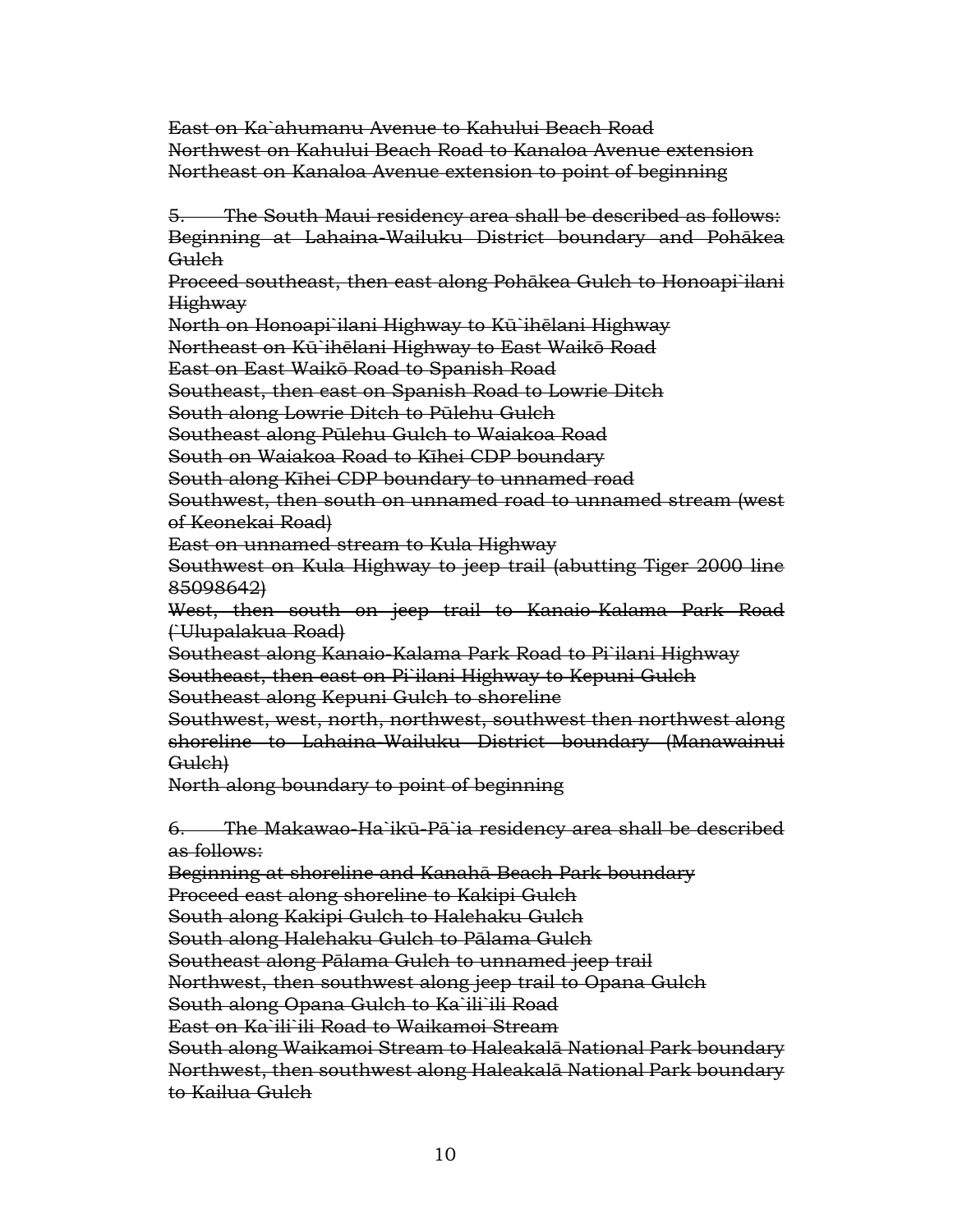Northwest along Kailua Gulch to Lowrie Ditch Southwest along Lowrie Ditch to Haleakalā Highway Northwest along Haleakalā Highway to Kalialinui Gulch Northwest along Kalialinui Gulch to `Āmala Place Northwest along Kanahā Beach Park boundary to point of beginning

7. The Upcountry (Pukalani-Kula-`Ulupalakua) residency area shall be described as follows:

Beginning at Lowrie Ditch and Kailua Gulch

Proceed southeast along Kailua Gulch to Haleakalā National Park boundary

Southwest, southeast, east, then southwest along Haleakalā National Park boundary to Kahikinui Forest Reserve boundary

Southwest along Kahikinui Forest Reserve boundary to Kepuni **Gulch** 

South along Kepuni Gulch to Pi`ilani Highway

West on Pi`ilani Highway to Kanaio-Kalama Park Road (`Ulupalakua Road)

Northwest along Kanaio-Kalama Park Road to jeep trail

Northeast on jeep trail to Kula Highway (abutting Tiger 2000 line 85098642)

Northeast along Kula Highway to unnamed stream

Northwest, then west along unnamed stream to unnamed jeep trail

North on unnamed jeep trail to unnamed road

North on unnamed road to Kīhei CDP boundary

North on Kīhei CDP boundary to Waiakoa Road

North on Waiakoa Road to Pūlehu Gulch

Northwest along Pūlehu Gulch to Lowrie Ditch

North, then northeast along Lowrie Ditch to point of beginning

Each member is to be elected from one of three council electoral regions, as defined by the reapportionment commission.

Of the nine members elected to the council, one shall be a resident of Lānaʻi, one shall be a resident of Molokaʻi, one shall be a resident of East Maui, one shall be a resident of North Maui, one shall be a resident of South Maui, one shall be a resident of West Maui, one shall be a resident of Kahului, one shall be a resident of Wailuku, and one shall be a resident of Upcountry.

The county clerk shall prepare nomination papers in such a manner that candidates desiring to file for the office of council member shall specify the residency area from which they are seeking a seat. The ballot shall give every voter in a given council electoral region the right to vote for each and every council seat within that council electoral region.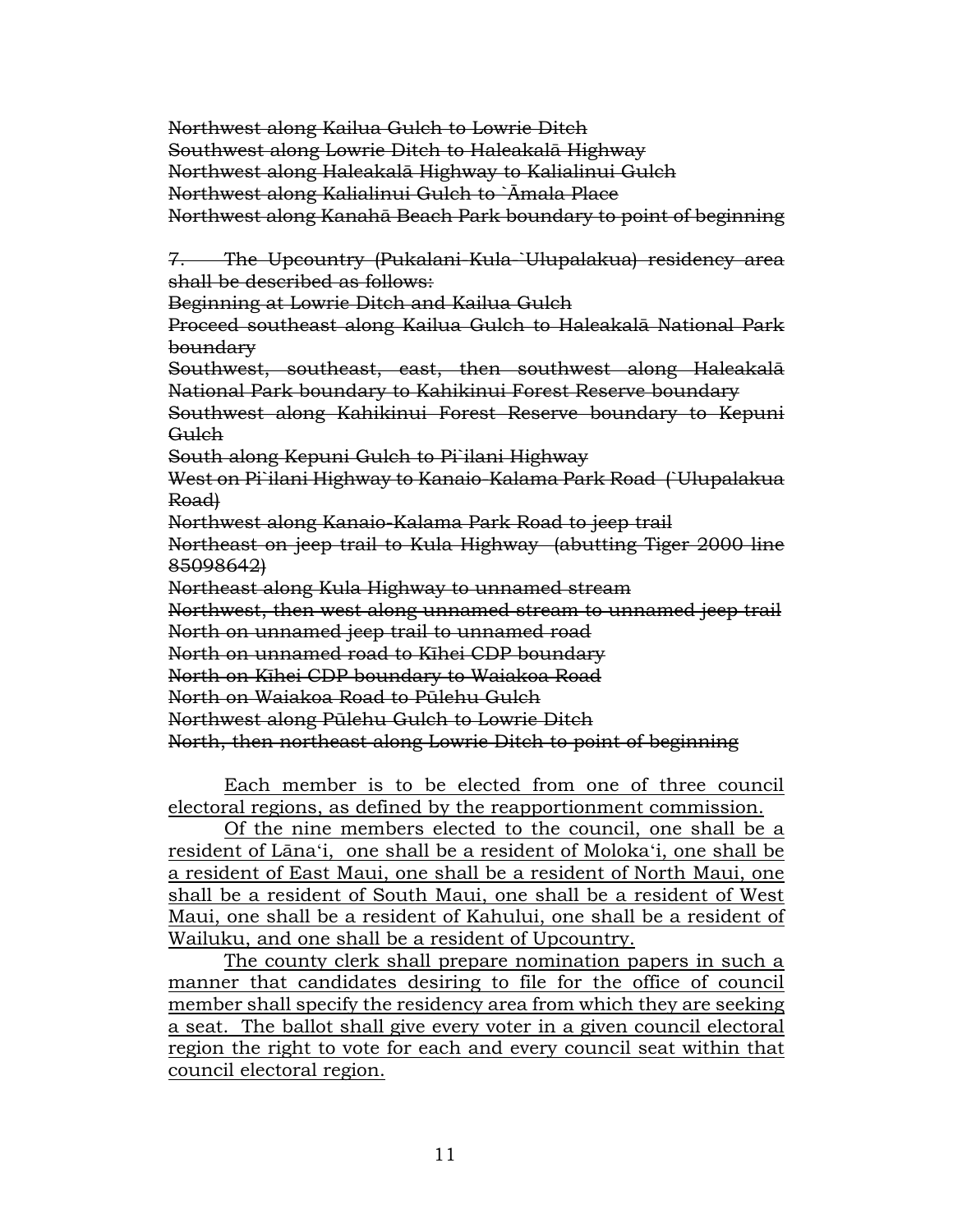**Section 3-1.2 Reapportionment Commission.** There shall be a county reapportionment commission which shall establish the boundaries of the council electoral regions and determine the boundaries and names of each of the three residency areas within each council electoral region. The reapportionment commission shall consist of one member from each community plan area with a permanent population. In the event that the number of community plan areas is even, an additional member of the commission shall be appointed from any community plan area. The county clerk shall be a non-voting ex officio member of the commission. No member of the commission shall be eligible to become a candidate for election to the council in the first election after any plan is adopted. The year 2023 and every tenth year thereafter shall be reapportionment years. The commission shall be appointed by April 1 of the reapportionment year and shall file its reapportionment plan with the county clerk by December 31 of the same year and it shall apply to the next succeeding election at which council members are elected to regular terms. The commission shall hold a public hearing in each residency area before final adoption of the reapportionment plan.

**Section 3-1.3 Council Electoral Regions and Residency Area Boundaries.** The reapportionment commission shall determine the specific boundaries of the three council electoral regions and nine residency areas. The reapportionment commission may adjust the boundaries of the council electoral regions and residency areas to the extent required by law or the policies set forth in the charter.

Each council electoral region shall include:

1. One of the following residency areas: East Maui, Molokaʻi, or Lānaʻi.

2. Approximately one-third of the county's population according to the most recent census.

3. Three of the following residency areas: Lānaʻi, Molokaʻi, East Maui, North Maui, South Maui, West Maui, Kahului, Wailuku, and Upcountry.

The commission shall be guided by the following criteria in establishing boundaries of council electoral regions and residency areas:

1. No region or residency area shall be drawn to unduly favor or penalize a person or political faction.

2. In so far as possible, council electoral region or residency area lines shall follow permanent and easily recognized features such as clear geographical features or historical ahupua`a boundaries.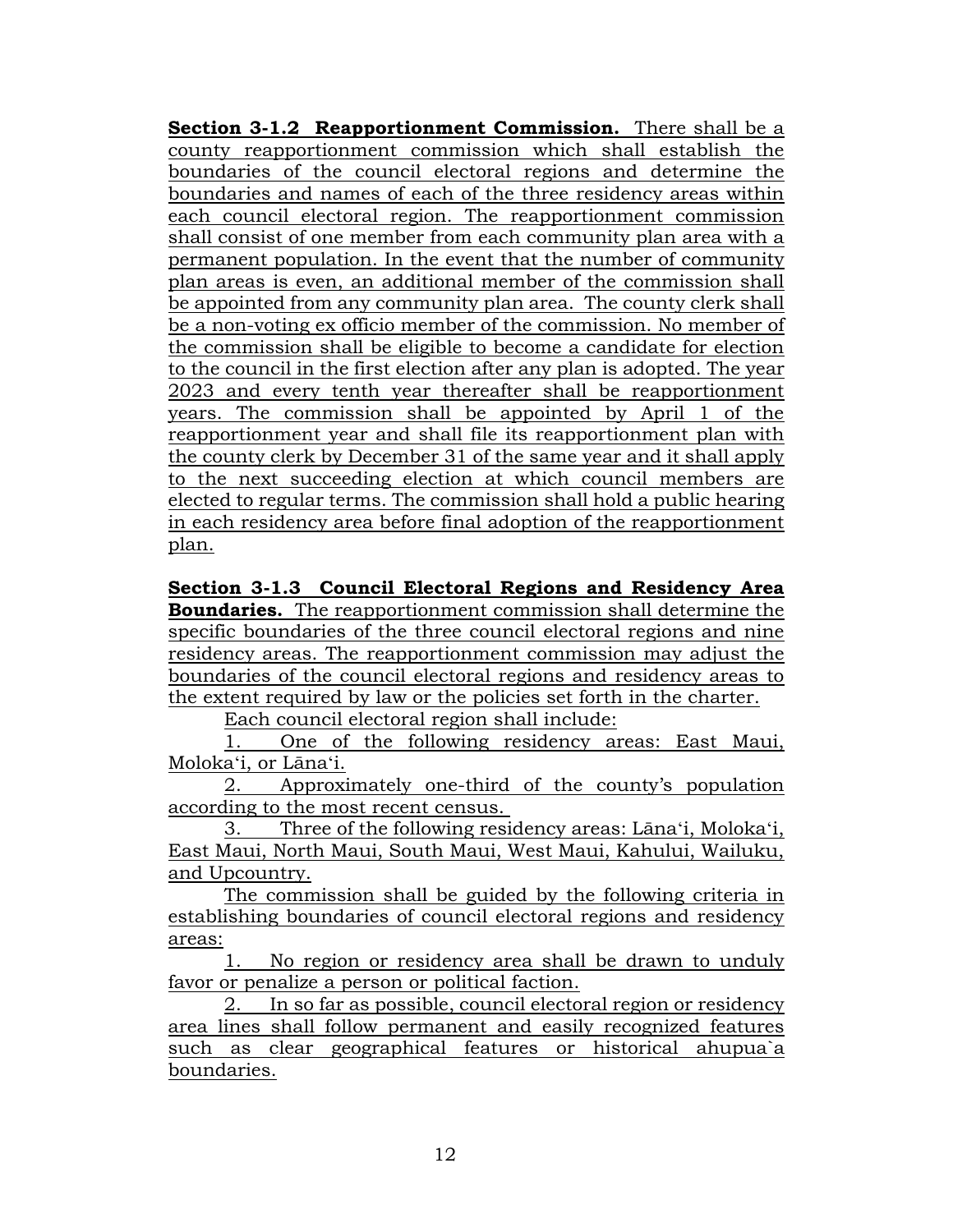3. Council electoral regions shall have approximately equal resident population, as required by law.

4. Each residency area shall be contained within its council electoral region so that no two residency areas overlap.

5. In so far as possible, council electoral regions shall be contiguous and compact.

6. In so far as possible, council electoral regions and residency areas shall align with community plan areas."

# **2. Section 3-2 of the Charter be amended to read as follows:**

# **Section 3-2. Election of Council and Term of Office.**

Council members shall be elected by nonpartisan **[**special**]** elections**[**.**]**, with three council members elected by voters in each of the three council electoral regions held in conjunction with the primary and general elections **[**Such special elections shall be held in conjunction with the primary and general elections**]** every two **[**(2)**]** years commencing in **[**2000.**]** 2024. **[**The special election held in conjunction with the primary election every two (2) years shall be known as the first special election. The special election held in conjunction with the general election every two (2) years shall be known as the second special election.**]**

2. The names of all candidates for each council seat shall be placed on the ballot for the **[**first special**]** primary election; provided, that for any council seat with two or fewer candidates, the names of the candidates shall appear only on the ballot for the **[**second special**]** general election.

3. For any council seat with three or more candidates, the names of the two candidates receiving the highest number of votes for each council seat in the **[**first special**]** primary election shall be placed on the ballot for the **[**second special**]** general election; provided, that if two or more candidates tie for the highest number of votes received in the **[**first special**]** primary election, the names of the candidates tied for the highest number of votes shall be placed on the ballot for the **[**second special**]** general election; and further provided, that if a single candidate receives the highest number of votes in the **[**first special**]** primary election and two or more candidates tie for the second-highest number of votes received, the names of the candidate receiving the highest number of votes and the candidates tied for the second-highest number of votes shall be placed on the ballot for the **[**second special**]** general election.

4. At the **[**second special**]** general election, the candidates receiving the highest number of votes for each council seat shall be deemed elected. If there is no more than one candidate for a council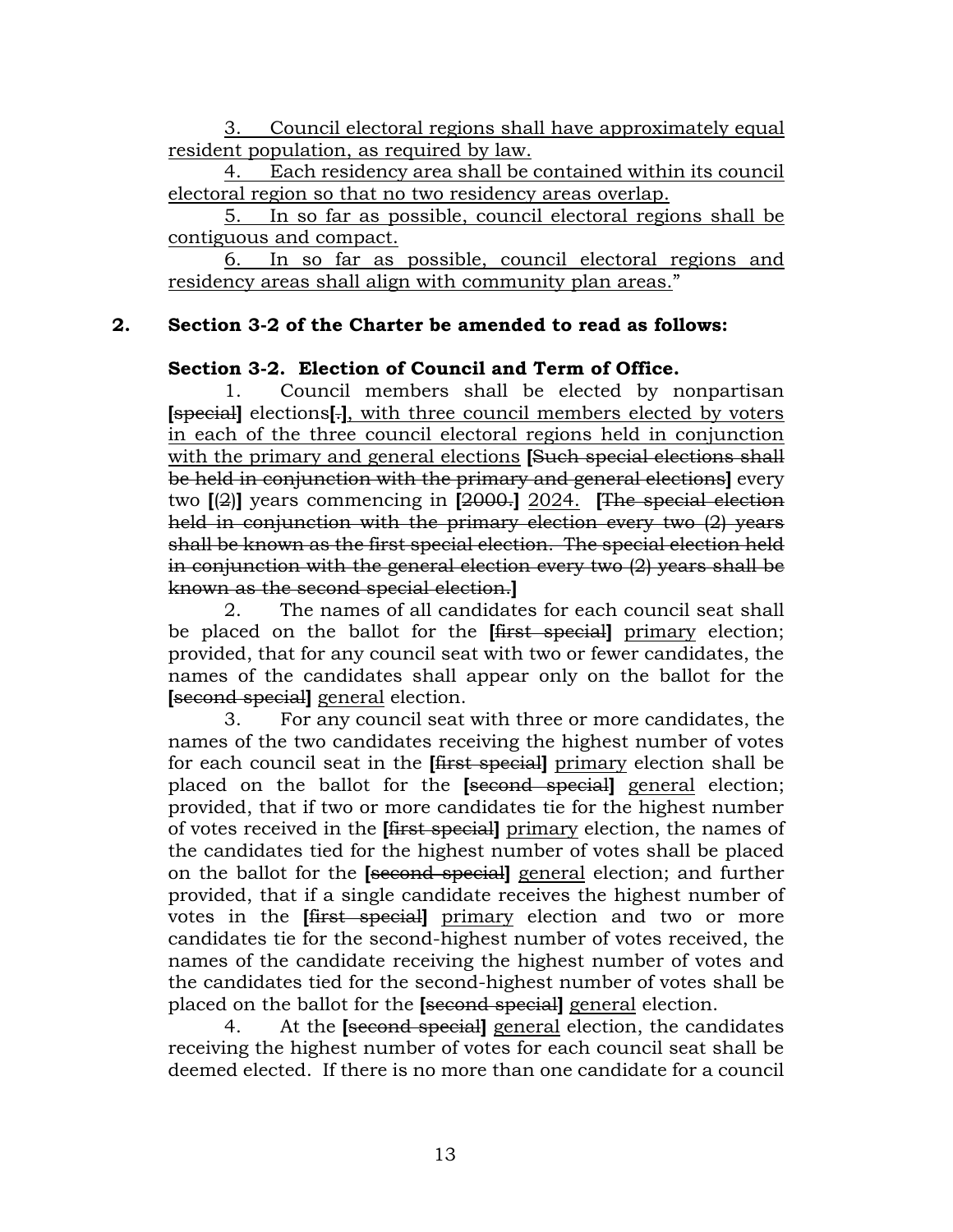seat, such person shall be deemed elected regardless of the number of votes received.

5. The term of office of council members shall be for two **[**(2)**]** years, beginning at twelve o'clock meridian on the second day of January following their election. No member of the county council shall serve more than five full terms of office."

# **3. Article 15 of the Charter be amended by adding a new section to be appropriately designated and to read as follows:**

"**15\_\_.** The residency areas described in section 3-1 of the charter shall terminate upon the adoption of the three council electoral regions and nine residency areas by the reapportionment commission as proposed in the 2022 amendments to section 3-1."

The **ballot question** would be as follows:

Shall Sections 3.1 and 3.2 of the Charter of the County of Maui be amended to:

1. Change the method of electing Councilmembers from electing nine Councilmembers at-large to electing nine Councilmembers as follows: three Councilmembers elected by the voters in each of three Council electoral regions of approximately equal population size;

2. Remove the current residency areas and require that one Councilmember reside in each of the following areas: Lānaʻi, Molokaʻi, East Maui, North Maui, South Maui, West Maui, Kahului, Wailuku, and Upcountry; and

3. Create a Reapportionment Commission to determine the boundaries of the three Council electoral regions and nine residency areas in 2023 and every 10 years thereafter?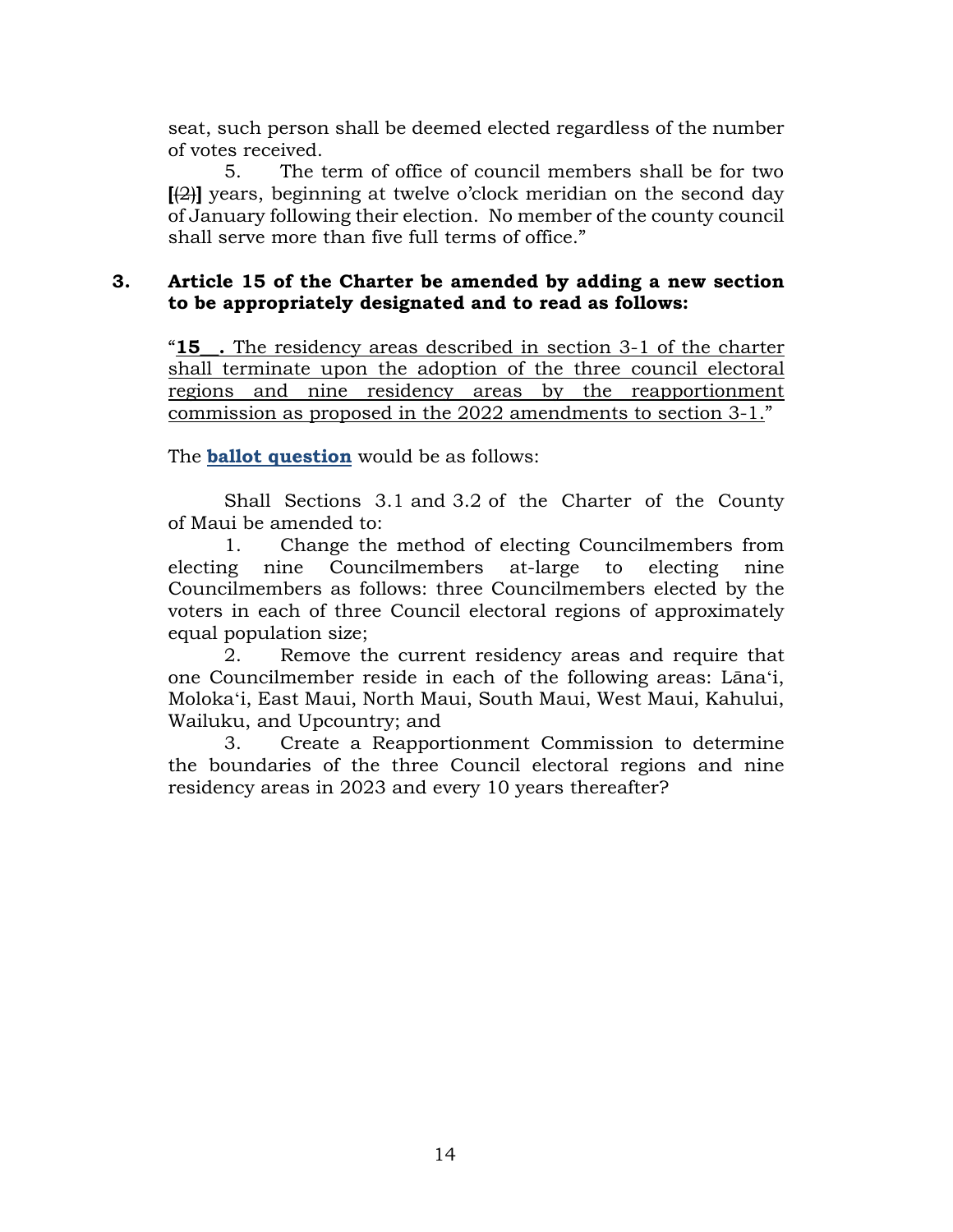# **SECOND PROPOSAL**

<span id="page-15-1"></span><span id="page-15-0"></span>**Clarify that Council and board/commission meetings may be held by videoconference in accordance with state law and that public disclosure laws be followed to allow public access to government records.**

**The Commission recommends that:**

# **1. Section 3-5 of the Charter be amended to read as follows:**

# "**Section 3-5. Procedure; Meetings; Rules and Journal; Voting.**

1. The council shall meet in the council room at the county building for its organization at two o'clock p.m. on the second day of January following its election, or on the following Monday if the second day be a Saturday or Sunday, at which time it shall elect one of its members as chair and presiding officer of the council. Until such time as the chair shall be elected, the mayor shall preside at such meeting, provided that the mayor shall not have a vote. The council shall also elect a vice-chair who shall act as the presiding officer in the event of the chair's absence or disability. The council shall appoint a presiding officer pro tempore from its own members in the event of the absence or disability of both the chair and vicechair.

2. The council shall meet regularly at least twice in every month at such times and places as the council may prescribe by rule**[**.**]**, including the use of a video conference platform that is accessible to the public by telephone or internet in accordance with state law. Special meetings may be held on the call of the mayor, chair or of five or more members and, whenever practical, upon no less than seventy-two **[**(72)**]** hours effective notice to each member.

3. The council shall determine its own rules and order of business and shall provide for keeping a public journal of its proceedings.

4. Voting and all motions shall be in accordance with the rules of the council and shall be recorded in the journal of the council, provided, however, a roll call vote must be taken if requested by any one council member. Five members of the council shall constitute a quorum, but a smaller number may convene from time to time and compel the attendance of absent members in the manner and subject to the penalties prescribed by the rules of the council. Unless otherwise provided for herein, no action of the council shall be valid or binding unless adopted by a vote of five or more members of the council.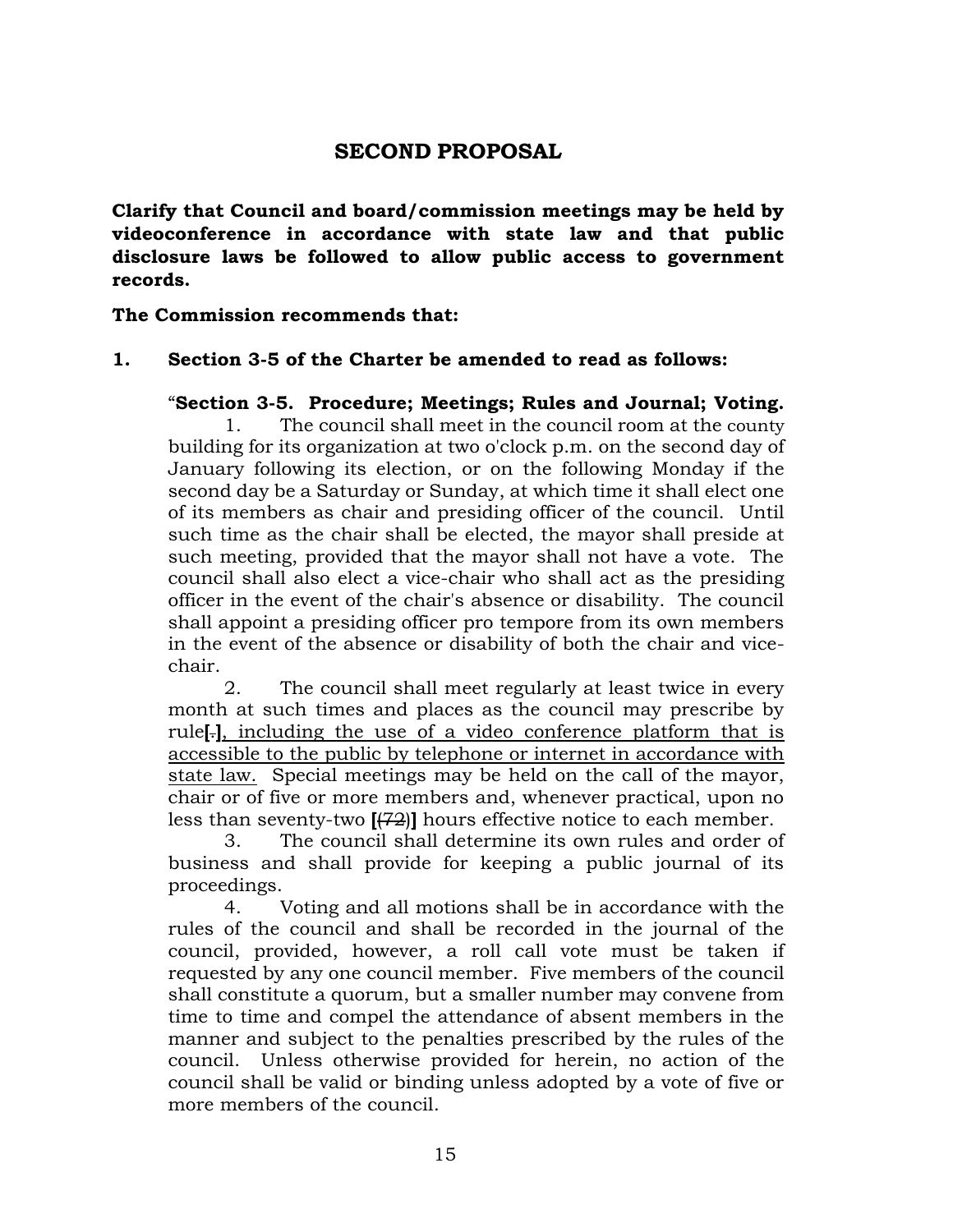5. **[**To the extent capable, the**]** The council shall provide interactive remote communications access for the residents of **[**Hana**]** Hāna, Lāna`i, Moloka`i and other geographic areas as the council shall deem appropriate and reasonable to all county council meetings and county council committee meetings. Said access shall include, but not be limited to, the ability of the public to testify, of council members to ask questions, and of the public to respond to questions**[**.**]** and shall include, at a minimum, both audio and visual interaction between the council or its committees and the public in accordance with state law."

# **2. Section 13-9 of the Charter be amended to read as follows:**

#### "**Section 13-9. Records and Meetings Open to Public.**

1. All books and records of every department shall be open to the inspection of any person at any time during business hours, except as otherwise provided by law. Certified copies or extracts from such books and records shall be given by the officer having custody of the same to any person demanding the same and paying or tendering a reasonable fee to be fixed by ordinance for such copies or extracts.

2. All meetings of boards and commissions shall be held in the county building or other publicly owned place**[**.**]**, or be conducted by a videoconference platform that is accessible to the public by telephone or internet in accordance with state law. In the event that a publicly owned building is not available or appropriate for the meeting, the meeting can be held in another facility that is accessible to the public.

3. When a person requests access to records, employees shall, to the extent reasonable under the circumstances:

a. Assist the person to identify records that are responsive to the request or to the purpose of the request, if stated.

b. Describe the information technology and physical location in which the records exist.

c. Provide suggestions for overcoming any practical basis for denying access to the records sought.

d. Make every effort to ensure that any fees or other charges are minimized."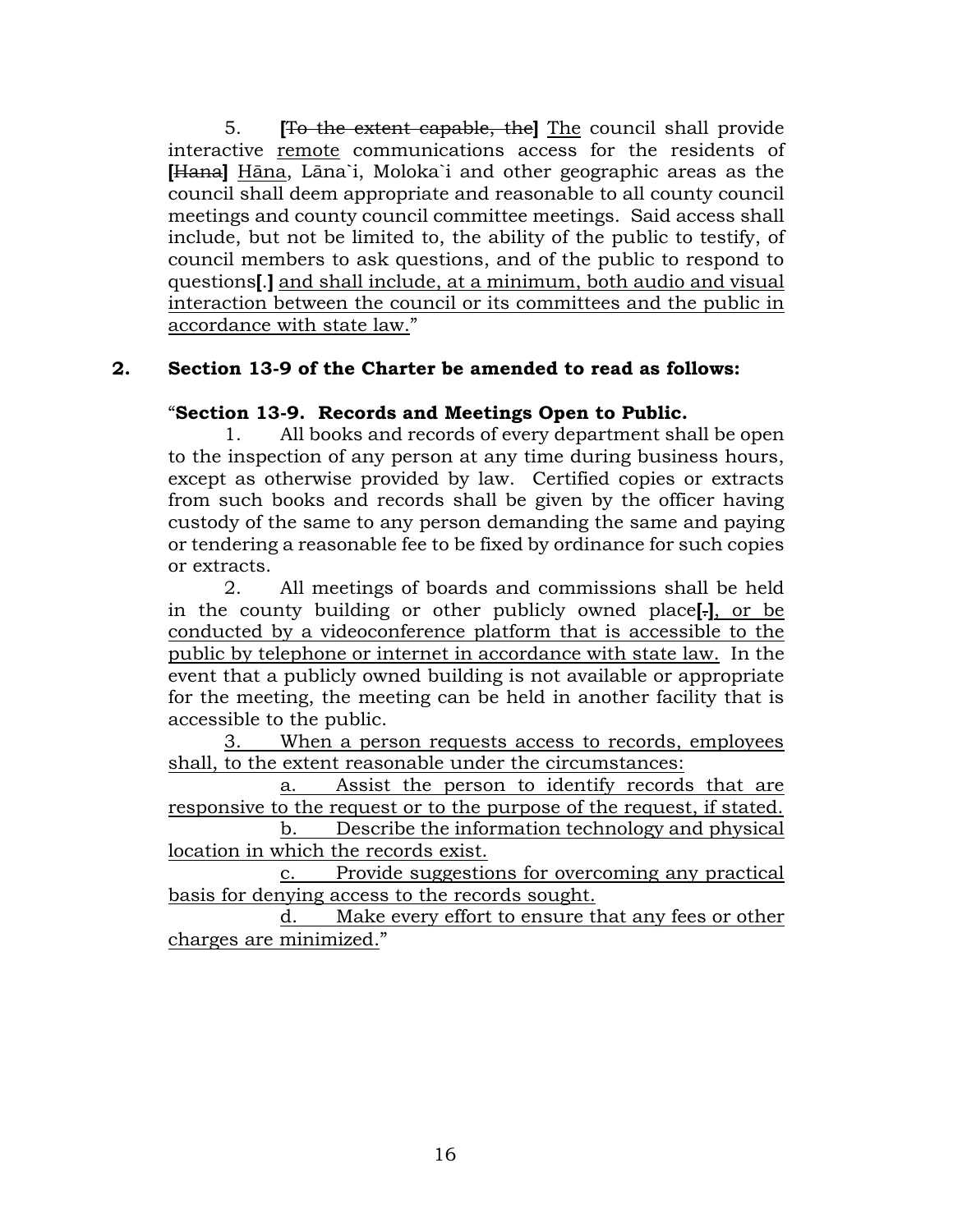The **ballot question** would be as follows:

Shall Sections 3-5 and 13-9 of the Charter of the County of Maui be amended to:

1. Require access to all meetings of the Council and boards and commissions to be available to the public by video conference, including telephone or internet in accordance with state law;

2. Require audio and video communications during Council meetings between the Council and public located in Hāna, Lāna`i, and Moloka`i in accordance with state law; and

3. Require County employees to facilitate access to County records and minimize fees and charges?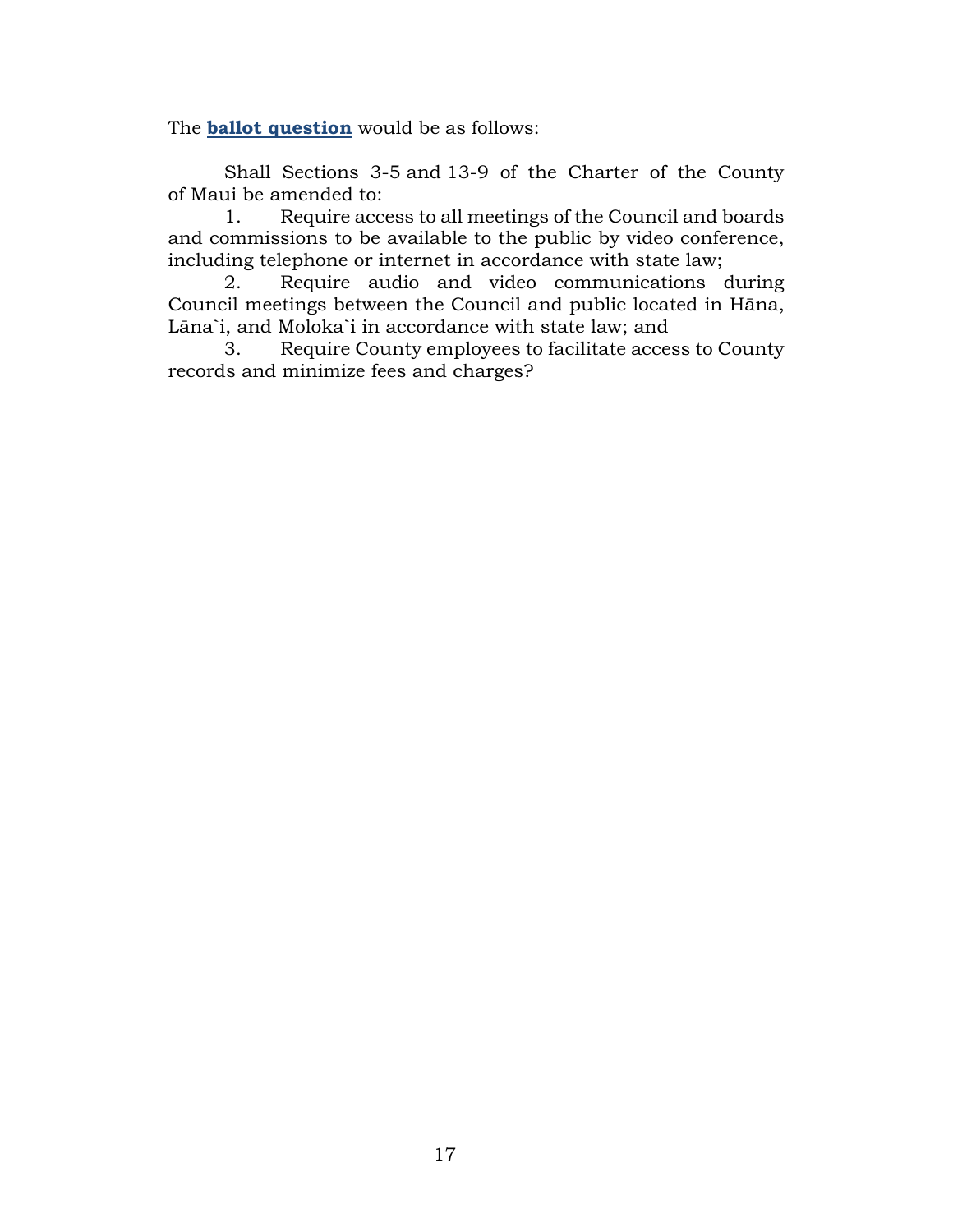# **THIRD PROPOSAL**

<span id="page-18-1"></span><span id="page-18-0"></span>**Require the County Auditor to assess the fiscal impacts of proposed Charter amendments.**

**The Commission recommends that Section 3-9.2 of the Charter be amended to add a new subsection to be appropriately designated and to read as follows:**

"5. The county auditor shall assess the fiscal impact of any proposed amendment to the charter within sixty days prior to the general election and make such assessment available to the public."

The **ballot question** would be as follows:

Shall Section 3-9.2 of the Charter of the County of Maui be amended to require that the County Auditor assess the fiscal impacts of proposed charter amendments?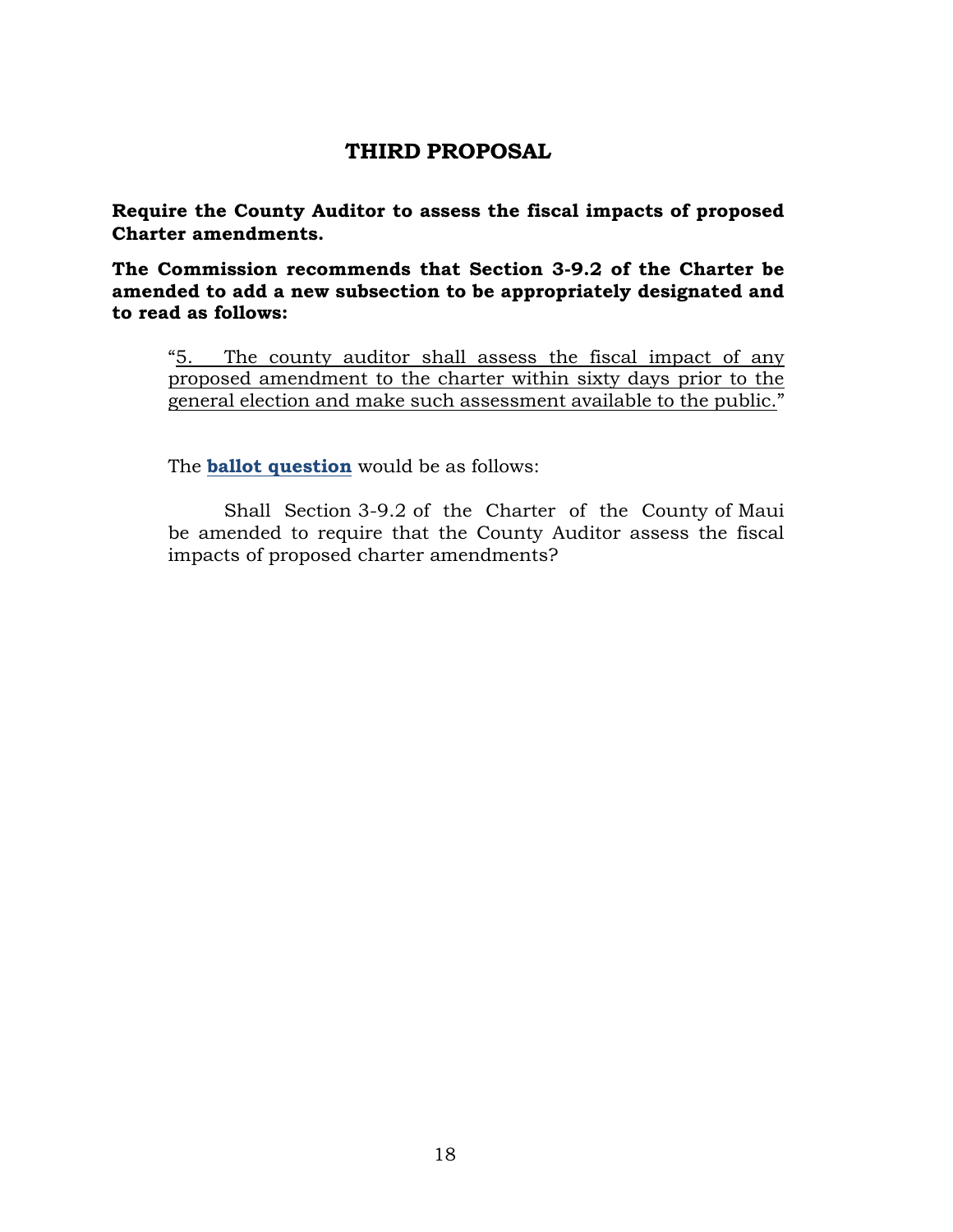# **FOURTH PROPOSAL**

<span id="page-19-1"></span><span id="page-19-0"></span>**Add additional duties to the powers of the County Clerk, and prohibit the Clerk and employees from participating in certain political activities.**

# **The Commission recommends that Section 5-3 of the Charter be amended to read as follows:**

"**Section 5-3. Powers, Duties and Functions.** The county clerk shall:

1. Be the clerk of the council.

2. Take charge of, safely keep and dispose of all books, papers, and records which may properly be filed in the clerk's office and keep in separate files all bills, ordinances, resolutions, and rules and cumulative indices of the same**[**.**]**, or exact copies thereof.

3. Have custody of the county seal**[**.**]**, which shall be used to authenticate all official papers and instruments requiring execution of certification by the county clerk in the exercise of the county clerk's office.

4. Conduct all elections held within the county as provided by law.

5. Certify ordinances.

6. **[**Adopt rules for the classification, storage, and destruction of all records of the county.**]** Subject to approval by the corporation counsel and a majority of the council, the clerk shall have authority to rearrange, renumber, reletter, capitalize, punctuate, and divide provisions of this charter, and to correct clerical errors and omissions and insert captions in accordance with the meaning and intent of the provisions of this charter, from time to time, and may delete provisions that have become inoperative, including any transitional provisions that no longer have any legal effect, or any provision ruled invalid by a court of competent jurisdiction. The clerk may substitute any current title of an official or department in lieu of the title originally appearing in the charter, in accordance with the changes of title or duties subsequently made by law.

**[**7.**]**7. The clerk and all persons employed by the office of the county clerk shall not take an active part in political management or in political campaigns for county elective office.

8. Perform such other functions as may be prescribed by the council rules or law."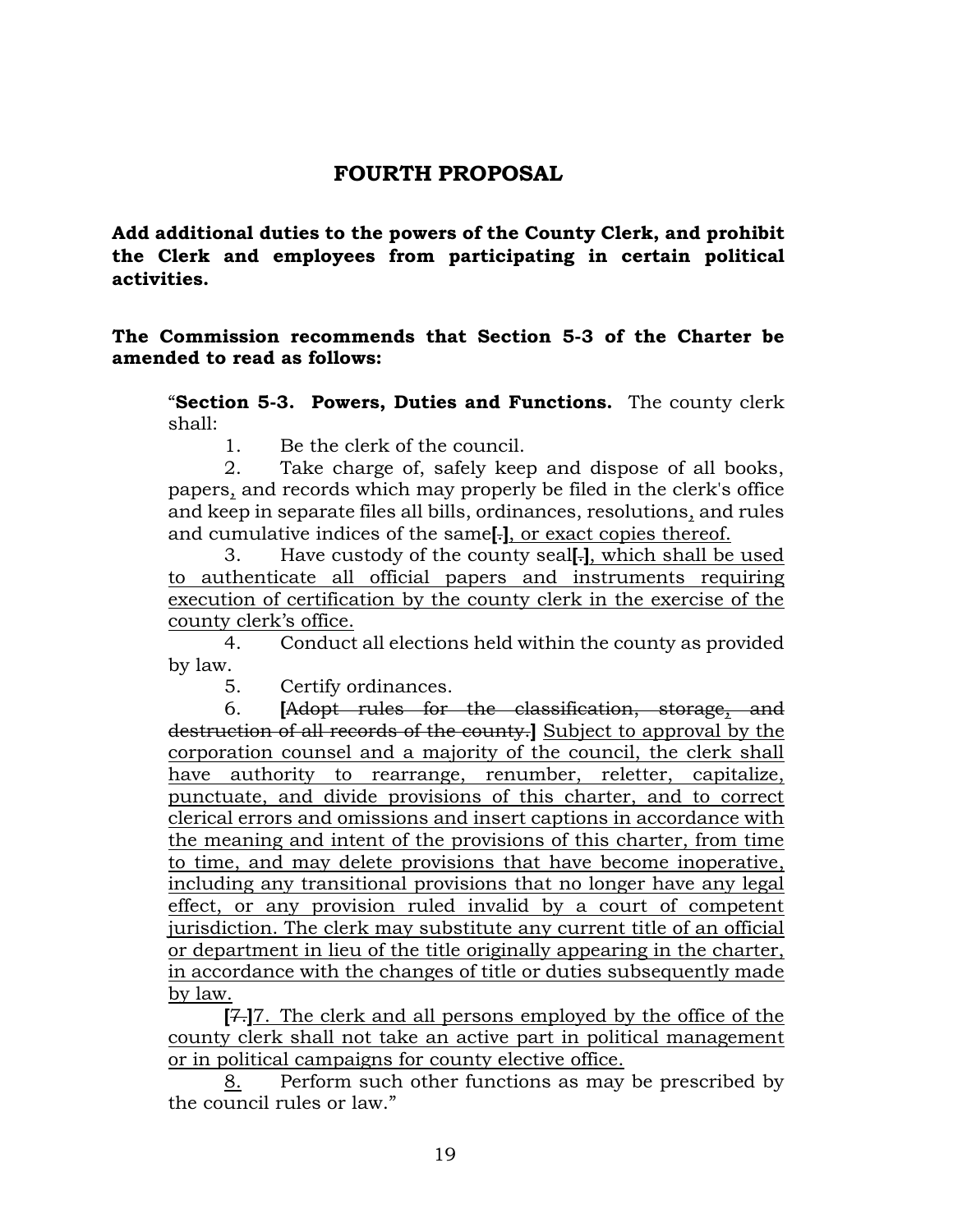The **ballot question** would be as follows:

Shall Section 5.3 of the Charter of the County of Maui be amended to add additional duties to the powers of the County Clerk and prohibit the Clerk and all persons employed by the Clerk from actively participating in political management or campaigns for County elective office?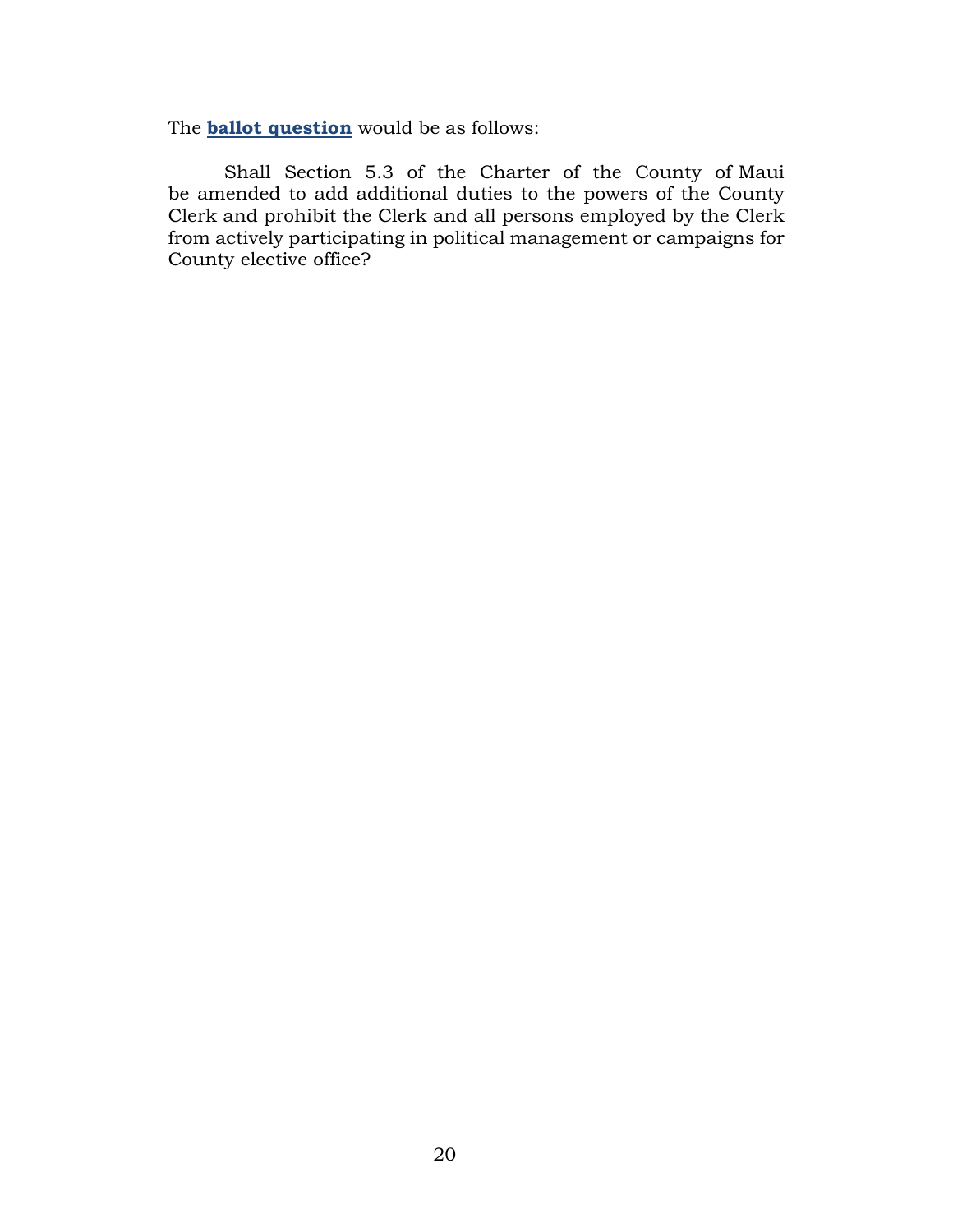# **FIFTH PROPOSAL**

<span id="page-21-1"></span><span id="page-21-0"></span>**Alter the powers of the Mayor to appoint and retain administrative department heads.**

**The Commission recommends that Section 6-2 of the Charter be amended to read as follows:**

# "**Section 6-2. Appointment and Removal of Officers and Employees.**

1. The administrative head of a department may not appoint more than the staff for which appropriations have been made by the council.

2. No appointing authority shall appoint any person to any office or position exempted from civil service until satisfied by proper investigation that the person to be appointed is fully qualified by experience and ability to perform the duties of the office or position. 3. The term of office of any administrative head of a department who is appointed by the mayor shall end with the term of office of the mayor, except that any such administrative head may be earlier removed as provided for in this charter. Such officers shall not hold over more than sixty **[**(60)**]** days after their respective terms of office, and shall immediately vacate their respective offices at the end of the **[**60-day**]** sixty-day period or upon the appointment of a successor in accordance with this charter, whichever occurs first.

4. The mayor shall have the authority to appoint, on a temporary basis, an administrative head of any department, provided that such department is one where the administrative head is appointed by the mayor.

5. **[**Within sixty (60) days of taking office, or within sixty (60)**]** Unless otherwise provided in this charter, within thirty days of taking office, or within thirty days after a vacancy is created**[**,**]** in the office of an administrative head appointed by the mayor, the mayor shall appoint the *[managing director, corporation counsel,* prosecuting attorney, director of finance, director of public works, director of parks and recreation, planning director, director of housing and human concerns, director of water supply, director of transportation, and director of environmental management, with written notice of the appointment to the council.**]** administrative head. The council shall confirm or deny the appointment within **[**sixty (60)**]** thirty days after receiving notice of the appointment by the mayor. If the council does not act within the **[**60-day**]** thirty-day period, the appointment shall be deemed to be confirmed. The appointee shall take office upon appointment by the mayor but shall not continue in office if the council denies the appointment. If the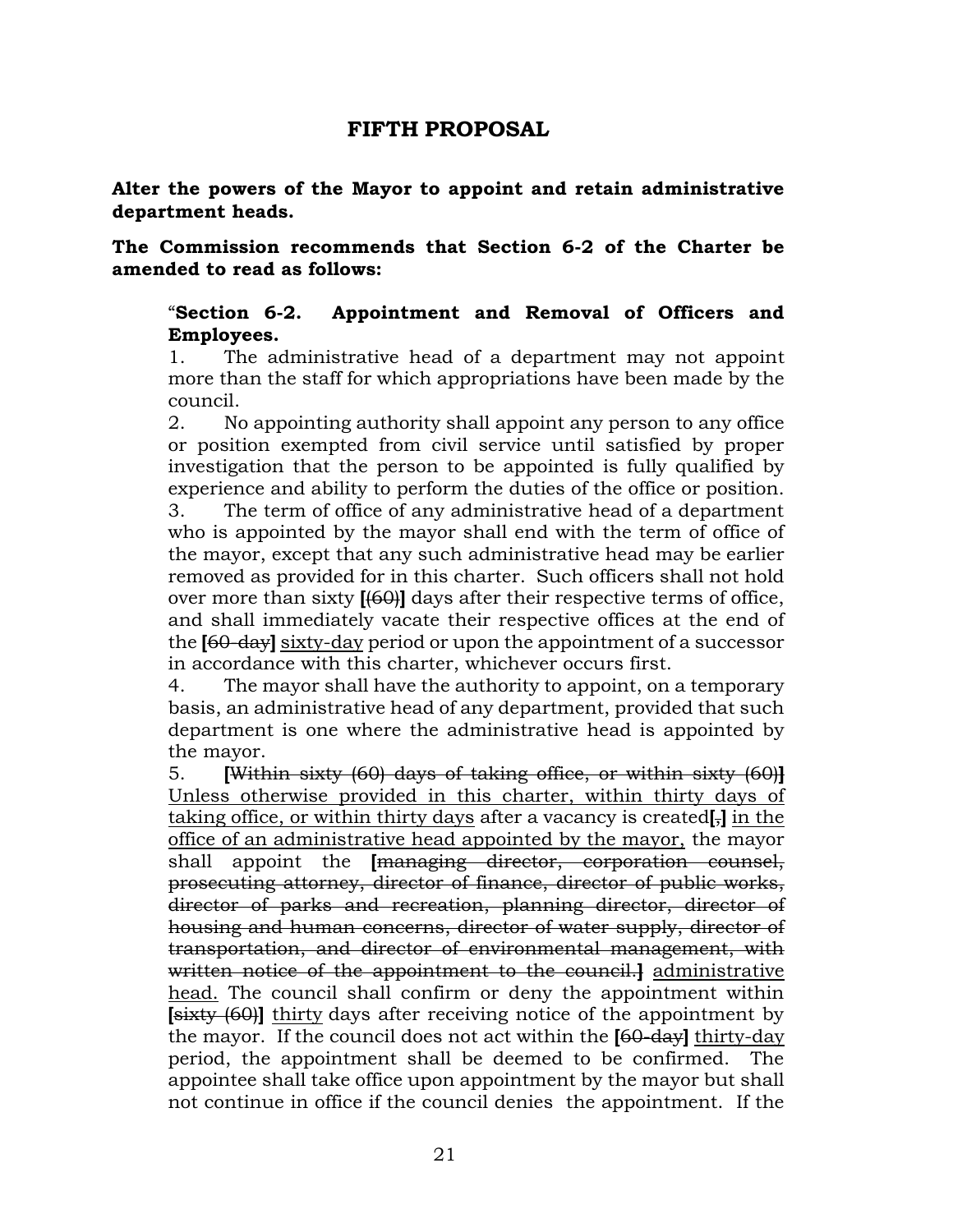appointment is denied by the council, the mayor shall make a new appointment within **[**sixty (60)**]** thirty days of the council's denial, and the council shall confirm or deny within **[**sixty (60)**]** thirty days after receiving notice of the new appointment by the mayor. If the council does not act within the **[**60-day**]** thirty-day period, the appointment shall be deemed to be confirmed.

6. No letter of resignation of an administrative head shall be effective unless it is sworn or affirmed to before a person authorized to administer oaths and made within thirty days of the intended date of resignation."

The **ballot question** would be as follows:

Shall Section 6.2 of the Charter of the County of Maui be amended to reduce the deadlines for appointments to administrative heads from sixty days to thirty days and require that any letter of resignation of an administrative head be sworn to under oath within thirty days prior to the intended resignation date?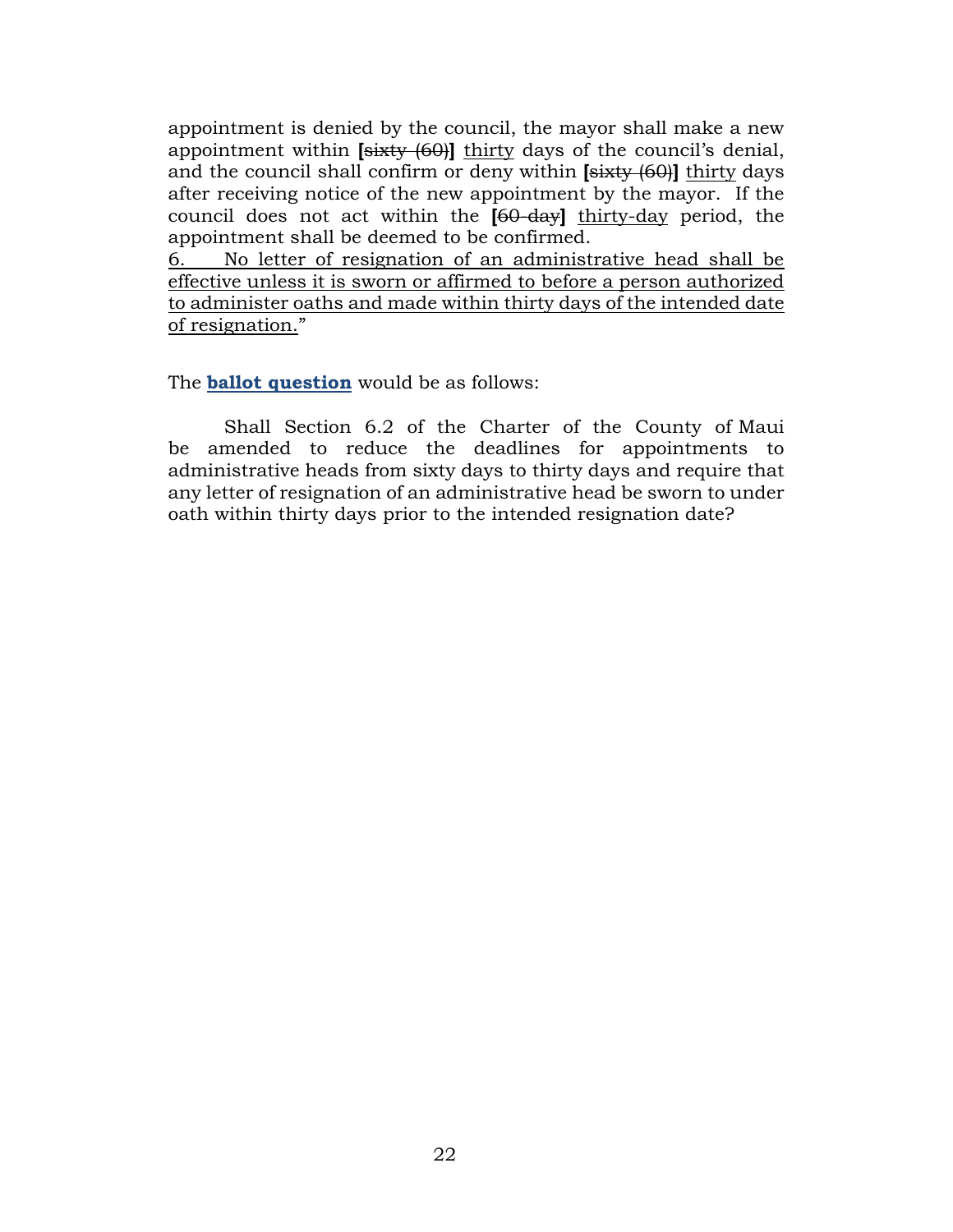# **SIXTH PROPOSAL**

<span id="page-23-1"></span><span id="page-23-0"></span>**Require the Maui Planning Commission to have representation from each Maui community plan district; allow for Kalaupapa to be included within the jurisdiction of the Molokai Planning Commission upon State action; clarify the order of community plan development; and set 10-year deadline for review of all community plans.**

# **The Commission recommends that:**

# **1. Section 8-8.4 of the Charter be amended as follows:**

"**Section 8-8.4. Planning Commissions.** Each planning commission shall consist of nine members appointed by the mayor with the approval of the council. The members of each planning commission shall be residents of the island of the planning commission on which the member serves. The **[**director**]** directors of the **[**department**]** departments of public works, **[**and**]** environmental management, and **[**the director of the department of**]** water supply shall be non-voting ex-officio members of each commission.

Each planning commission shall exercise its powers, duties, and functions as follows:

1. The Maui planning commission shall be concerned with the area encompassing the islands of Maui and Kaho`olawe and all other islands lying within three nautical miles of the shores thereof, and the waters adjacent thereto. Of its nine members, there shall be at least one and no more than two members who reside in each Maui community plan district.

2. The Moloka`i planning commission shall be concerned with those areas of the county encompassed within the island of Moloka`i and all other islands lying within three nautical miles of the shores thereof, and the waters adjacent thereto**[**, except that portion of the island known as Kalaupapa, Kalawao, and Waikolu and commonly known as the Kalaupapa Settlement**]**.

3. The Lāna`i planning commission shall be concerned with the area encompassing the island of Lāna`i and all other islands lying within three nautical miles of the shores thereof, and the waters adjacent thereto."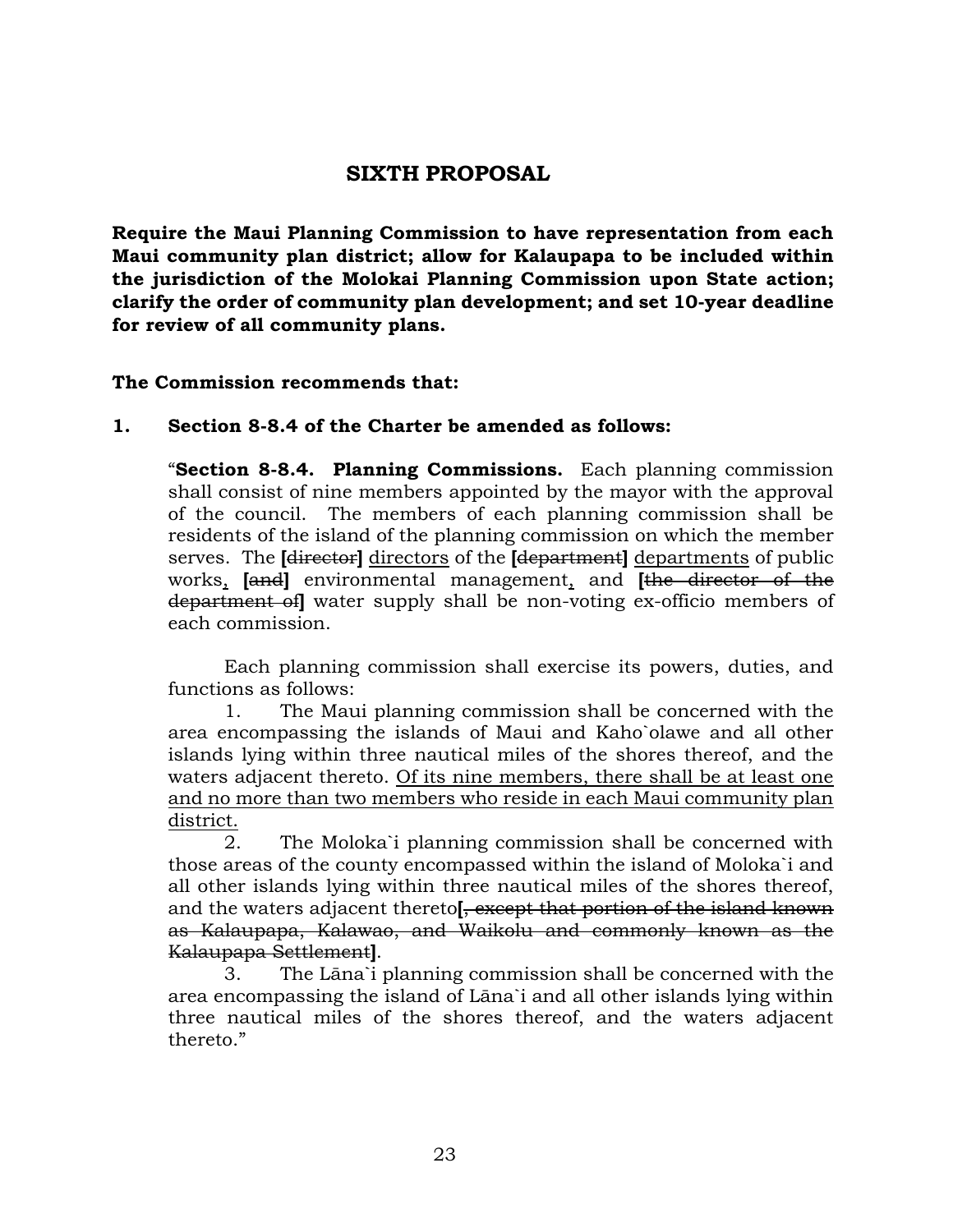# **2. Section 8-8.5 of the Charter be amended as follows:**

# "**Section 8-8.5. General Plan and Community Plans.**

1. The general plan shall be developed after input from state and county agencies and the general public, and shall be based on sound policy and information.

2. The general plan shall indicate desired population and physical development patterns for each island and region within the county; shall address the unique problems and needs of each island and region; shall explain the opportunities and the social, economic, and environmental consequences related to potential developments; and shall set forth the desired sequence, patterns, and characteristics of future developments. The general plan shall identify objectives to be achieved, and priorities, policies, and implementing actions to be pursued with respect to population density, land use maps, land use regulations, transportation systems, public and community facility locations, water and sewage systems, visitor destinations, urban design, and other matters related to development.

3. The planning director shall issue a report annually providing a detailed explanation of the implementation and enforcement of the general plan and the community plans to the mayor and the council.

4. There shall be a citizen advisory committee for each community plan area. Each citizen advisory committee shall consist of thirteen members, with nine appointed by the council and four appointed by the mayor. Each citizen advisory committee is charged with reviewing and recommending revisions to the community plan for its community plan area. Each citizen advisory committee shall remain in existence until its revisions are adopted, modified, or rejected by the council and until such action is approved, modified, or rejected by the mayor.

5. The community plans created and revised by the citizen advisory committees shall set forth, in detail, land uses within the community plan regions of the county. The objectives of each community plan shall be to implement the policies of the general plan. Each community plan shall include implementing actions that clearly identify priorities, timelines, estimated costs, and the county department accountable for the completion of the implementing actions.

6. The community plans **[**generated through the citizen advisory councils and accepted by the planning commission,**]** initiated by the department of planning, reviewed and revised by the community plan advisory committees and the appropriate planning commission, and **[**accepted**]** approved by the council**[**,**]** and mayor are part of the general plan. The community plans shall be reviewed every ten years."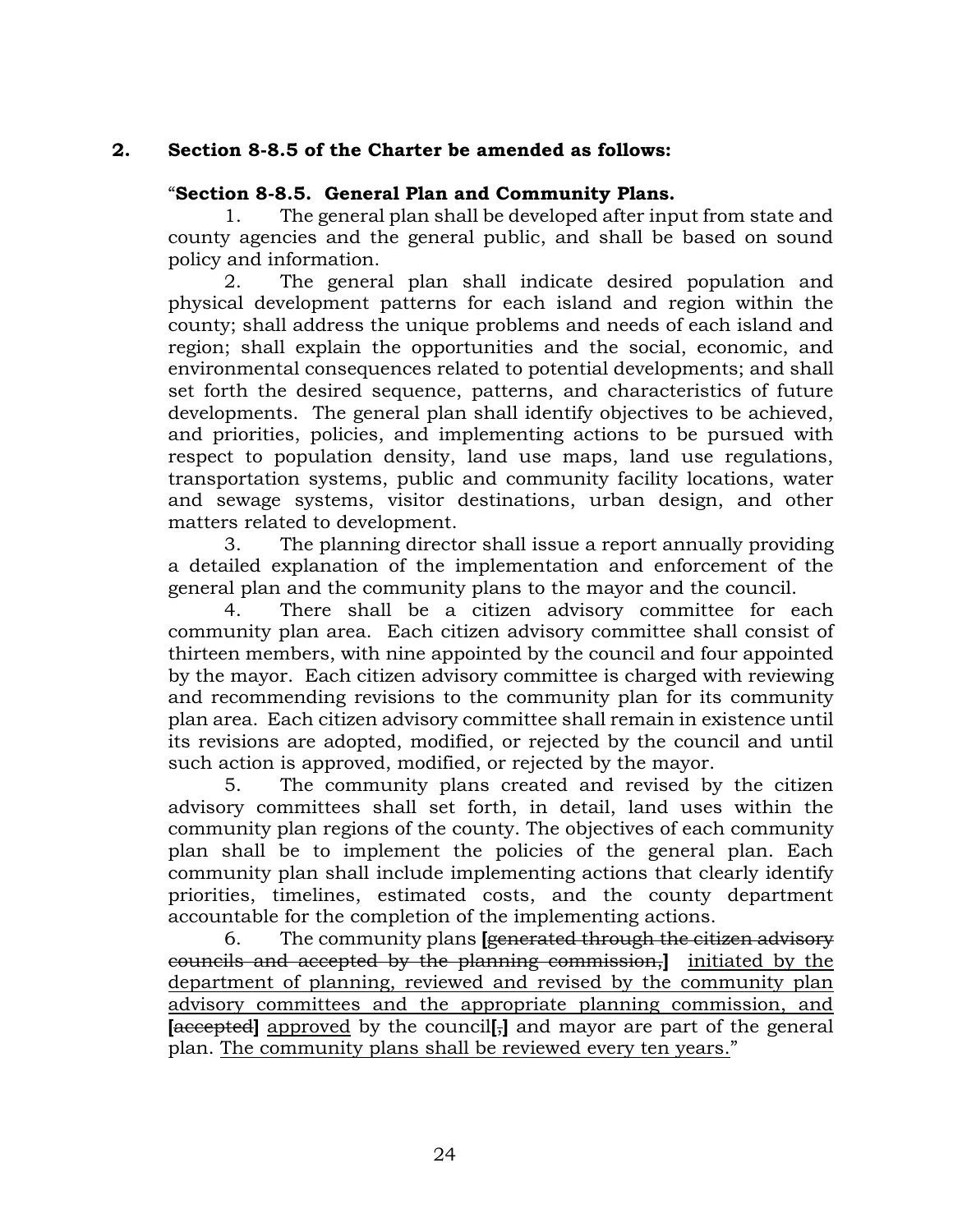The **ballot question** would be as follows:

Shall Sections 8-8.4 and 8-8.5 of the Charter of the County of Maui be amended to require that the Maui Planning Commission have representation from each Maui community plan district; allow for Kalaupapa to be included within the jurisdiction of the Molokai Planning Commission upon State action; clarify the order of community plan development; and set a requirement that all community plans be reviewed every 10 years?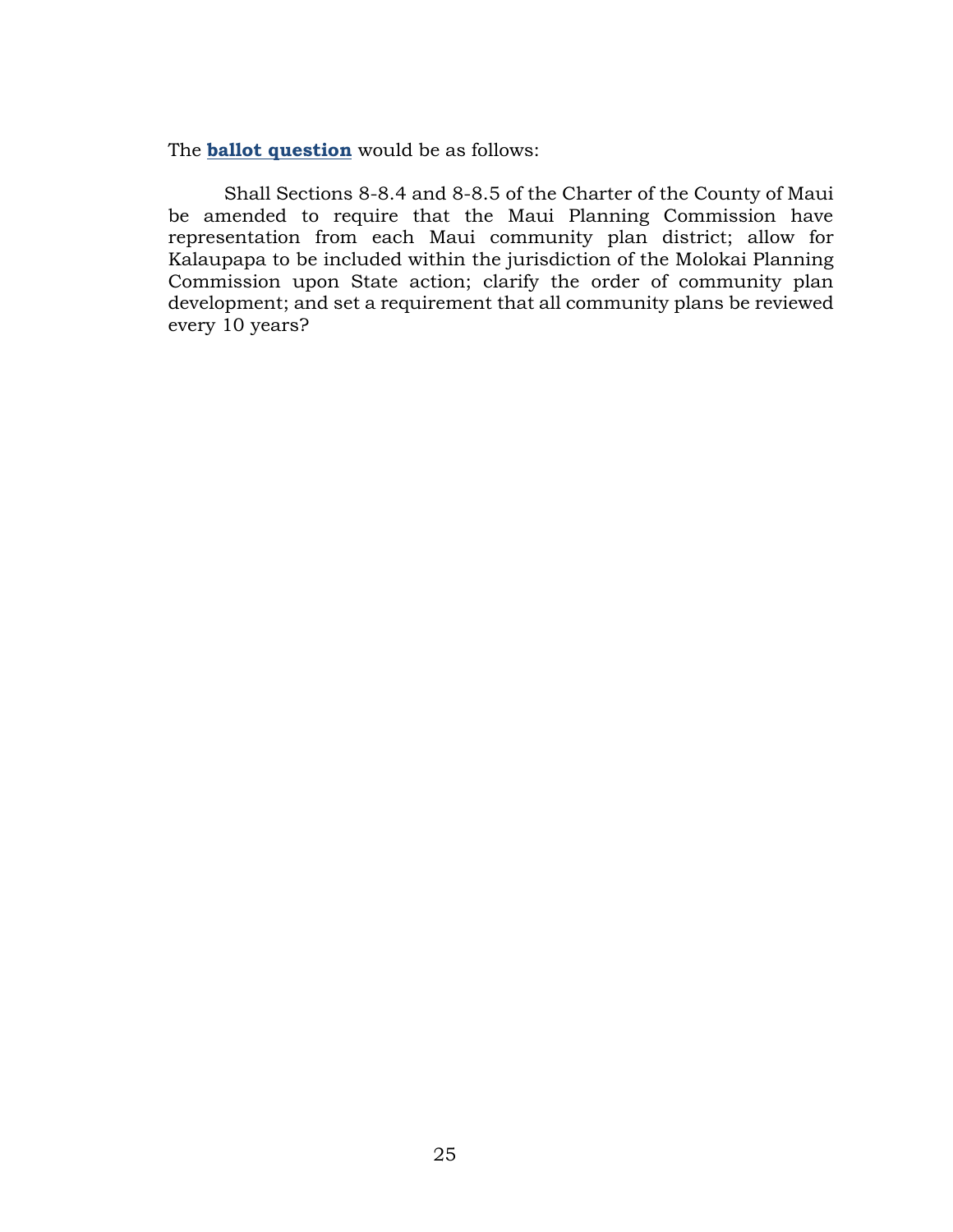# **SEVENTH PROPOSAL**

<span id="page-26-1"></span><span id="page-26-0"></span>**Separate the Department of Housing & Human Concerns into two departments; create the Housing Advisory Board and Department of Hawaiian Home Lands Liaison within the Department of Housing; effective July 1, 2024.**

**The Commission recommends that:**

**1. Chapter 10 of Article 8 be amended to read as follows:**

## "**CHAPTER 10 DEPARTMENT OF [HOUSING AND] HUMAN CONCERNS**

**Section 8-10.1. Organization.** There shall be a department of **[**housing and**]** human concerns which shall consist of a director and the necessary staff.

**Section 8-10.2. Director of [Housing and] Human Concerns.** The director of **[**housing and**]** human concerns shall be appointed by the mayor with the approval of the council and may be removed by the mayor. The director of **[**housing and**]** human concerns shall have **[**had**]** a minimum of five years of experience in an administrative capacity **[**either in public service or private business, or both**]**.

**Section 8-10.3. Powers, Duties, and Functions.** The director of **[**housing and**]** human concerns shall:

1. Develop a comprehensive approach to the effective administration and coordination of programs and plans of action designed to meet human needs in the county.

**[**2.**]** 2. Strive to effectively address the health, safety, and basic social needs of all segments of the county community and to enhance the quality of life of all residents.

**[**3.**]** 3. Implement programs and services for senior citizens, youth, the economically challenged, and homeless.

4. Develop, supervise, and coordinate such programs and projects as shall be assigned by the mayor.

5. Perform such other duties and functions as may be assigned by the mayor."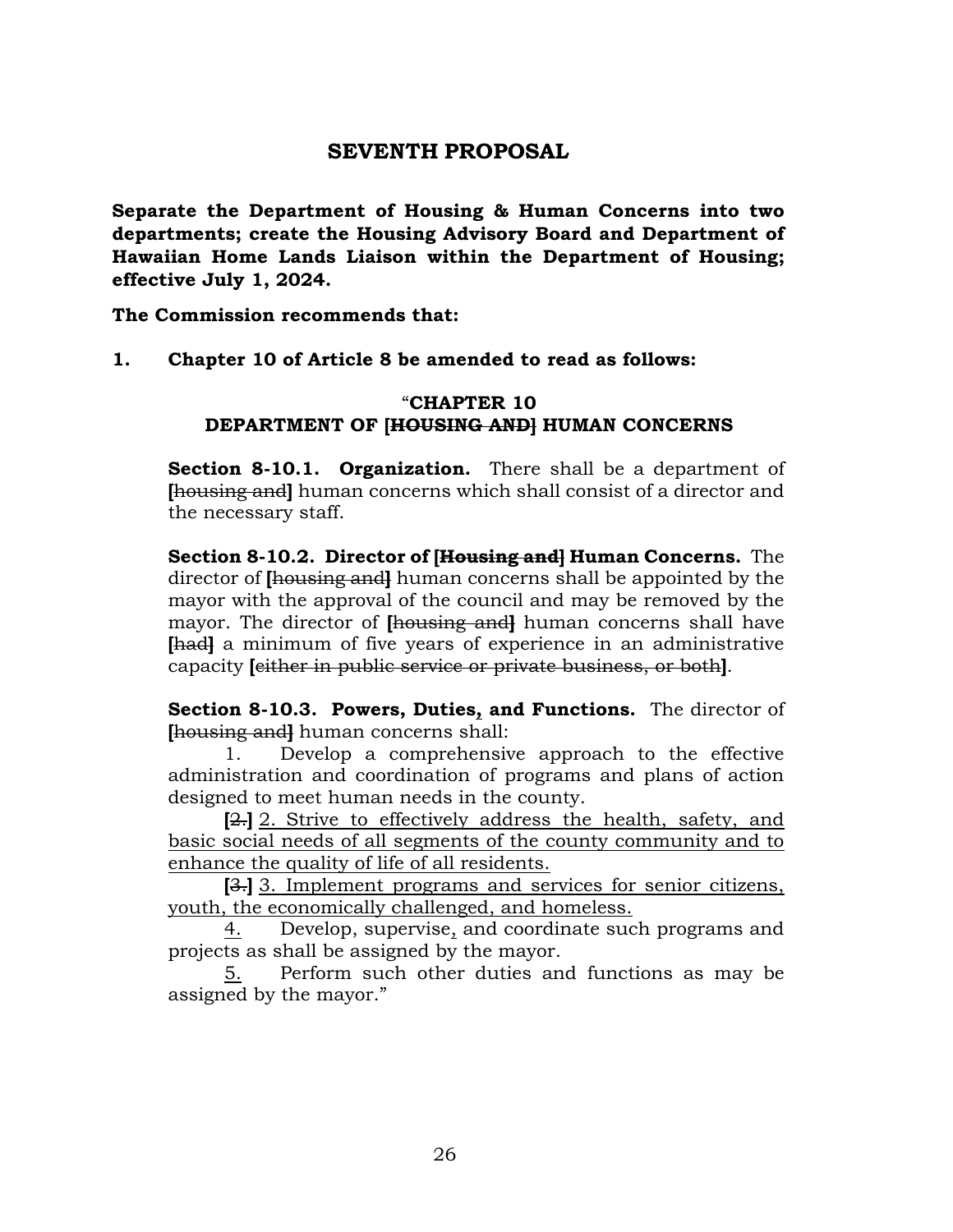# **2. Article 8 of the Charter be amended by adding a new chapter 19 to read as follows:**

#### "**CHAPTER 19 DEPARTMENT OF HOUSING**

**Section 8-19.1. Organization.** There shall be a department of housing, consisting of a director, a housing advisory board, and the necessary staff.

**Section 8-19.2. Director of Housing.** The director of housing shall be appointed by the mayor with the approval of the council and may be removed by the mayor. The director of housing shall have a minimum of ten years of experience in either the fields of housing development, housing planning, civil engineering, banking and finance, and/or an advanced degree in economics or planning.

**Section 8-19.3. Powers, Duties, and Functions.** The director of housing development shall:

1. Support efforts to create housing that Maui residents can afford.

2. Seek opportunities to develop financing that will underwrite the cost of housing.

3. Focus the resources of the county and the community to promote all viable, reasonable alternative forms of housing, including community land trusts.

4. Promote, lead, and coordinate the county's programs to provide its residents with housing they can afford.

**Section 8-19.4. Housing Advisory Board.** The housing advisory board shall consist of five members who shall be appointed by the mayor with the approval of the council. The directors of human concerns, public works, planning, and environmental management shall be non-voting, ex-officio members of the housing advisory board. The voting members of the housing advisory board shall be appointed based on their experience in housing finance, housing development, or other fields related to the creation of housing Maui county residents can afford. The geographic residency requirement set in section 13-2 shall not apply. This board is tasked with advising, aiding, and supporting the director's efforts to create affordable housing.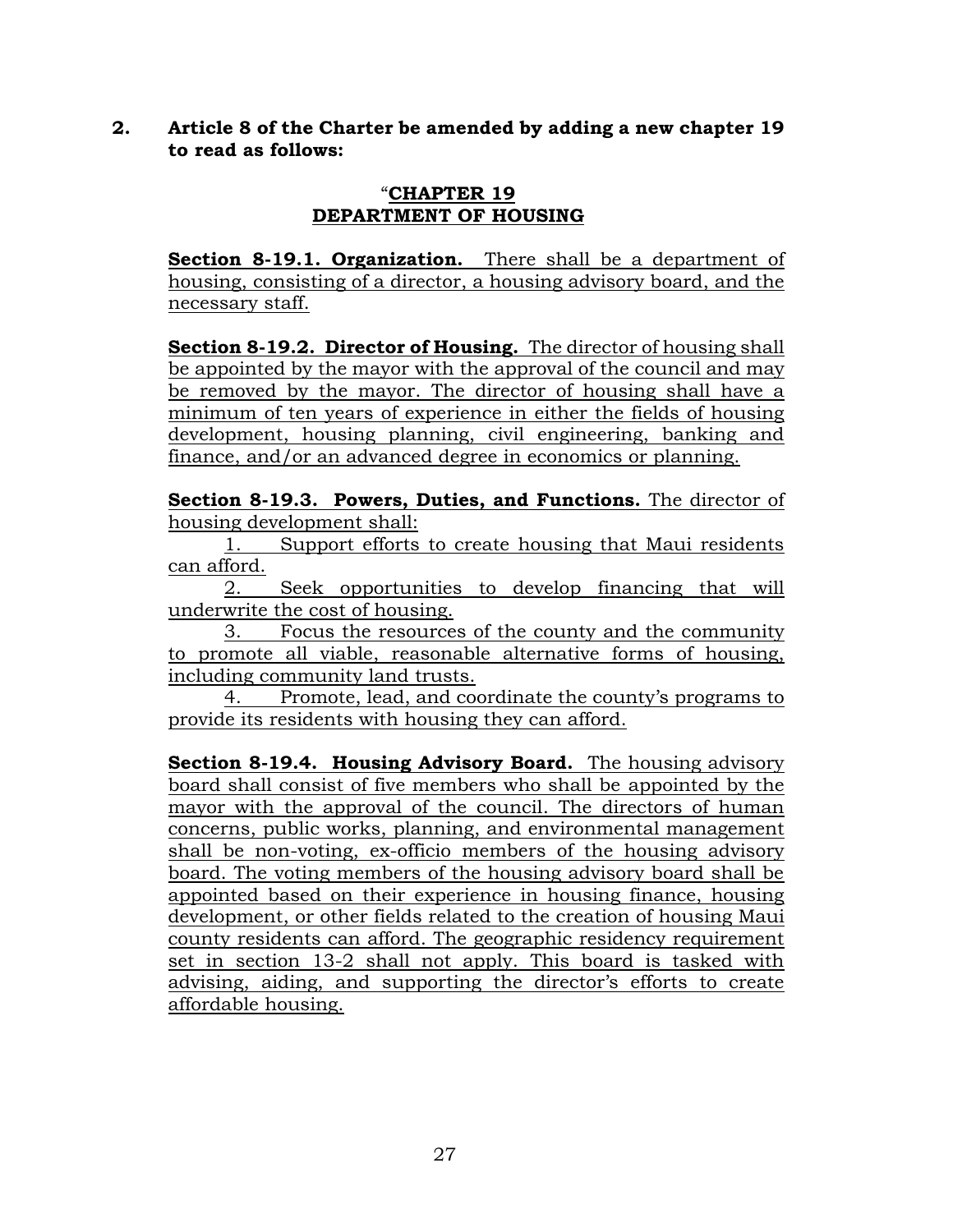**Section 8-19.5. Department of Hawaiian Home Lands Liaison.** There shall be a liaison within the department to the Department of Hawaiian Home Lands on all matters involving housing development in the county."

The **ballot question** would be as follows:

Effective July 1, 2024, shall Article 8 of the Charter of the County of Maui be amended to separate the Department of Housing and Human Concerns into two departments, and create the Housing Development Advisory Board and a liaison with the Department of Hawaiian Home Lands within the Department of Housing?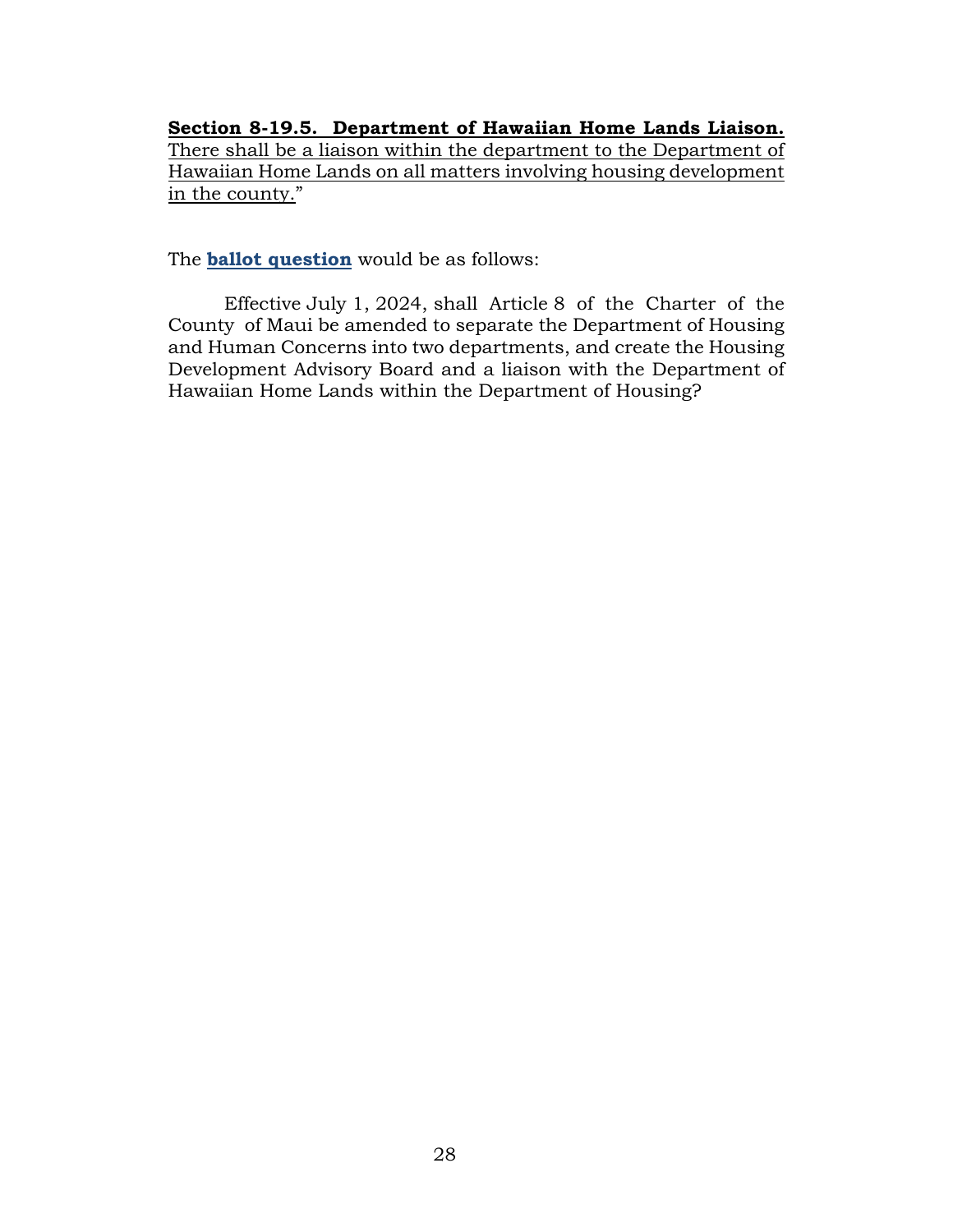# **EIGHTH PROPOSAL**

<span id="page-29-1"></span><span id="page-29-0"></span>**Create the Department of ʻŌiwi Resources, effective July 1, 2024, and affirm that the County will operate as a bilingual government by implementing opportunities to include the Hawaiian language.**

**The Commission recommends:**

**1. That Article 8 of the Charter be amended to add a new chapter to be appropriately designated and to read as follows:**

# "**CHAPTER \_\_\_ DEPARTMENT OF ʻŌIWI RESOURCES**

**Section 8-**. **Organization.** There shall be a department of 'ōiwi resources consisting of a director of ʻōiwi resources and the necessary staff.

**Section 8-\_\_. Director of ʻŌiwi Resources.** The director of ʻōiwi resources shall be appointed by the mayor with the approval of the council and may be removed by the mayor. The director shall be experienced in native Hawaiian cultural resource management, native Hawaiian cultural practices in the county, and proficient in the Hawaiian language. The director must have had five years of experience in a leadership capacity.

**Section 8-\_\_. Powers, Duties, and Functions.** The director of ʻōiwi resources shall:

1. Be the administrative head of the department of ʻōiwi resources.

2. Collaborate with the mayor, the executive branch, and the council to ensure proper management of ʻōiwi resources throughout the county.

3. Design and implement programs to care for and develop ʻōiwi resources.

4. Guide the county in the correct usage of the Hawaiian language, including place names, and the integration of Hawaiian language within county functions.

5. Promote healthy ecosystems through natural-cultural resource regeneration, protection, and sustainable utilization.

6. Advise state and federal agencies on all programs and projects that affect ʻōiwi resources in the county.

7. Report to the mayor and council annually on the county's overall performance in meeting ʻōiwi resources objectives and any issues that could be addressed by ordinance.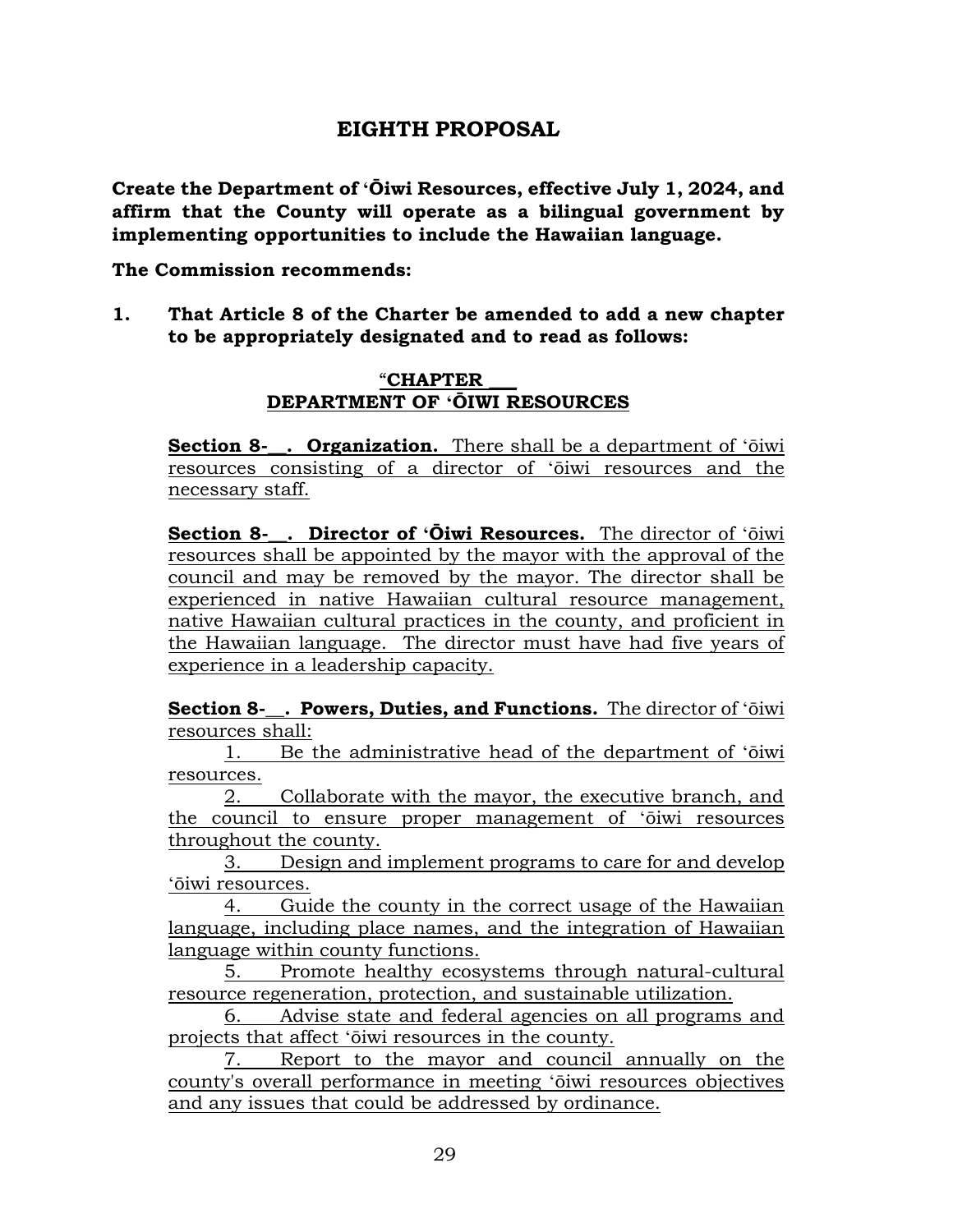8. Perform other duties and functions as assigned by the mayor or managing director."

# **2. Section 8-8.3 of the Charter be amended to read as follows:**

"**Section 8-8.3. Powers, Duties, and Functions.** The planning director shall:

1. Be the administrative head of the department of planning.

2. Serve as the chief planning officer of the county and as the technical advisor to the mayor, council, and planning commissions on all planning and related matters.

3. Recommend revisions of the general plan at least every ten **[**(10)**]** years to guide the development of the county **[**.**]**, in collaboration with the director of ʻōiwi resources.

Prepare, administer, and enforce long-range planning programs**[**.**]**, in collaboration with the director of ʻōiwi resources.

5. Prepare, administer, and enforce a cultural resource management plan**[**.**]**, in collaboration with the director of ʻōiwi resources.

6. Prepare, administer, and enforce zoning ordinances, zoning maps and regulations and any amendments or modifications thereto.

7. Review the lists of proposed capital improvements projects contemplated by the county and recommend the order of their priority to the mayor**[**.**]**, in collaboration with the director of ʻōiwi resources.

8. Perform such other duties and functions as shall be required by law or as shall be assigned by the mayor."

# **3. Section 8-8.4 of the Charter be amended to read as follows:**

"**Section 8-8.4. Planning Commissions.** Each planning commission shall consist of nine members appointed by the mayor with the approval of the council. The members of each planning commission shall be residents of the island of the planning commission on which the member serves. The **[**director**]** directors of the departments of 'oiwi resources, <del>[the department of]</del> public works, **[**and**]** environmental management, and **[**the director of the department of**]** water supply shall be non-voting ex-officio members of each commission."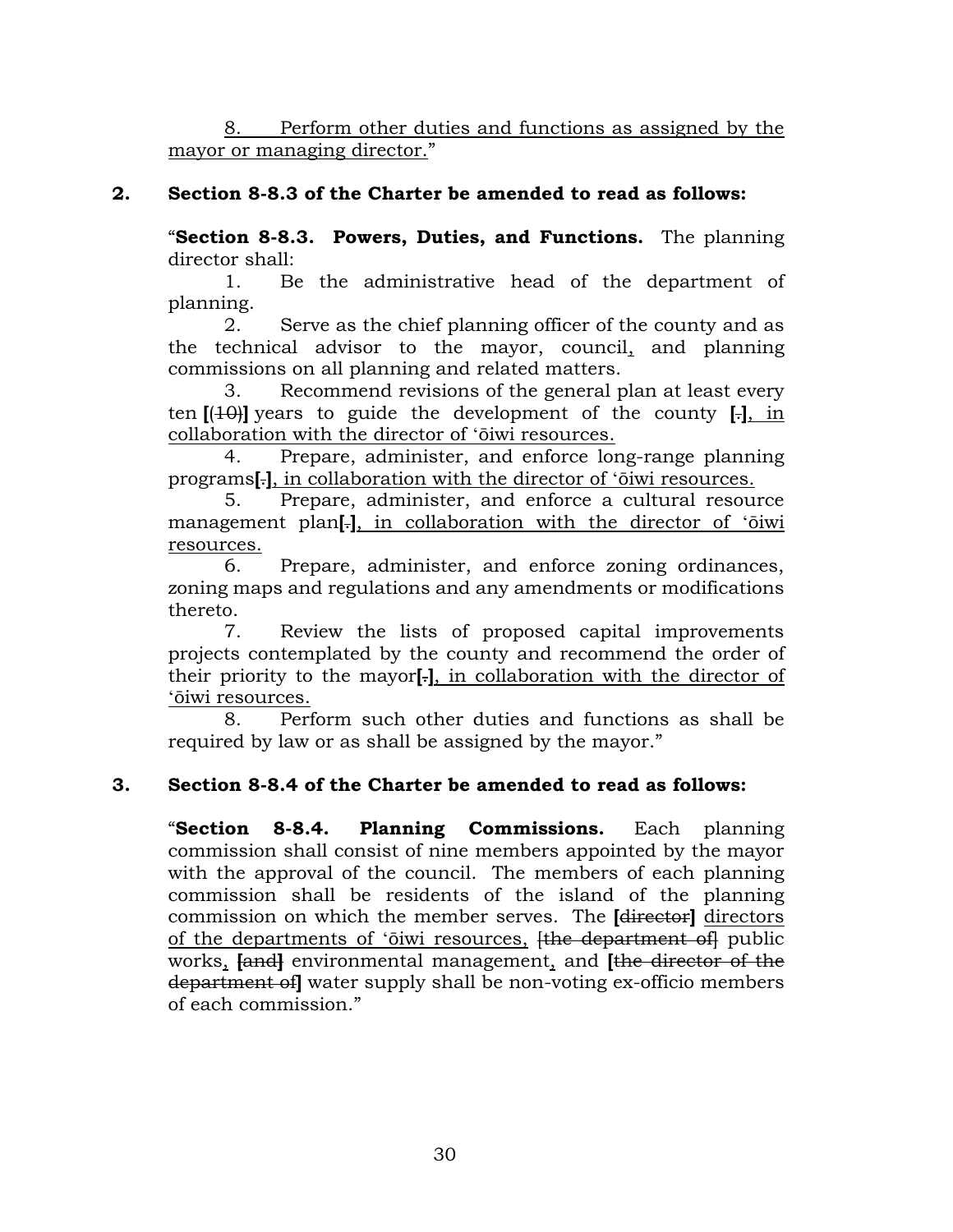# **4. The Preamble of the Charter be amended to read as follows:**

"WE, THE PEOPLE OF THE COUNTY OF MAUI, mindful of our Hawaiian history, heritage and culture and our uniqueness as a four island county, dedicate our efforts to fulfill the **[**philosophy decreed by the Hawaii**]** Hawai`i State motto, "Ua mau ke ea o ka **[**aina**]** ʻāina i ka pono," ("The life of the land is perpetuated in righteousness.")"

# **5. Article 13 of the Charter be amended to add a newsection to be appropriately designated and to read as follows:**

"**Section 13-\_\_\_. Bilingual Government.** The county shall operate as a bilingual government and shall implement opportunities to promote inclusion of the Hawaiian language. Official writings of the county shall be prepared and made available in both official state languages, English and Hawaiian, as determined by ordinance. The county shall provide appropriate oral language services to any resident who orally communicates with its officers or employees in the Hawaiian language."

The **ballot question** would be as follows:

Shall the Preamble and Article 13 of the Charter of the County of Maui be amended to affirm that the County will operate as a bilingual government by implementing opportunities to include the Hawaiian language; and, effective July 1, 2024, shall Article 8 of the Charter of the County of Maui be amended by adding a new chapter to establish a Department of ʻŌiwi Resources and by amending Sections 8-8.3 and 8-8.4 to:

1. Ensure proper management of ʻŌiwi (native) cultural resources throughout the County, including cultural sites, iwi and burials, and the variety of natural resources used in cultural practices;

2. Design and implement programs to care for and/or develop ʻŌiwi (native) resources, including the Hawaiian language, cultural practices, place names, historical and archival materials, cultural sites, iwi and burials, and the variety of natural resources used in cultural practices; and

3. Collaborate with the Planning Director on revisions to the general plan and long-range planning programs, and include the Director of ʻŌiwi Resources as an ex-officio, non-voting member of the planning commissions?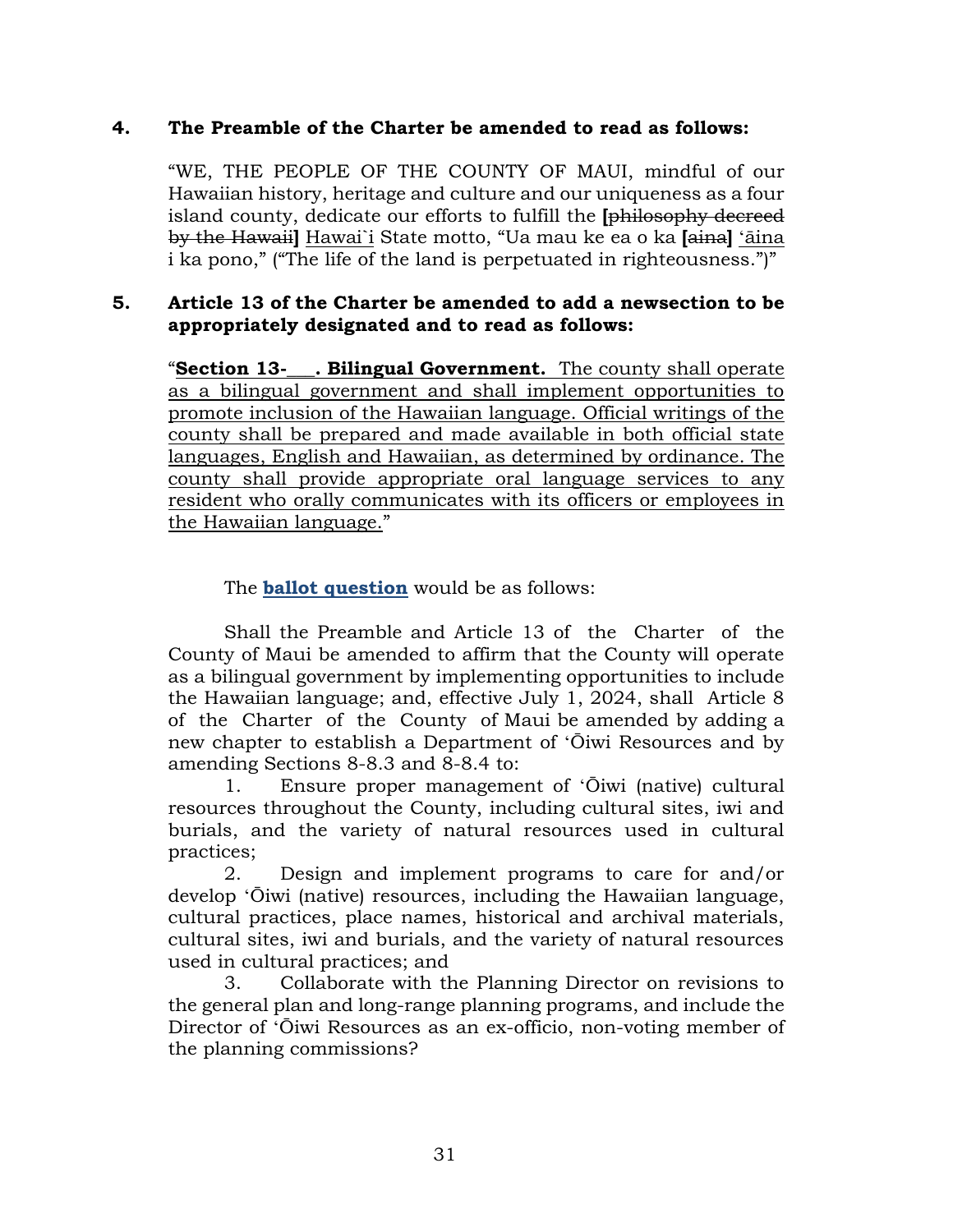# **NINTH PROPOSAL**

# <span id="page-32-1"></span><span id="page-32-0"></span>**Add additional requirements to the Code of Ethics regarding the financial interests of County officers.**

#### **The Commission recommends that:**

#### **1. Section 10-3 of the Charter be amended to read as follows:**

#### "**Section 10-3. Financial Disclosure.**

1. All elected county officers, all candidates for elective county office, and such appointed officers or other employees as the council shall designate by ordinance shall file with the board of ethics and the county clerk financial disclosure statements in a form or forms to be prescribed by the board of ethics. Such financial disclosure statements shall be open to public inspection.

2. All members of boards and commissions established under this charter, and such appointed officers or other employees as shall be designated by the council by ordinance as having significant discretionary or fiscal powers shall file with the board of ethics confidential financial disclosure statements in a form or forms to be prescribed by the board of ethics, which financial disclosure statements shall not be open to public inspection, provided that the names of all persons required to file confidential financial disclosure statements, the dates by which the financial disclosure statements are required to be filed, and the dates on which the financial disclosure statements are actually filed, shall be open to public inspection. No member of a board or commission who has failed to file a complete required financial disclosure statement may participate or vote in any official board or commission business until the statement is acknowledged as received by the board of ethics.

3. All persons required herein to make financial disclosure statements, other than candidates for elective county office, shall file such financial disclosure statements within fifteen **[**(15)**]** days of taking office or the date of the resolution approving their appointment to the board or commission, whichever is earlier, and shall file annual updates of their financial disclosure statements by February 15 of each year that the person continues in office. A candidate for elective county office shall file a financial disclosure statement concurrently with the filing of nomination papers**[**.**]** and shall file annual updates of their financial disclosure statements by February 15 of each year of their elected term. The financial disclosure statement shall be sworn to under oath and shall include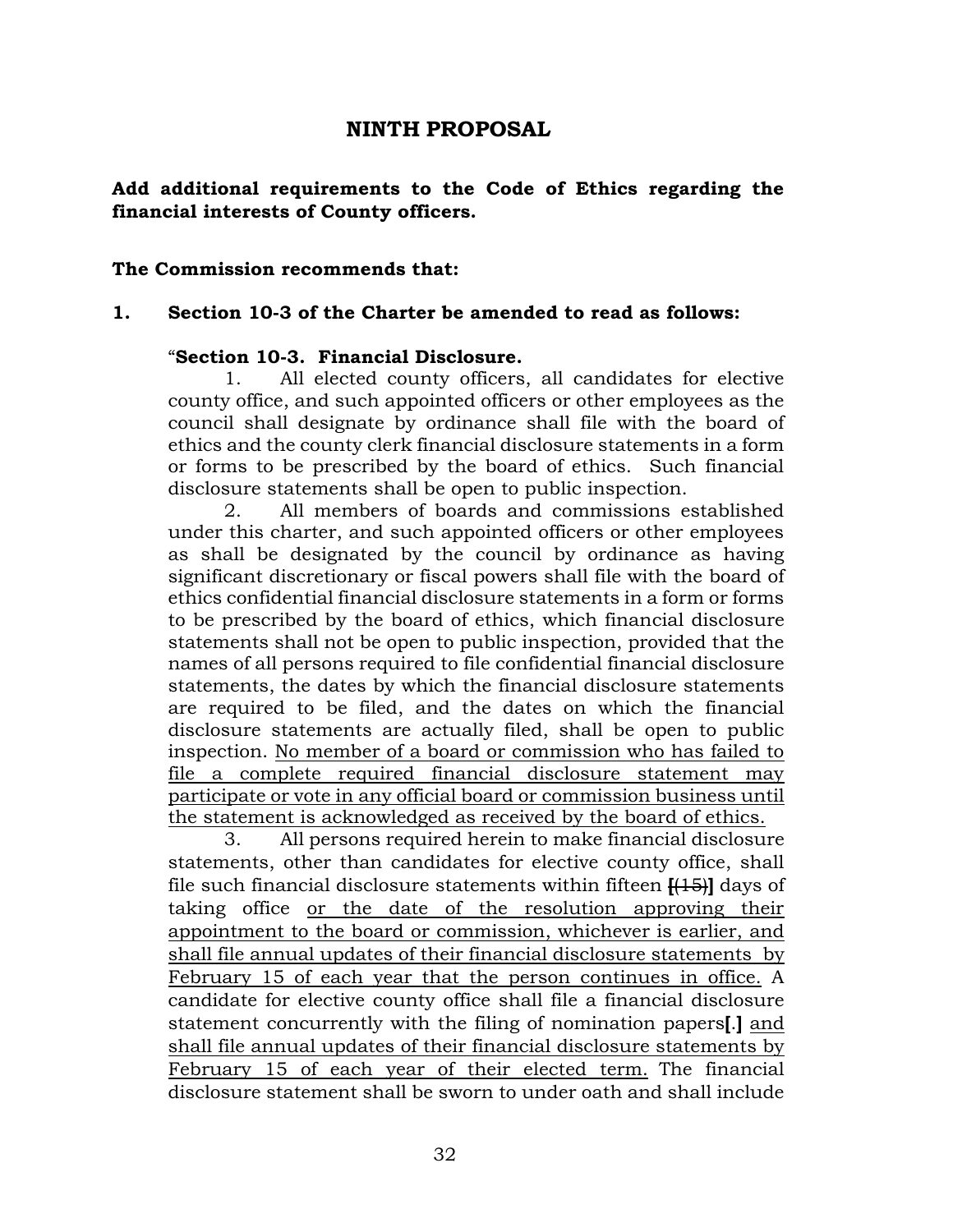sources and amount of income, business ownership, officer and director positions, ownership of or interest in real property, debts, creditor interests in insolvent businesses, the names of persons represented before government agencies, and such other information as shall be prescribed by the board of ethics."

# **2. Subsection 1 of Section 10-4 of the Charter be amended to read as follows:**

# "**Section 10-4. Prohibitions.**

1. No officer or employee of the county shall:

a. Solicit, accept or receive any gift; directly or indirectly, whether in the form of money, service, loan, travel, entertainment, hospitality, thing or promise, or in any other form, under circumstances in which it can reasonably be inferred that the gift is intended to influence the officer or employee in the performance of the officer's or employee's official duties or is intended as a reward for any official action on the officer's or employee's part.

b. Disclose information which, by law or practice, is not available to the public and which the officer or employee acquires in the course of the officer's or employee's official duties or use such information for the officer's or employee's personal gain or for the benefit of anyone.

c. Engage in any business transaction or activity or have a financial interest, direct or indirect, which is incompatible with the proper discharge of the officer's or employee's official duties or which may tend to impair the officer's or employee's independence of judgment in the performance of the officer's or employee's official duties[.], or take any official action in which the officer or employee has a direct or indirect substantial financial interest, including participating in deliberations.

d. Use county property or personnel for other than public activity or purpose.

e. Fail to disclose a financial interest in any matter which may be affected by an action of a county agency or vote on any matter affected by such interest.

f. Receive compensation for any service rendered in behalf of any private interest after termination of service to or employment with the county in relation to any case, proceeding, or application with respect to which the officer or employee was directly concerned, or which was under his or her active consideration, or with respect to which knowledge or information not generally available to the public was made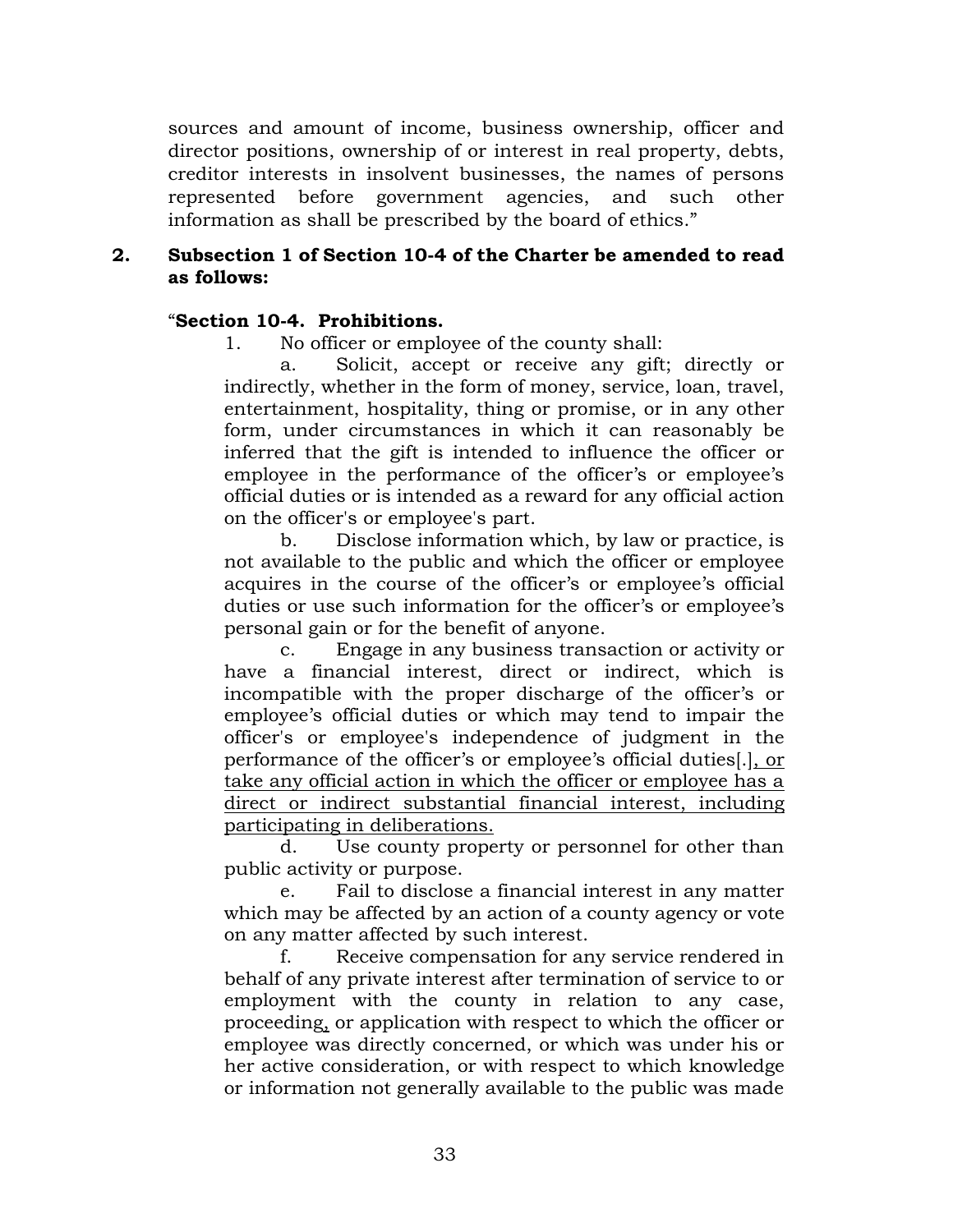available to him or her during the period of service to or employment with the county.

g. Use or attempt to use the officer's or employee's official position to secure or grant unwarranted consideration, privileges, exemptions, advantages, contracts, or treatment, for oneself or others beyond that which is available to every other person."

The **ballot question** would be as follows:

Shall Section 10-3 of the Charter of the County of Maui be amended to require the filing of a financial disclosure statement by members of boards or commissions prior to participating in any official capacity; and shall Subsection 10-4.1 be amended to clarify that county officers or employees are prohibited from taking official actions in which the officer or employee has a direct or indirect substantial financial interest and from using or attempting to use the officer's or employee's official position to secure or grant unwarranted consideration, privileges, exemptions, advantages, contracts, or treatment, for oneself or others?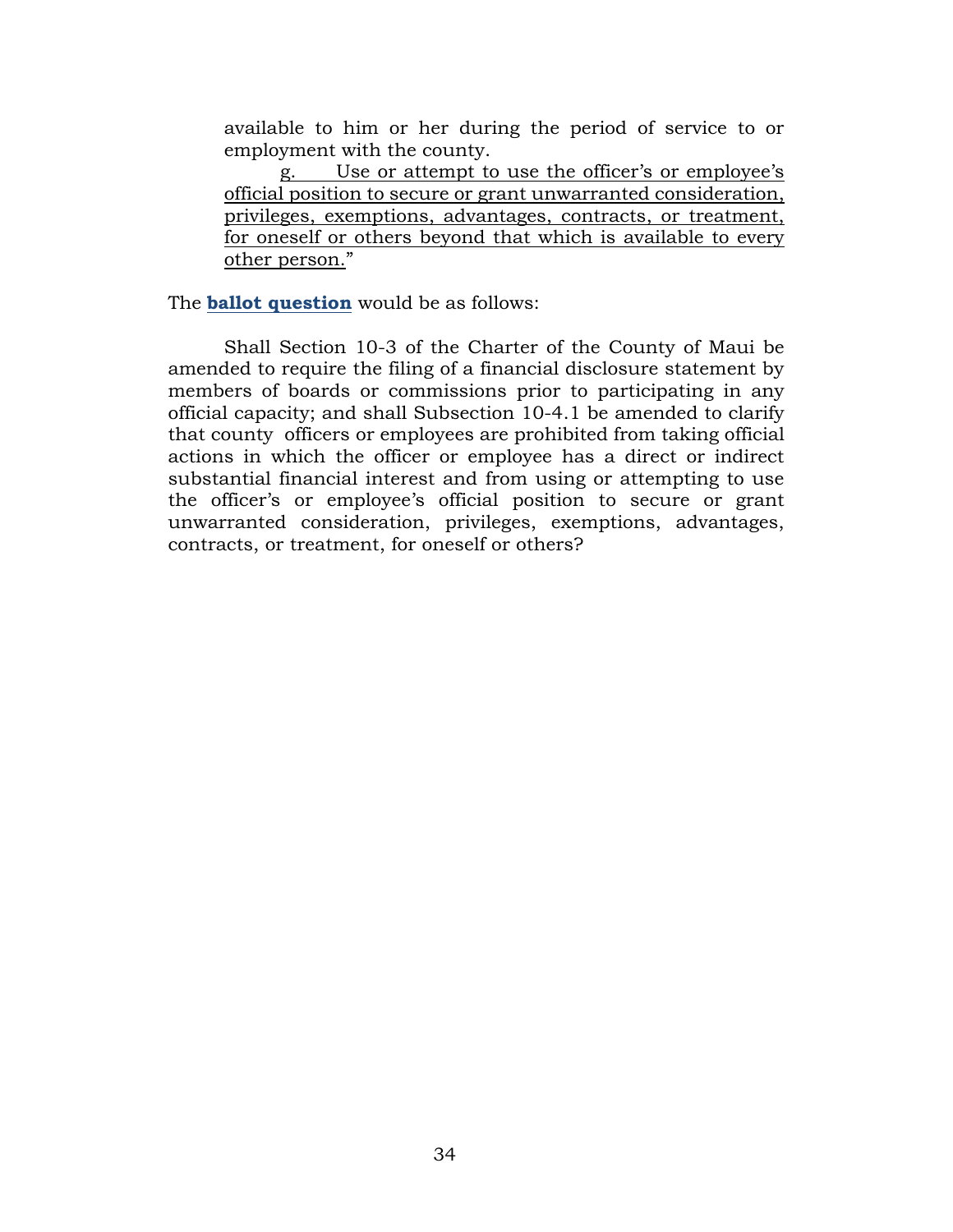# **TENTH PROPOSAL**

<span id="page-35-1"></span><span id="page-35-0"></span>**Effective July 1, 2023, create an Independent Nomination Board to recruit, evaluate, and nominate individuals for county boards, commissions, and the positions of County Clerk, Auditor, Corporation Counsel, and Prosecuting Attorney; and modify the qualifications to serve on boards and commissions.**

**The Commission recommends that:**

#### **1. Section 13-2 of the Charter be amended to read as follows:**

"**Section 13-2. Boards and Commissions[.]; Nomination of Certain Officers.**

1. Unless otherwise provided, the members of all boards or commissions shall serve for staggered terms of five **[**(5)**]** years beginning on April 1 and ending on March 31, five **[**(5)**]** years thereafter. **[**All members of boards and commissions recognized by this charter who hold office upon the effective date of this amendment shall continue in office for the balance of the term for which they were originally appointed and ninety (90) days thereafter to the following March 31.**]**

Each new board or commission established by this charter shall have nine members. Of the nine members initially appointed, **[**three shall serve for a term of five (5) years, two shall serve for a term of four (4) years, two**]** five shall serve for a term of three **[**(3)**]** years and  $[$ twol four shall serve for a term of two  $[$ ( $\frac{2}{2}$ ) $]$  years.

**[**2. Not more than a bare majority of the members of any board or commission shall belong to the same political party.**]**

**[**3.**]** 2. In making appointments to all boards and commissions, the mayor shall give due consideration to balanced geographic representation.

**[**4.**]** 3. Any vacancy occurring on any board or commission shall be filled for the unexpired term as provided for herein.

**[**5.**]** 4. The members of boards and commissions appointed by the mayor, with approval of the council, may be removed for cause upon recommendation of such removal by the mayor and the approval of two-thirds of the entire membership of the council.

**[**6.**]** 5. No member of any board or commission shall be eligible for a second appointment to the same board or commission prior to the expiration of two **[**(2)**]** years, provided that members of any board or commission initially appointed for a term not exceeding **[**two (2)**]** three years shall be eligible to succeed themselves for an additional term. No member of any board or commission shall serve beyond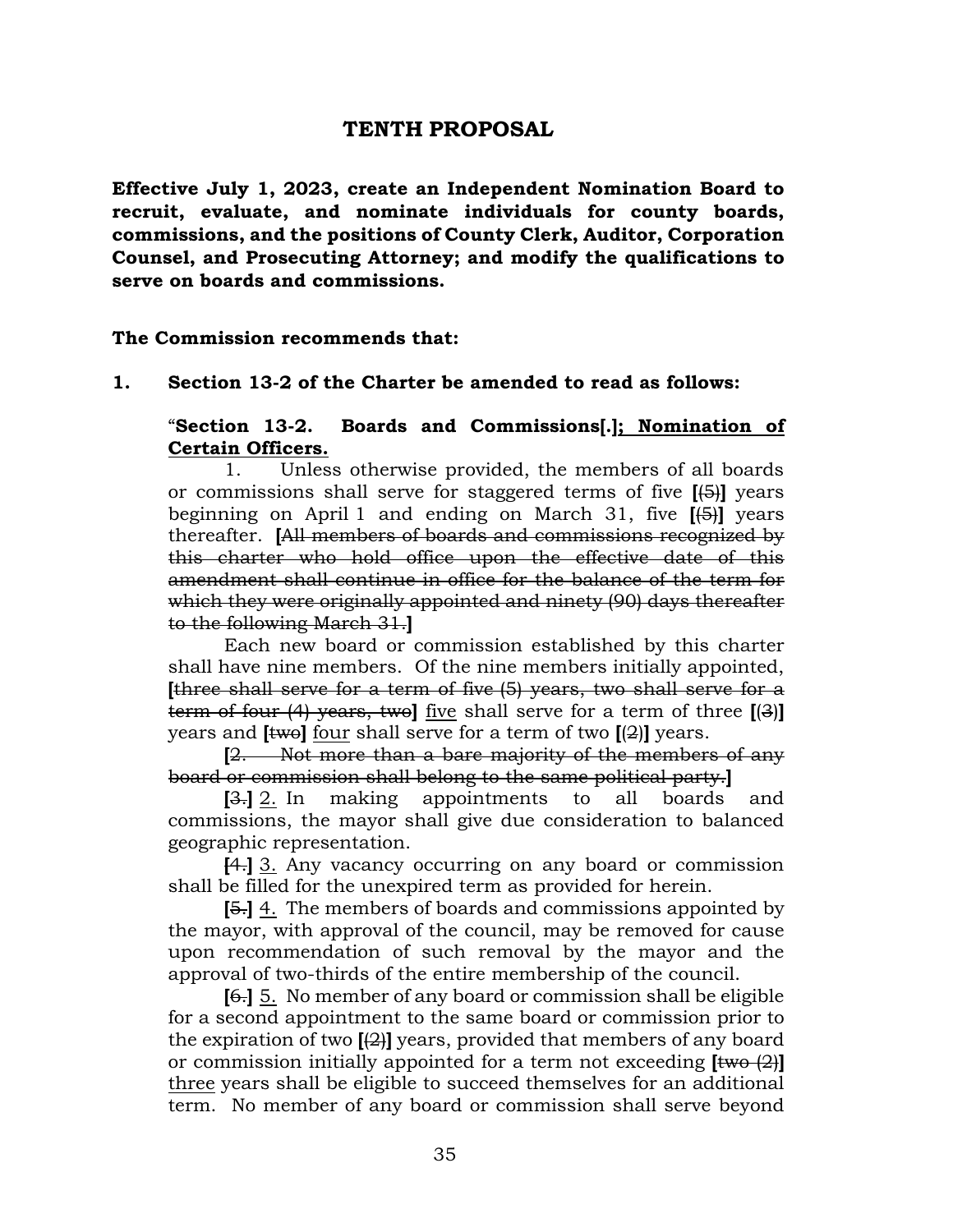the time when his or her term expires unless the member is specifically reappointed. A vacancy shall be automatically created upon the expiration of a member's term which vacancy shall be filled as provided for herein.

**[**7.**]** 6. Employees and officers of the State or county shall be eligible to serve on boards and commissions, provided that such service does not result in a conflict of interest.

**[**8.**]** 7. A majority of the entire membership of a board or commission shall constitute a quorum to do business, and the affirmative vote of a majority of the entire membership of a board or commission shall be necessary to take any action.

**[**9.**]** 8. Each board or commission shall select a chair from its membership annually.

**[**10.**]** 9. All boards and commissions shall have the power to subpoena witnesses and administer oaths to witnesses as to all matters within the authority of such boards or commissions.

**[**11.**]** 10. All boards and commissions shall hold public hearings whenever required or deemed necessary and shall provide due notice to the public by publication in a newspaper of general circulation in the county.

**[**12.**]** 11. **[**The**]** Except as otherwise provided in this charter, the deputies of the administrative head of any department shall be appointed by the administrative head without the necessity of confirmation by any commission or board.

**[**13.**]** 12. The members of boards and commissions **[**shall receive no compensation but**]** shall be entitled to be paid for necessary expenses incurred by them in the performance of their duties. Necessary expenses may be paid in advance as per diem allowances as may be established by ordinance.

**[**14.**]** 13. Except for purposes of inquiry and as otherwise provided by this charter or by law, no board or commission nor its membership shall interfere in any way with the administrative affairs of the department.

**[**15.**]** 14. Each board and commission shall have power to establish its own rules of procedures necessary for the conduct of its business, except as otherwise provided in this charter.

**[**16.**]** 15. There shall be an independent nomination board that shall consist of nine members, one from each of the council residency areas, who shall be appointed by the mayor and approved by the council. Upon establishment, the board shall determine the staggering of their terms. A regular term shall be five years. No member shall run for or hold any other elected office under the United States, the State or its political subdivisions. No member shall take an active part in political management or in political campaigns. No member shall be eligible for appointment to any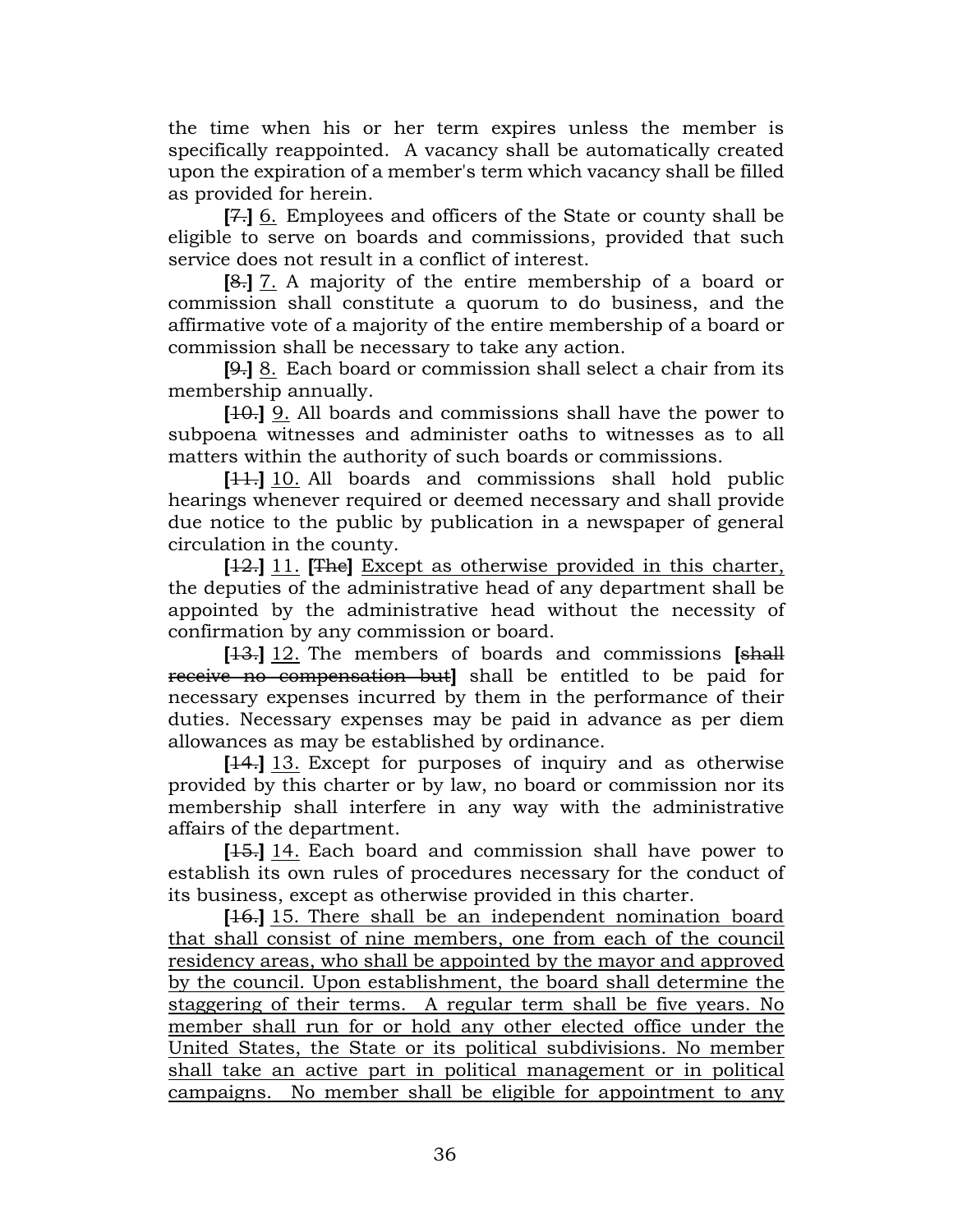office for which the commission makes nominations so long as a member of the commission and for a period of three years after the end of the entire term so appointed except that a member may be eligible for appointment to an unpaid position on a board or commission after the expiration of their entire term.

**[**17.**]** 16. The independent nomination board shall recruit, evaluate, and nominate individuals to serve on boards and commissions established by this charter and by ordinance, and such other offices as shall be specified in this charter. The procedures for submitting applications and the form of applications shall be established by the independent nomination board based on the requirements of each office, commission, or board. To the extent permitted by law, information related to the consideration of any applicant for nomination shall not be public.

**[**16.**]** 17. A vacancy on a commission, **[**or**]** board, or of such office requiring nominees to be presented to the appointing authority by the independent nomination board due to the expiration of a member's or officer's term shall be filled as follows:

Not less than ninety days before a vacancy occurs, the independent nomination board shall submit a list of nominees to the mayor. Not more than seventy **[**(70)**]** days nor less than sixty **[**(60)**]** days before the vacancy is to occur the mayor shall submit to the council the name of the mayor's nominee to fill the vacancy. Within **[**sixty (60)**]** thirty days thereafter the council shall act to approve or disapprove the nominee. If the council disapproves the nominee, it shall immediately so notify the mayor and the independent nomination board of its action. The mayor shall then submit the name of a second nominee from the list to the council within ten **[**(10)**]** days and the council shall act thereon within **[**sixty (60)**]** thirty days. The process shall continue until the vacancy is filled. If no nominee remains on the list submitted to the mayor, the independent nomination board shall have seventy-five days to submit a new list of nominees to the mayor, and the timelines shall be set in accordance with those applicable to the original list of nominees. In the event that the council fails to approve or disapprove a nominee within the time periods provided for herein, the nominee shall be deemed appointed to fill the vacancy upon its occurrence. If the mayor fails to submit the name of a nominee within the times provided for herein, the council may within **[**sixty (60)**]** thirty days nominate and approve the appointment of an individual to fill the vacancy**[**.**]** from the list of nominees presented to the mayor.

**[**17.**]** 18. A vacancy on a commission or board due to death, resignation, or removal shall be filled as follows: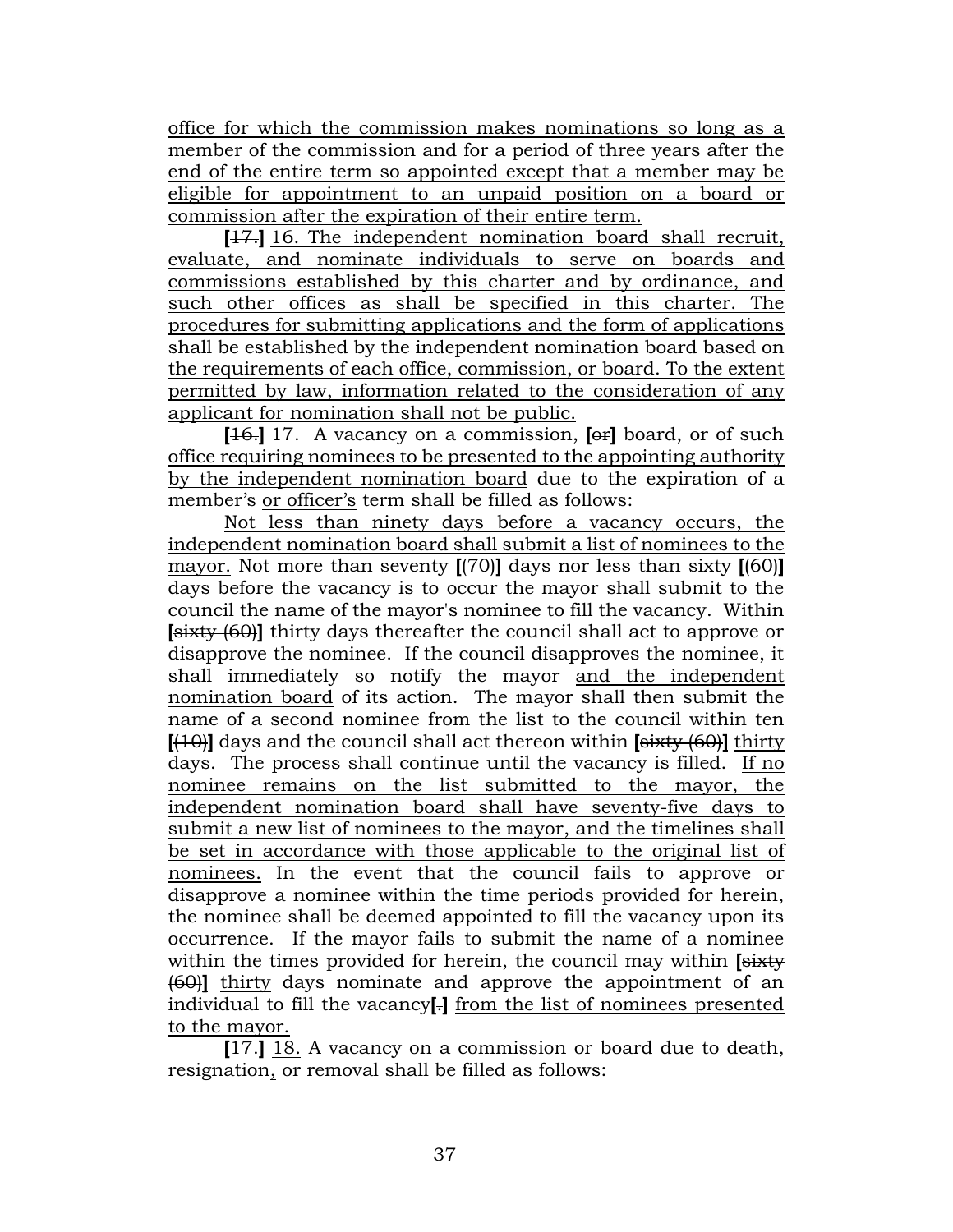Within sixty days of the occurrence of a vacancy, the independent nomination board shall submit to the mayor a list of nominees to fill the vacancy. Within thirty **[**(30)**]** days **[**of the occurrence of a vacancy**]** thereafter, the mayor shall submit to the council the name of the mayor's nominee to fill the vacancy. Within **[**sixty (60)**]** thirty days thereafter, the council shall act to approve or disapprove the nominee. If the council disapproves the nominee, it shall immediately so notify the mayor and the independent nomination board of its action. The mayor shall then submit the name of a second nominee from the list to the council within ten **[**(10)**]** days, and the council shall act thereon within **[**sixty (60)**]** thirty days. This process shall continue until the vacancy is filled. If no nominee remains on the list submitted to the mayor, the independent nomination board shall have sixty days to submit a new list of nominees to the mayor, and the timelines shall be set in accordance with those applicable to the original list of nominees. In the event that the council fails to approve or disapprove a nominee within the time periods provided for herein, that nominee shall be deemed appointed to fill the vacancy upon its occurrence. If the mayor fails to submit the name of a nominee within the times provided for herein, the council may within **[**sixty (60)**]** thirty days nominate and approve the appointment of an individual to fill the vacancy**[**.**]** from the list of nominees presented to the mayor.

19. If the independent nomination board fails to provide a list of nominees within the prescribed time limits, the appointing authority may make its own appointment within thirty days therefrom without consulting with the independent nomination board. The council shall approve or disapprove a mayoral nominee and shall immediately so notify the mayor of its action. The mayor shall then submit the name of a second nominee to the council within ten days and the council shall act thereon within thirty days. This process shall continue until the vacancy is filled.

20. If the mayor, for mayoral appointments, or council, for council appointments, rejects all nominees presented by the independent nomination board, the appointing authority shall notify the independent nomination board of such rejection within thirty days of submission of the nominee list. The board shall present a new list of nominees within seventy-five days of such notice. The timelines shall be set in accordance with those applicable to the original list of nominees."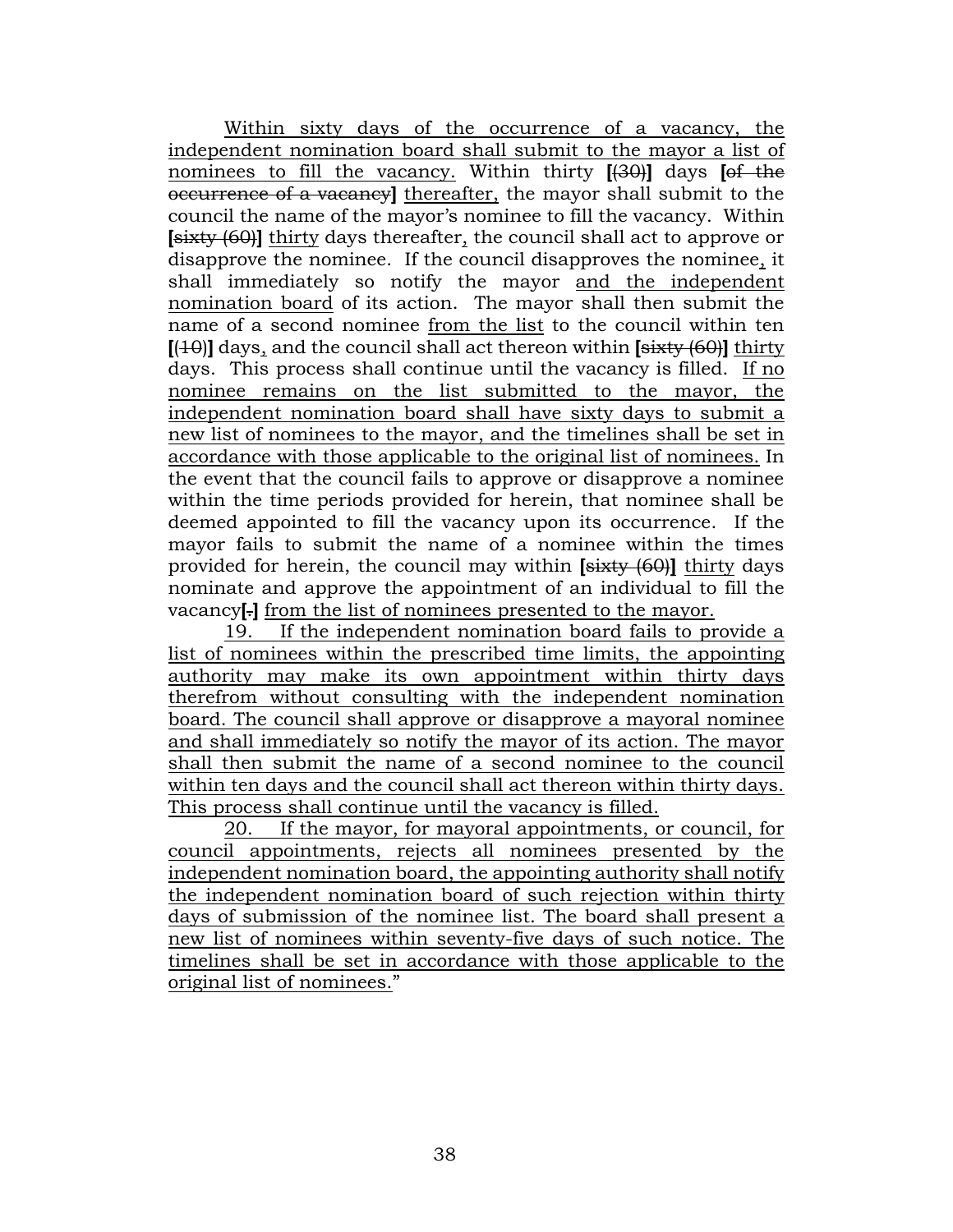# **2. Subsection 1 of Section 3-9.1 of the Charter be amended to read as follows:**

# "**Section 3-9.1. Office of the County Auditor and County Auditor.**

1. There is established an office of the county auditor, to be headed by a county auditor who shall be appointed by the **[**county**]** council**[**, by a majority vote of its membership, and**]** from a list of nominees presented to the council by the independent nomination board. The auditor shall serve for a term of six years. The county auditor may be re-appointed **[**, or a successor appointed,**]** by the council for subsequent terms of six years. The county auditor may hold over until a successor is appointed. The salary of the county auditor shall be determined by the salary commission. The council**[**, by a two-thirds vote of its membership,**]** may remove the county auditor from office at any time for cause. The county auditor shall be exempt from civil service."

# **3. Section 5-2 of the Charter be amended to read as follows:**

"**Section 5-2. County Clerk.** The county clerk shall be appointed **[**and may be removed**]** by the council**[**.**]** from a list of nominees presented to the council by the independent nomination board. The county clerk shall serve for a term of six years. The county clerk may be re-appointed by the council for subsequent terms of six years. The county clerk may hold over until a successor is appointed. The salary of the county clerk and deputy county clerk shall be set by the salary commission. The council may remove the county clerk from office at any time for misfeasance, malfeasance, or nonfeasance."

# **4. Section 8-2.2 of the Charter be amended to read as follows:**

"**Section 8-2.2. Corporation Counsel.** The corporation counsel shall be appointed by the mayor from a list of nominees presented to the mayor by the independent nomination board, and as further provided for in section 13-2 with the approval of the council and may be removed by the mayor with the approval of council.

The corporation counsel shall be an attorney licensed to practice and in good standing before the Supreme Court of the State and shall have engaged in the practice of law for at least five years."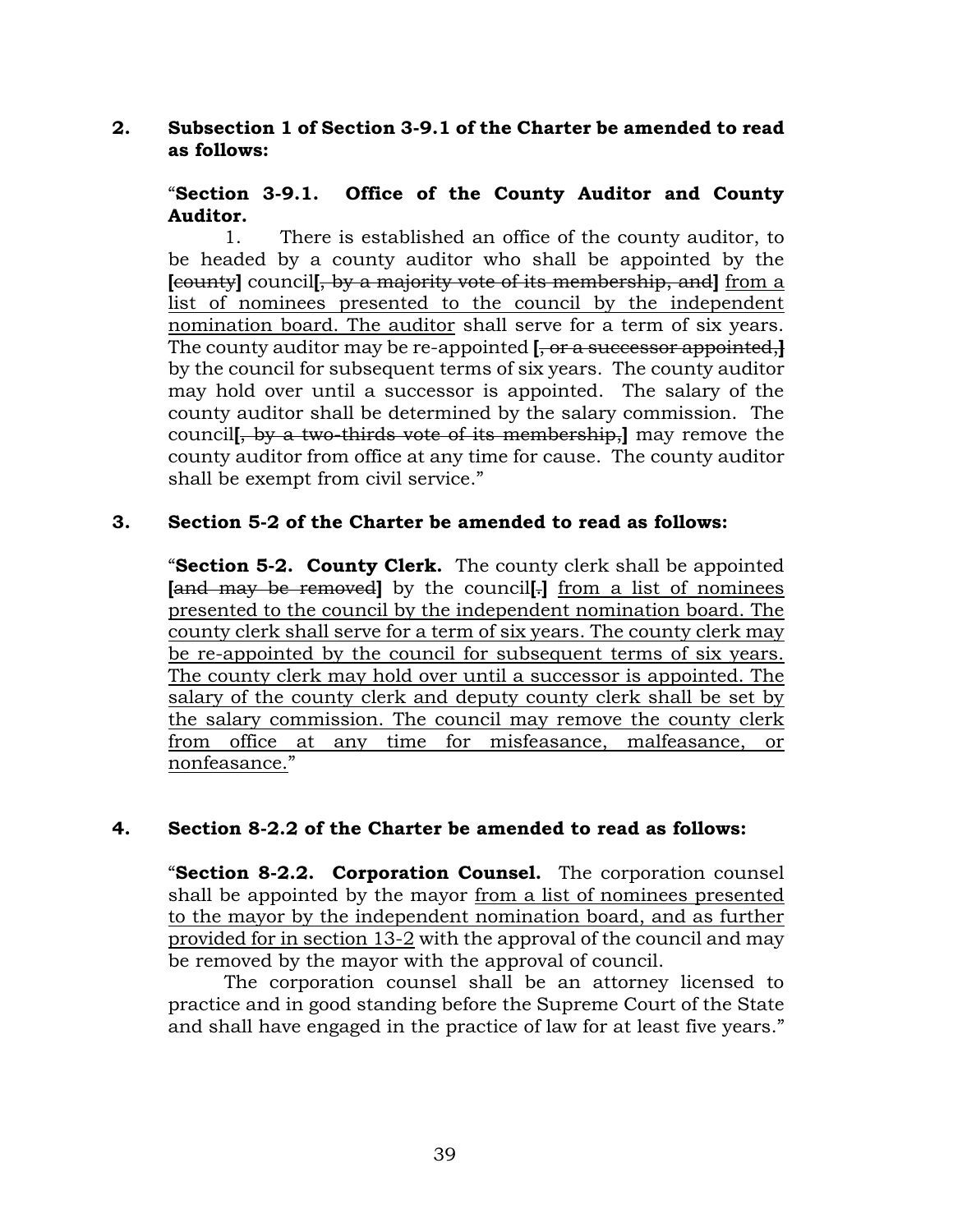## **5. Section 8-3.2 of the Charter be amended to read as follows:**

"**Section 8-3.2. Prosecuting Attorney.** The prosecuting attorney shall be appointed by the mayor from a list of nominees presented to the mayor by the independent nomination board, and as further provided for in section 13-2 with the approval of the council and may be removed by the mayor with the approval of council.

The prosecuting attorney shall be an attorney licensed to practice and in good standing before the Supreme Court of the State and shall have engaged in the practice of law for at least five years."

The **ballot question** would be as follows:

Effective July 1, 2023, shall Sections 3-9.1, 5-2, 8-2.2, 8- 3.2, and 13-2 of the Charter of the County of Maui be amended to:

1. Create an Independent Nomination Board to recruit, evaluate, and nominate individuals for county boards, commissions, and the positions of the County Clerk, Auditor, Corporation Counsel, and Prosecuting Attorney;

2. Set the County Clerk's term at 5 years and provide that the County Clerk may be reappointed by the Council for successive terms and may hold over in office until a successor is appointed;

3. Eliminate the requirement that no more than a bare majority of a board or commission may belong to the same political party;

4. Allow for board and commission members to be compensated;

5. Five members would serve 3-year terms and four members would serve 2-year terms on new boards created in the charter; and

6. Board and commission members serving for an initial term of less than 3 years may be reappointed to a full term on the same board.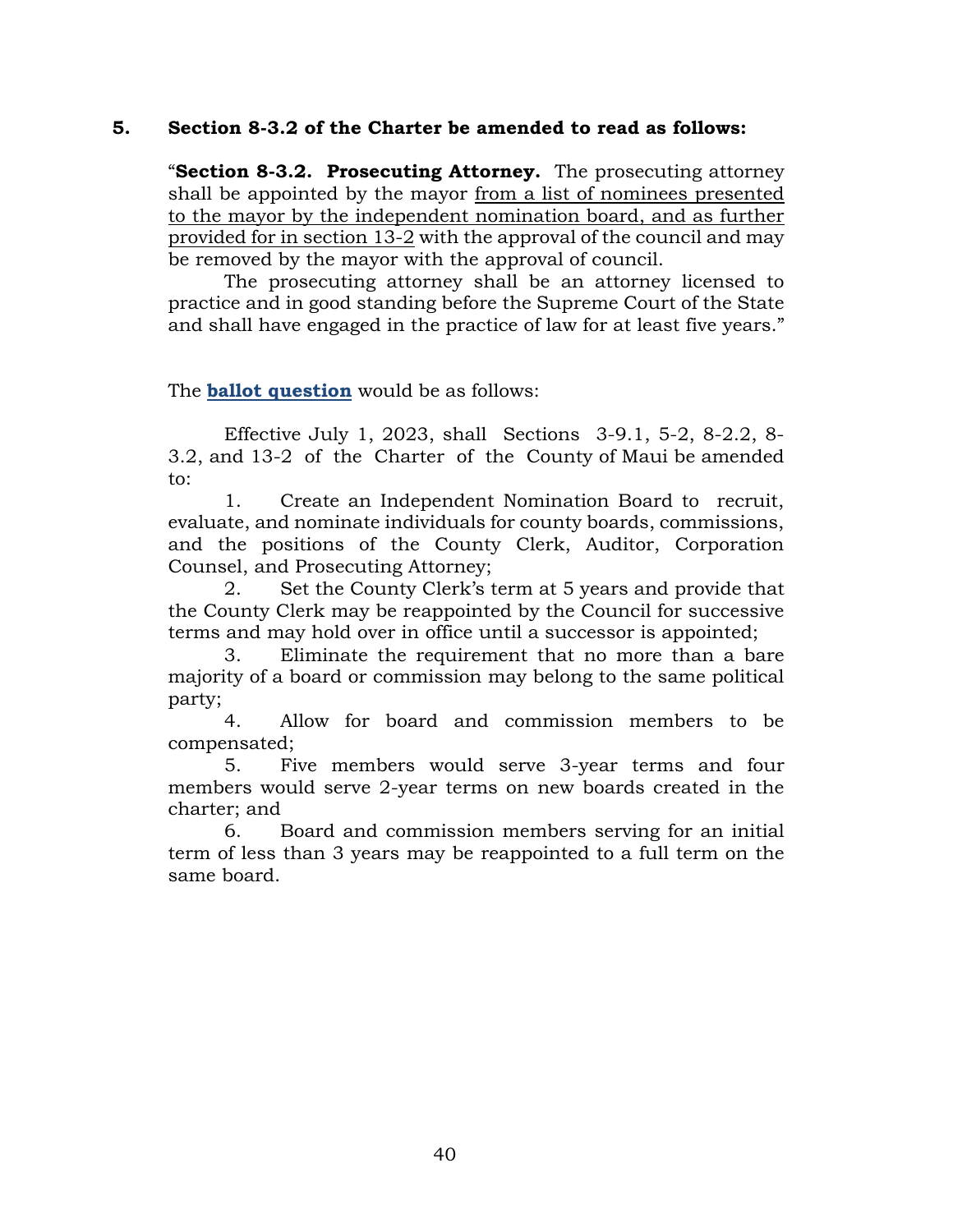# **ELEVENTH PROPOSAL**

<span id="page-41-1"></span><span id="page-41-0"></span>**Set the term of the Prosecuting Attorney and Corporation Counsel at five years, not to exceed six months into the term of a new Mayor; provide that the Prosecuting Attorney may not run for County elected office immediately following the end of the Prosecutor's term in office; and modify the removal provisions for these officers.** 

#### **The Commission recommends that:**

#### **1. Section 8-2.2 of the Charter be amended to read as follows:**

"**Section 8-2.2. Corporation Counsel.** The corporation counsel shall be appointed by the mayor with the approval of the council.

The term of office for corporation counsel shall be five years from the date of commission, not to exceed six months into the term of a new mayor.

The corporation counsel shall be an attorney licensed to practice and in good standing before the Supreme Court of the State and shall have engaged in the practice of law for at least five years immediately preceding nomination.

The mayor with the approval of council may remove the corporation counsel from office at any time for misfeasance, malfeasance, or nonfeasance. At any time, the council may petition the State Office of Disciplinary Counsel to make a determination if there is cause for removing the corporation counsel. Upon receipt of a determination that there is cause, then the council may remove the corporation counsel by a two-thirds vote."

#### **2. Section 8-3.2 of the Charter be amended to read as follows:**

"**Section 8-3.2. Prosecuting Attorney.** The prosecuting attorney shall be appointed by the mayor with the approval of the council **[**and may be removed by the mayor with the approval of council**]**.

The term of office for the prosecuting attorney shall be five years from the date of commission, not to exceed six months into the term of a new mayor.

The prosecuting attorney shall be an attorney licensed to practice and in good standing before the Supreme Court of the State and shall have engaged in the practice of law for at least five years immediately preceding nomination. A person who serves as prosecuting attorney may not run for any other elected office within the county at the next election following the end of their term.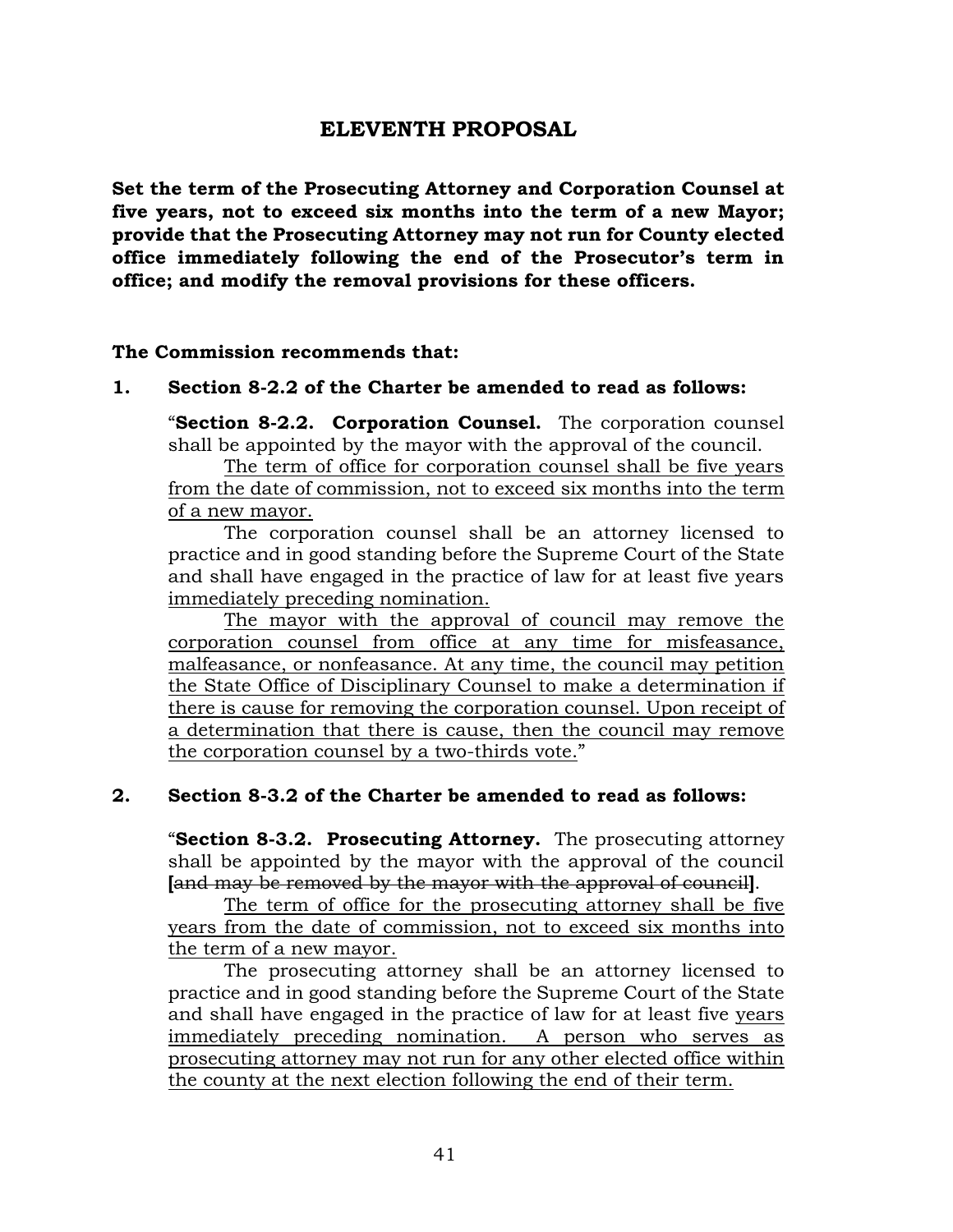The mayor with the approval of council may remove the prosecuting attorney from office at any time for misfeasance, malfeasance, or nonfeasance. At any time, the council may petition the State Office of Disciplinary Counsel to make a determination if there is cause for removing the prosecuting attorney. Upon receipt of a determination that there is cause, then the council may remove the prosecuting attorney by a two-thirds vote."

The **ballot question** would be as follows:

Shall Sections 8-2.2 and 8-2.3 of the Charter of the County of Maui be amended to:

1. Set the term of the Corporation Counsel and Prosecuting Attorney at five years, not to exceed six months into the term of a new Mayor;

2. Provide that the Prosecuting Attorney may not run for County elected office at the next election following the end of the Prosecutor's term in office; and

3. Change the removal provisions for the Corporation Counsel and Prosecuting Attorney to allow the Council to remove the Corporation Counsel or Prosecuting Attorney by a two-thirds vote of the Council upon a finding of just cause by the State Office of Disciplinary Counsel?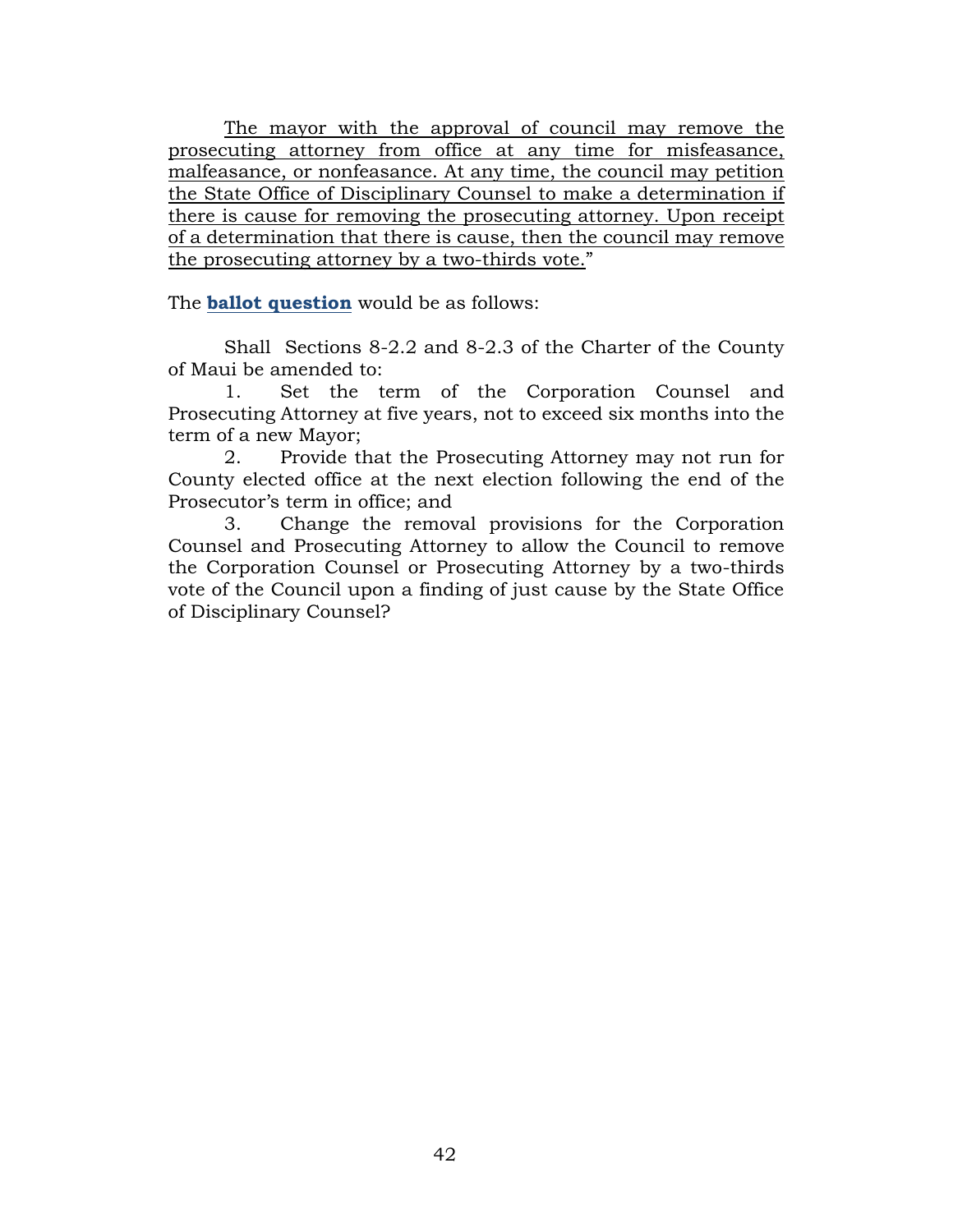# <span id="page-43-0"></span>**TWELFTH PROPOSAL**

<span id="page-43-1"></span>**Remove the cap on penalties for violations of law so that they may be set by Council by ordinance.**

# **The Commission recommends that Section 13-10 of the Charter be amended to read as follows:**

"**Section 13-10. Penalties.** The council shall, by ordinance, provide for the punishment of violations of any provisions of this charter and may provide for punishment of violations of ordinances and rules having the force and effect of law.**[**, but no penalty shall exceed the amount of \$1,000.00 per day for each day the violation persists or one (1) year's imprisonment, or both; except that the penalty for the operation of a transient accommodation without a necessary permit shall not exceed a civil fine of \$20,000 plus \$10,000 per day for each day the unlawful operation persists, unless a higher fine is authorized by State law. For purposes of this section, "transient accommodation" includes transient vacation rentals, bed and breakfast homes, short-term rental homes, and other categories of transient accommodation established by ordinance.**]**"

The **ballot question** would be as follows:

Shall Section 13-10 of the Charter of the County of Maui be amended to remove the cap on penalties for violations of the law so that they will be set by Council by ordinance?